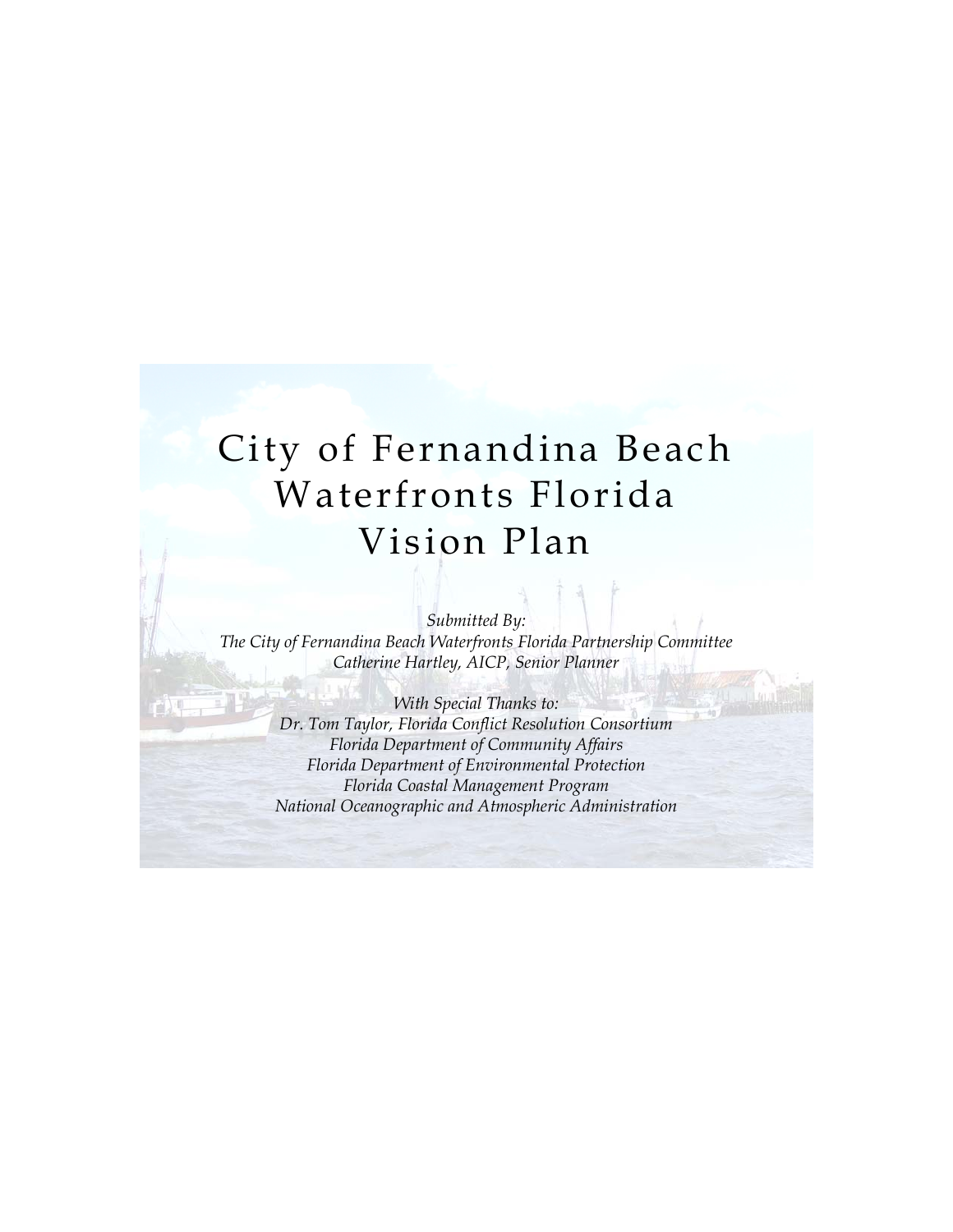# Part A: Vision Plan (deliverable 3B)

### Waterfronts Florida Partnership

The Florida Department of Community Affairs (DCA), in conjunction with the Florida Department of Environmental Protection (DEP) and the National Oceanic and Atmospheric Administration (NOAA) established the Waterfronts Florida Partnership Program in 1997, after the passage of net ban legislation. The program's purpose is assist partner communities to revitalize, renew and promote interest in their waterfront district. Waterfront revitalization targets environmental resource protection, public access, retention of viable traditional waterfront economies, and hazard mitigation<sup>[1](#page-1-0)</sup>. Partner communities receive a small grant and technical assistance in order to create a vision for the revitalization of the waterfront.

The City has undergone many efforts in establishing a vision for the revitalization for the Waterfront Area over the last several years, including the Waterfront Task Force Plan, Vision 2000, and the CRA Plan (a summary of these plans is located in the Appendix). Implementation of the plans has been difficult, due to a lack of specificity in the plans, polarization within the community regarding how the waterfront should be revitalized and what it should look like, and lack of political "buy-in".

### Formation of the Fernandina Beach Waterfronts Florida Committee

The Committee was formed in 2005, when the City was in the process of applying for the Waterfronts Florida Partnership Program designation. Fernandina Beach was one of five communities designated a Waterfronts Florida partner In September 2005, along with Fort Walton Beach, Bradenton Beach, the Village of Bagdad, and Port St. Joe.

<span id="page-1-0"></span><sup>1</sup> http://www.dca.state.fl.us/fdcp/dcp/waterfronts/index.cfm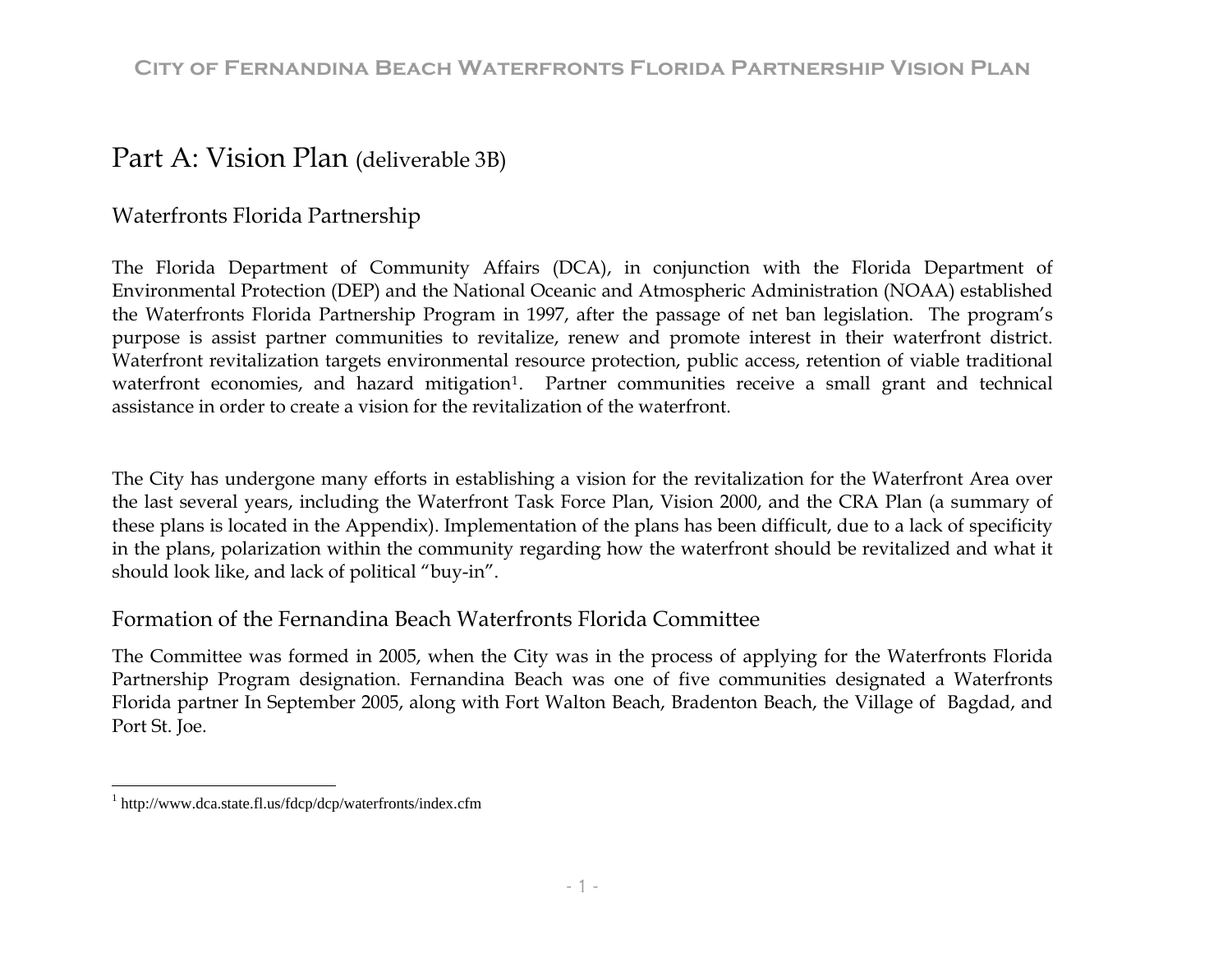The original committee included representatives from the Smurfit-Stone and Rayonier Mills, the Port of Fernandina, a representative of the local shrimping industry, one CRA property owner, a representative of Tiger Point Marina, one member from the Planning Advisory Board, one member from the Historic District Council, and one member representing the community at large. Since then, the committee has been enlarged to include two downtown business owners.

### Mission

In December 2005, the committee adopted by-laws and agreed to a mission statement. The Committee's mission is:

> "To organize and manage the revitalization of the Fernandina Beach waterfront through a comprehensive revitalization strategy, which shall focus on environmental and resource protection, hazard mitigation, public access to the waterfront, and maintaining the traditional waterfront economy".

### Description of the Waterfronts Area

The *Waterfronts* Committee agreed that the area specified in the grant should be amended to include not only the properties that front the Amelia River, but also the area in the designated CRA east of Front Street and a large portion of the commercial portion of the downtown historic district. Map 1 further depicts the *Waterfronts* area.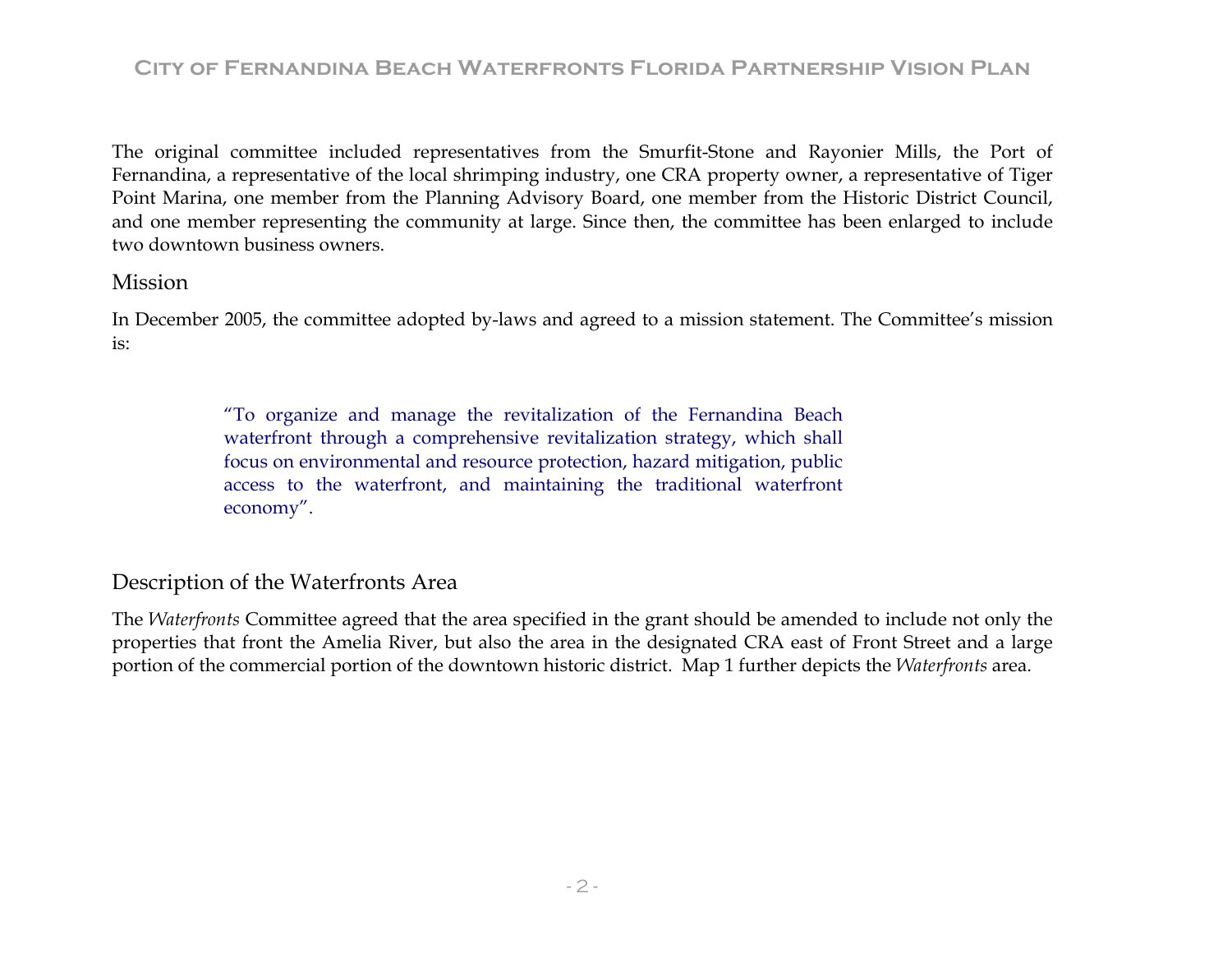# **The Vi s i o nPl a n**

### **Cultural Resource Protection**

### **Goal: Protect historic resources and ensure new development is compatible with the City's historic downtown.**

On its east side, the Waterfronts Florida Area contains part of the City's nationally designated Historic District. Several architectural styles are exhibited in this district, including but not limited to frame and masonry vernacular, craftsman bungalow, Italianate, Queen Anne, Greek Revival and Gothic Revival.



*One example of local historically significant architecture with in the designated Waterfronts Florida Area*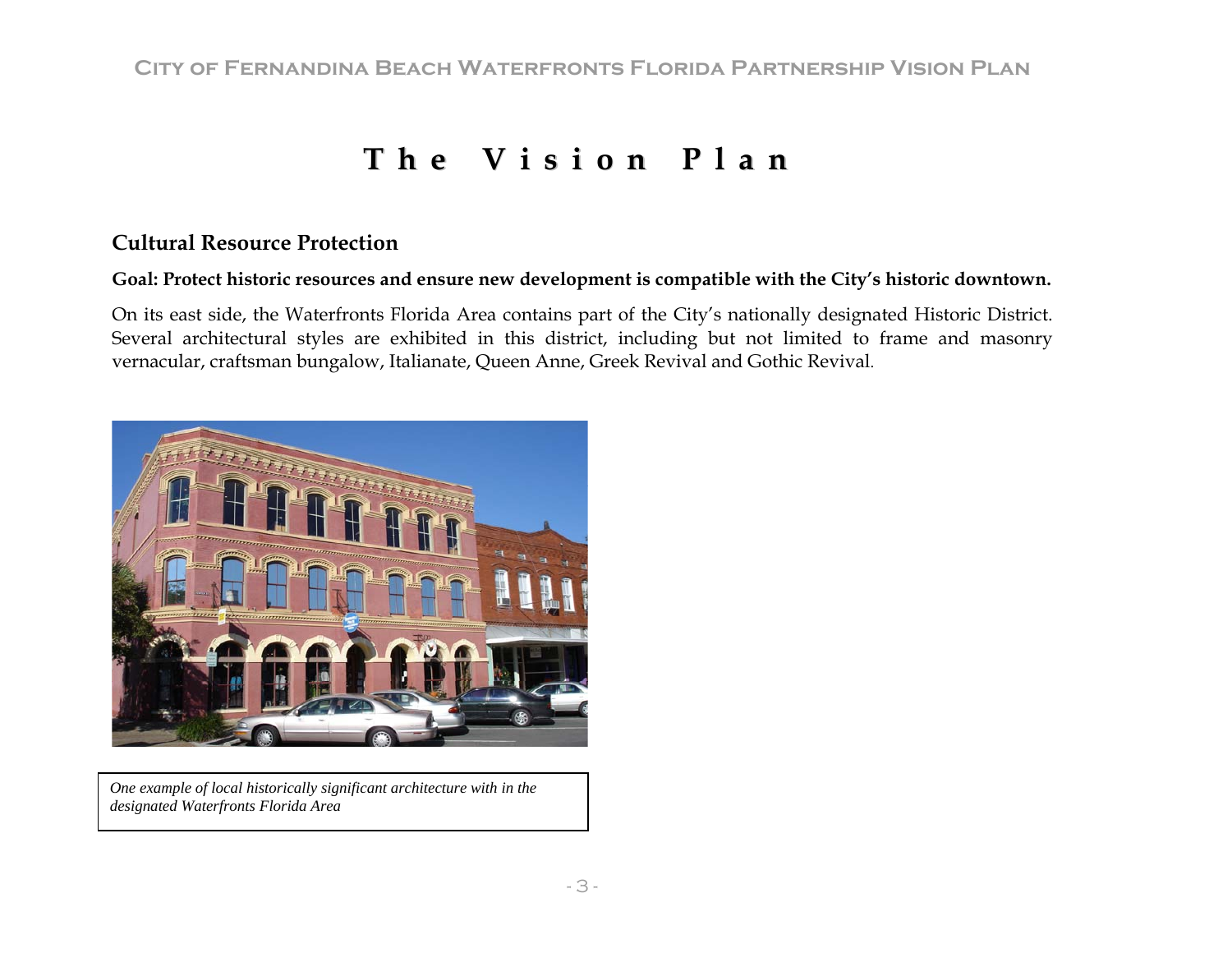The western side of the Waterfronts Florida area contains a great deal of underdeveloped or vacant properties. One of the city's biggest concerns is to control the architecture of newly constructed buildings and also protect historically significant structures that are not protected by the local historic preservation ordinance .



*The Standard Marine Building is an example of a historically significant structure that is not protected by the City's historic preservation ordinance.* 

Tasks:

- $\checkmark$  Establish the area as an overlay district;
- $\checkmark$  Develop design guidelines to ensure compatibility with the historic district;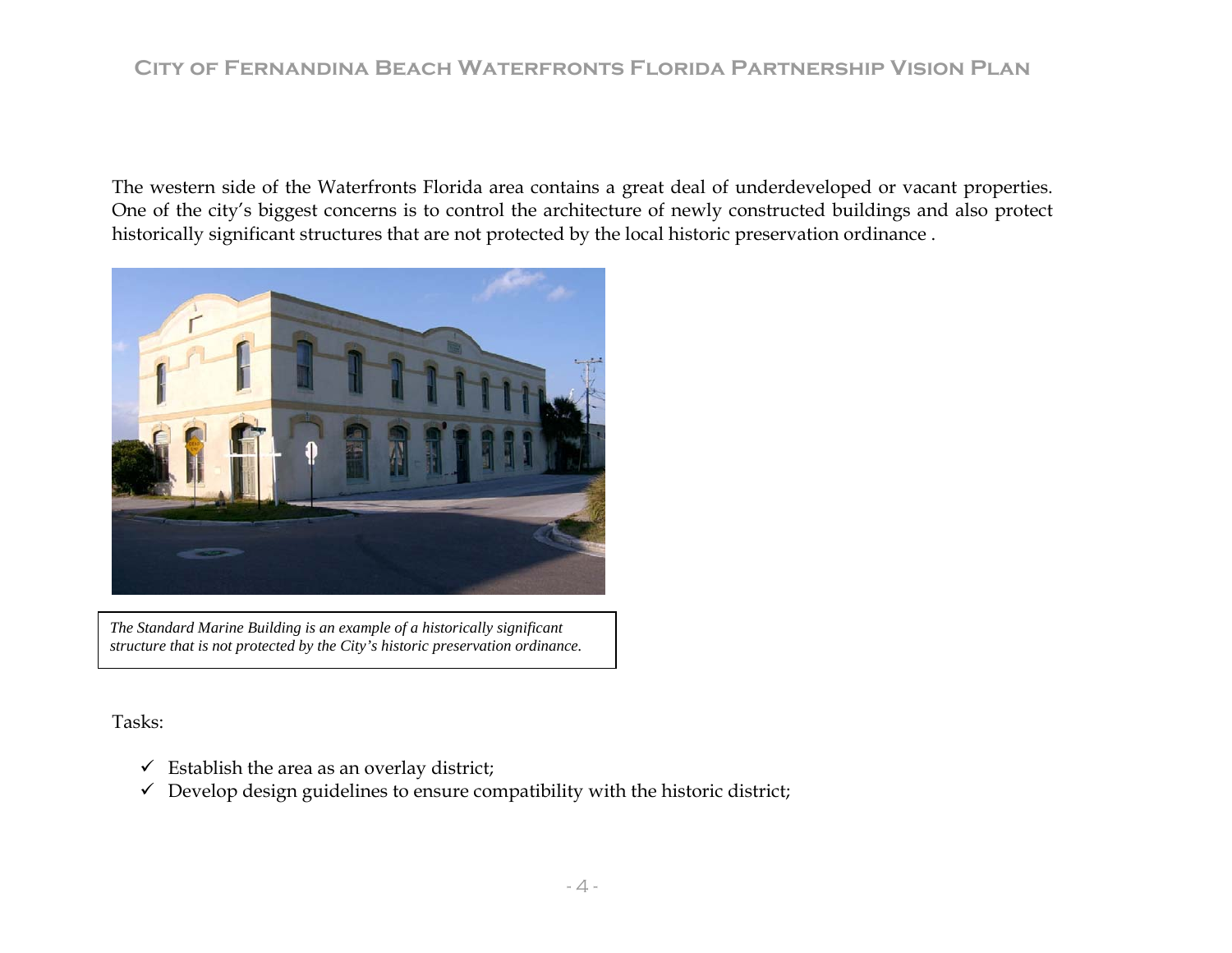$\checkmark$  Establish an architectural review board to review proposed projects consistent with the design guidelines.

The design guidelines should include the following criteria for review:

| <b>Design Elements</b>                                            |
|-------------------------------------------------------------------|
| Exterior fabric/Building materials (wood, brick, hardiboard, etc) |
| Foundations and Infill                                            |
| Paint Colors                                                      |
| Porches/Decks/Balconies                                           |
| Windows                                                           |
| Doors and Entrances                                               |
| Storefronts                                                       |
| Signage                                                           |
| Awnings                                                           |
| <b>Shutters</b>                                                   |
| Massing/height                                                    |
| Roofs and Roof Surfaces                                           |
| Landscaping                                                       |
| Lighting                                                          |
| Parking Location and design                                       |
| Height of structures                                              |
| Placement of structures on the lots                               |

### **Hazard Mitigation**

**Goal: Integrate Historic Preservation with Disaster Planning**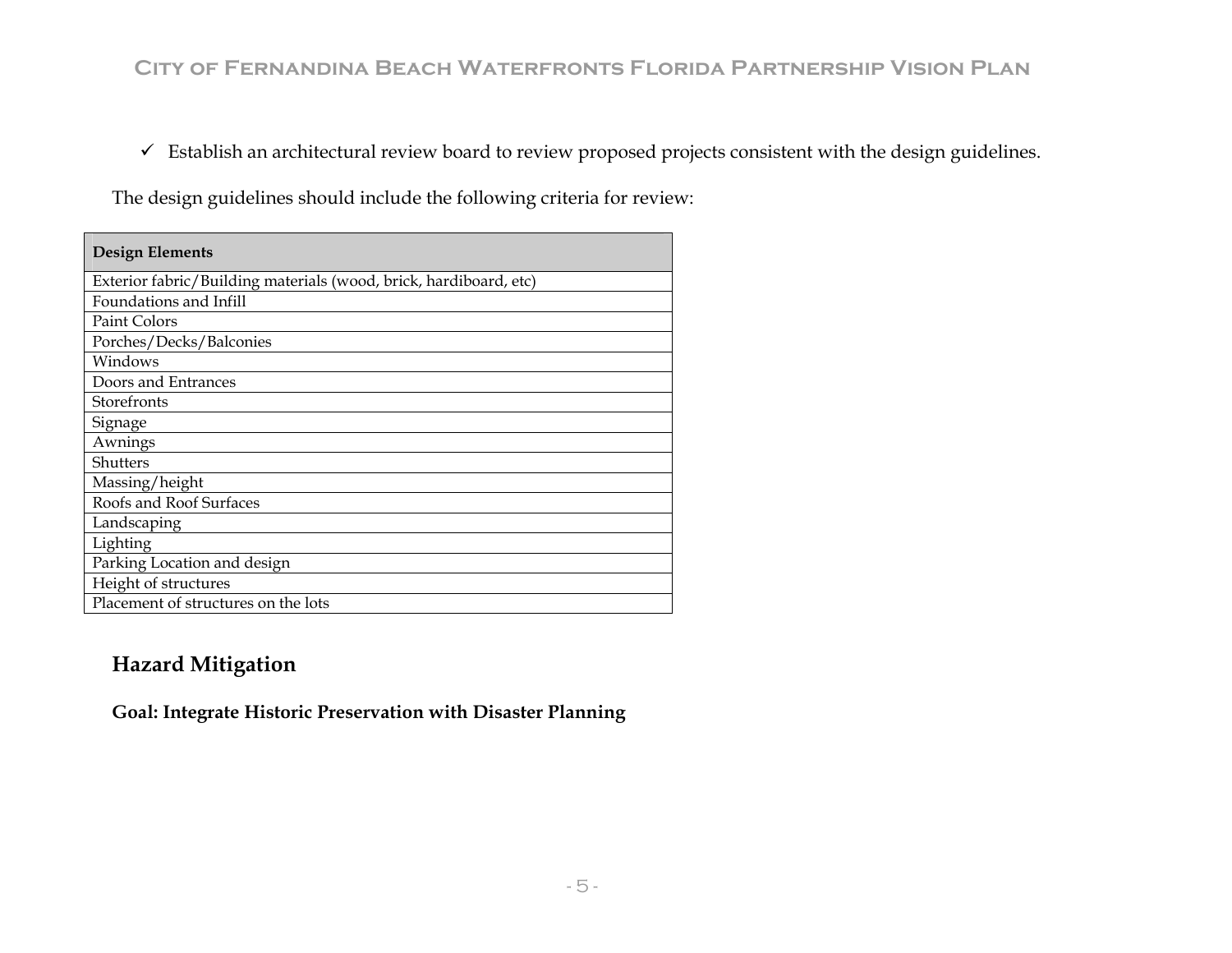The City is participating with Nassau County in a pilot project, "Disaster Planning For Historic Resources". With assistance from the Florida Department of State, the City shall re-survey its historic properties, including properties that have significant historic value that are not located in the designated historic district.

### **Tasks:**

- $\checkmark$  Incorporate the photos that are taken of the properties into an attribute table in GIS;
- $\checkmark$  Include the type of architecture and structural condition of the buildings;
- $\checkmark$  Prepare educational material for historic property owners regarding pre-disaster planning for historic structures;
- $\checkmark$  Create a Historic Preservation response network with regional and local historic preservation experts;
- $\checkmark$  Develop an expedited review process for the Historic District Council to implement in case of a natural disaster.

### **Goal: Address Local Flooding Issues**

The downtown area has been susceptible to local flooding during heavy rainstorms, and one reason the CRA was established was to address this issue. To further exacerbate the situation, downtown stormwater drains directly into the Amelia River without treatment.

### **Tasks:**

- $\checkmark$  Conduct a stormwater master plan
- $\checkmark$  Create a stormwater utility to treat stormwater prior to discharge into the River.

### **Public Access to the Waterfront**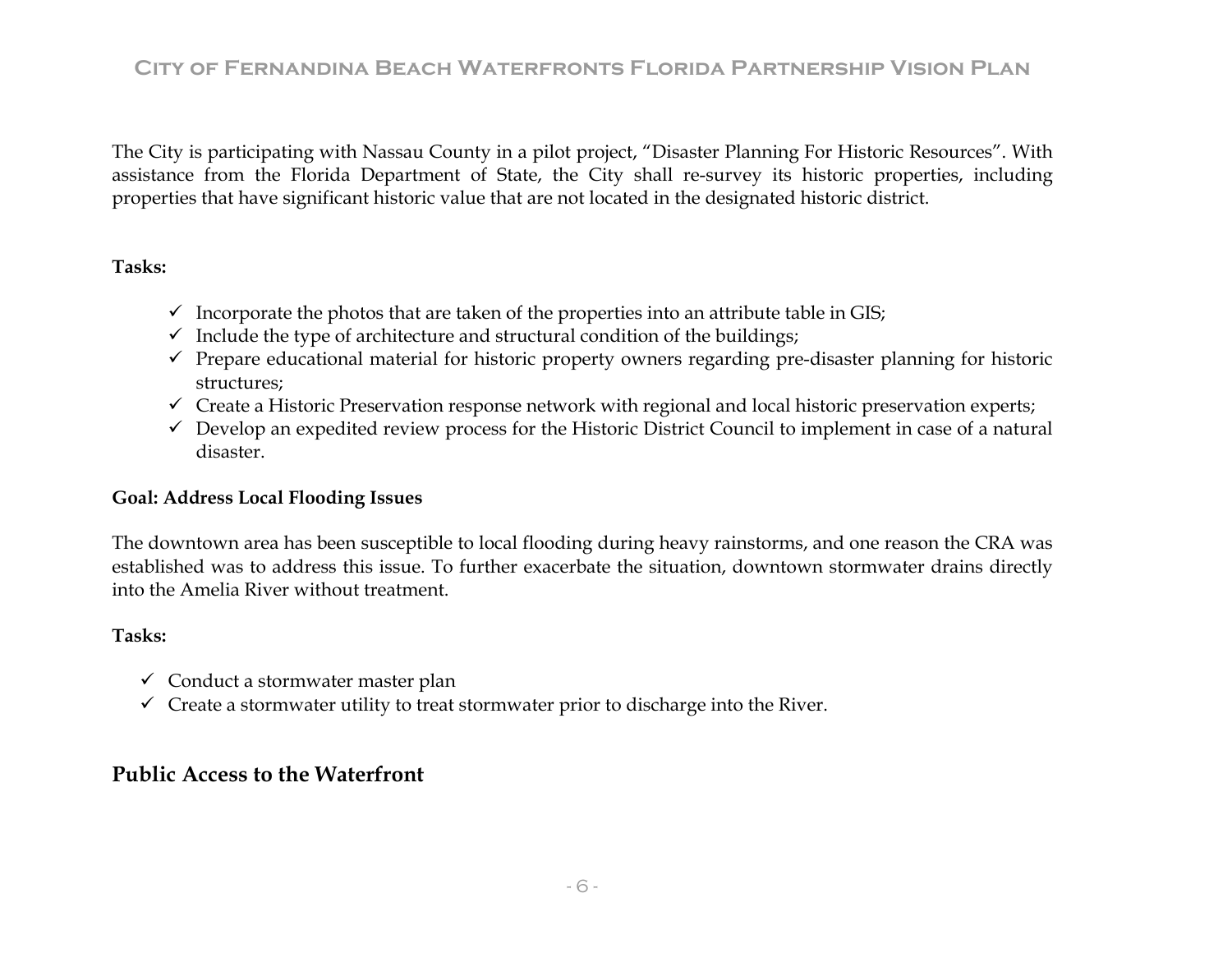### **Goal: Increase public access**

The most consistent request from the public over the many years of waterfront visioning was to increase access to the waterfront via a public boardwalk. Roughly 60% of the waterfront is privately owned; therefore, the Waterfronts committee made recommendations in order to improve access. Also, the committee had suggestions on how to improve the pedestrian experience to the waterfront.

### **Tasks:**

- $\checkmark$  Create a new land use and zoning that offers a density/intensity bonus in exchange for pedestrian easements for access to the waterfront;
- $\checkmark$  Create waterfront Park in unused parking lot south of the City's Marina;
- $\checkmark$  Move parking lot to area east of Front Street;
- $\checkmark$  Use CRA funds to construct a boardwalk in areas obtained via easement;
- $\checkmark$  Close Centre Street to traffic in order to create a pedestrian plaza;
- $\checkmark$  Add lighting to Front Street;
- $\checkmark$  Add sidewalk to Front Street;
- $\checkmark$  Open Alachua Street to Front Street.

The City has already completed part of the first task, as it has transmitted a new land use category to DCA for review in its second cycle comprehensive plan amendment. The new land use, called "waterfront mixed use', allows for a 100% density bonus if the property owner dedicates an easement along the waterfront for the City to construct a public boardwalk, and also gives a bonus if the property owner dedicates an easement to the City mid-lot or mid-block so that pedestrians can access the boardwalk from Front Street.

### **Retention of Viable Traditional Waterfront Economies**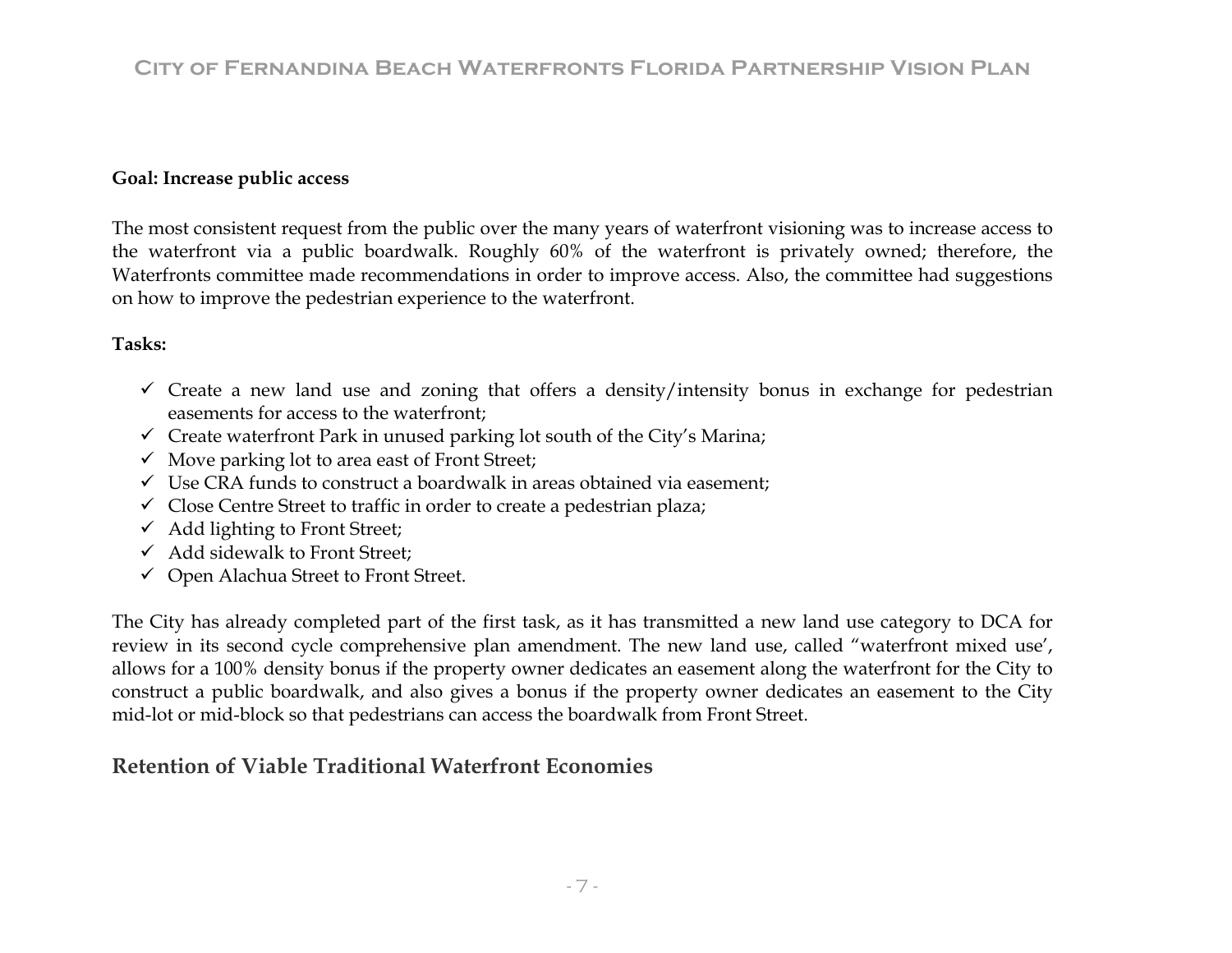### **Goal: Retain the existing shrimping industry**

The City of Fernandina Beach is considered the "birthplace of the modern shrimping industry". Unfortunately, due to both statewide and global economic impacts, the shrimping industry has been on the decline in this area. One of the most important factors in maintaining its cultural heritage is developing a strategy to maintain a "working waterfront".

### **Tasks:**

- $\checkmark$  Encourage the City Commission to grant some level of tax relief to cut their tax burden;
- $\checkmark$  Ask the Commission to support of a bill under consideration by FL legislature that would permit commercial shrimping/fishing facilities to have their land be classified similar to agricultural land at a lower tax rate;
- $\checkmark$  Add additional permitted uses to existing zoning category so that property owners have the option to open supportive commercial businesses;
- $\checkmark$  Encourage the Commission to work with the County tax assessor to only tax the upland portions of the waterfront properties;
- $\checkmark$  Conduct a study to determine if additional support (ie city subsidized dock space) is needed to sustain the industry.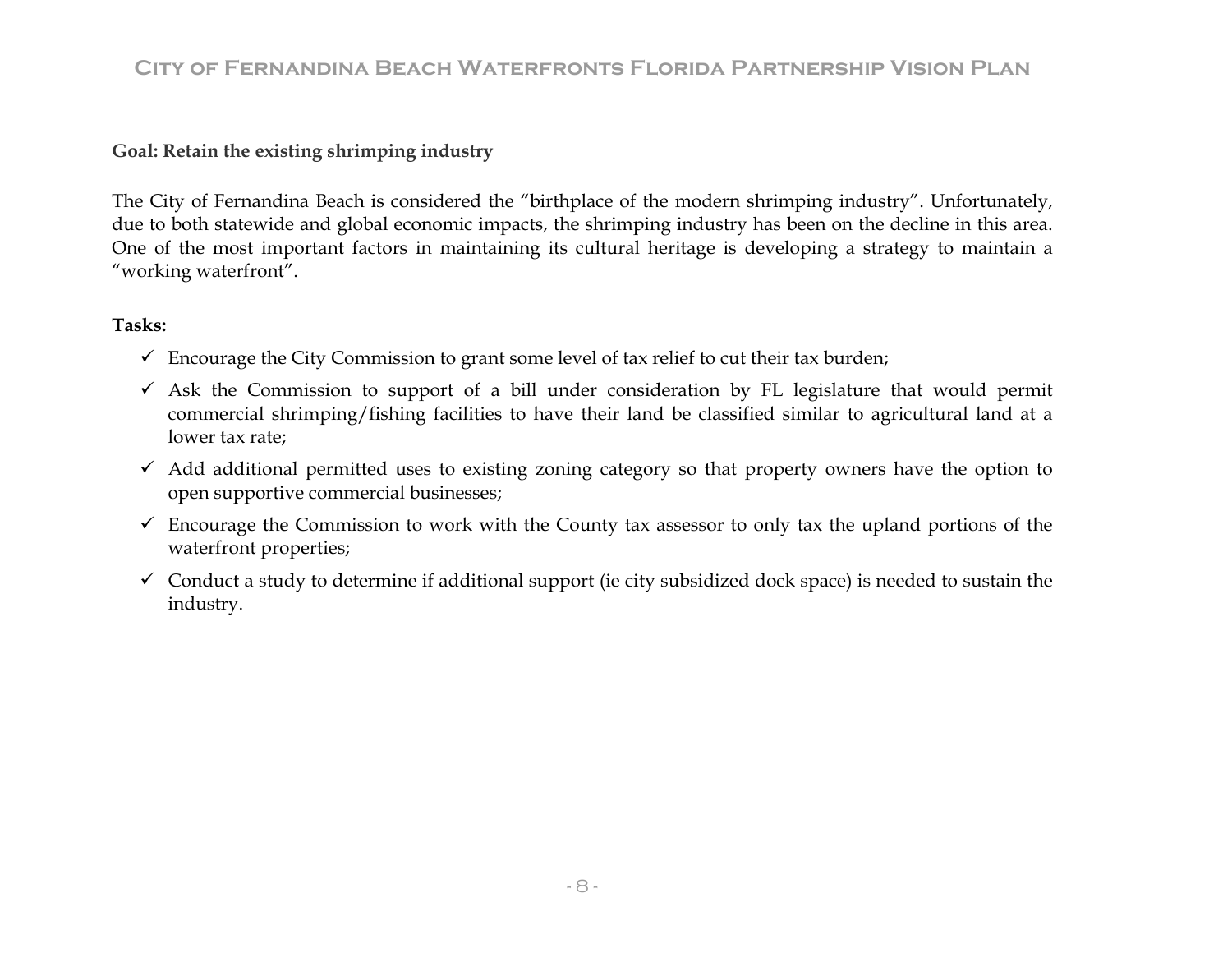

**Go** *Increasing taxes may force local shrimpers out of business.* 

The *Waterfronts* committee discussed trying to attract eco-tourism businesses, as that is a fast growing segment in the travel business. An example would be a canoe/kayak rental operation utilizing the current boat ramp area. The group agreed that such an operation would benefit the city economically and have minimal impact to the environment since there would be no fuel/chemicals involved. The current boat ramp would provide a good launch location since the marina was in a no-wake zone so the boaters could cross the Amelia River in a safer manner if they were traveling over to Martin's or Tiger Islands.

#### **Tasks:**

- $\checkmark$  Determine types of eco-tourism businesses that would fit well with the waterfront;
- $\checkmark$  Develop a strategy to attract such businesses.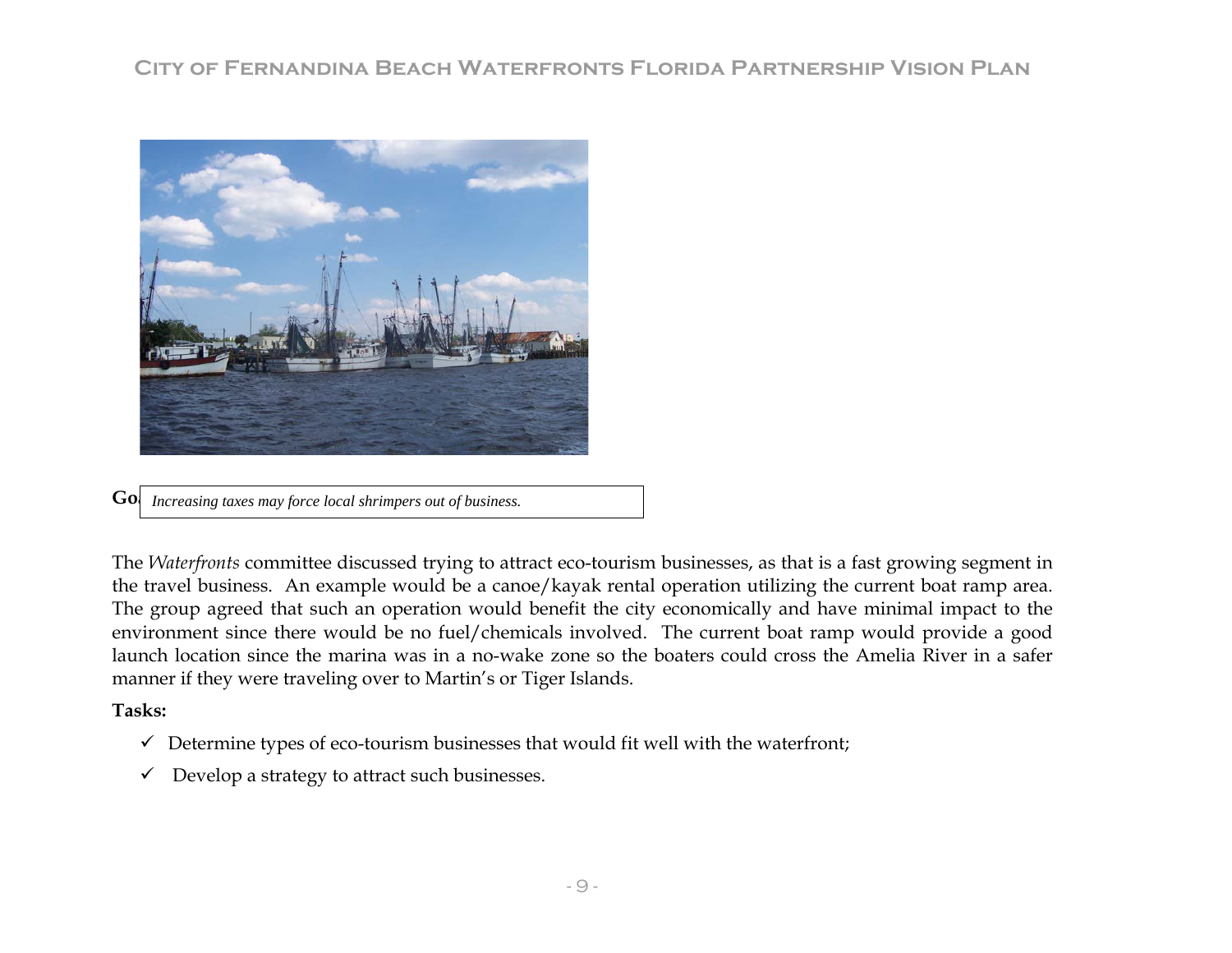### **Site Plan**

During the visioning process, the public created a site plan for new public spaces and also designated areas for new mixed use projects. The following site plans are the "vision" the community came to consensus on on July 8, 2006. The following renderings were donated by local architect Randy Rice based on the public comments.

## Part B: Visioning Process (compilation of Dr. Taylor's reports on Visioning Workshops, deliverable 3A)

### Community Involvement Plan

The purpose of the Committee is to build on and implement the "plans in the drawer" through community consensus. At a public workshop on May 11, 2006, the Waterfronts Florida Committee and participating public decided on a strategy for the master planning process. The objectives of the workshop were to:

- ¾ Identify treasures and desires for the future of Fernandina Beach;
- $\triangleright$  Formulate key issues to be addressed in upcoming workshops;
- $\triangleright$  Identify possible strategies that may be used to address priority issues.

The group came to a consensus on the objectives of the vision planning process: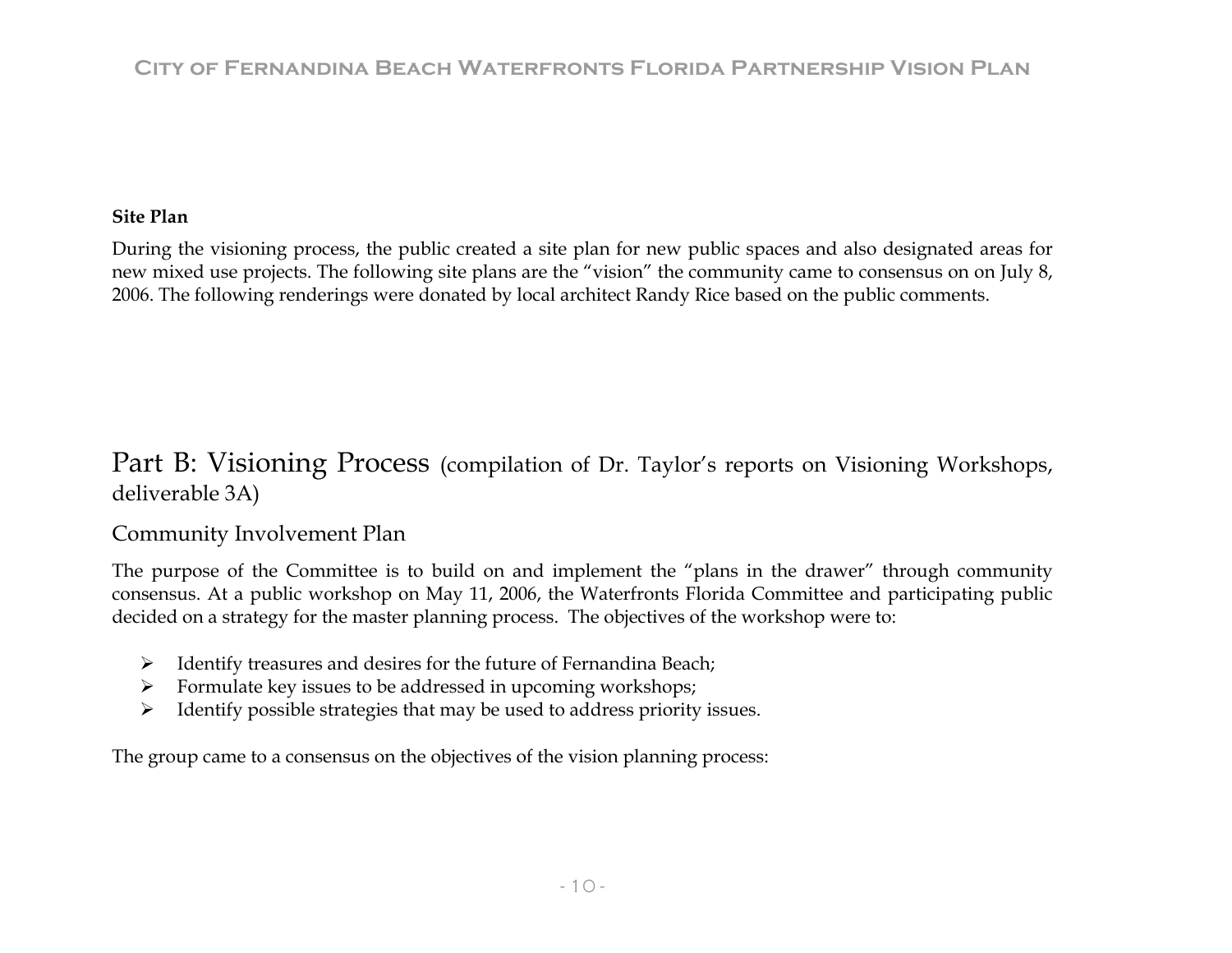- $\blacktriangleright$ To create a sense of identity for the area;
- $\blacktriangleright$ To identify what people treasure and want to maintain in the community;
- $\blacktriangleright$ To seek agreement on common desired outcomes;
- $\blacktriangleright$ To identify differing desires and how to balance them;
- $\blacktriangleright$  To develop focused, feasible strategies and action plans, including Comp Plan amendments, LDR changes, Historic District ordinance revisions, infrastructure improvements, proposals for use of public land private lands, etc.;
- $\blacktriangleright$ To establish needed organizational structures and coordination mechanisms;
- $\blacktriangleright$ To build broad commitment needed for plan adoption and implementation.

### **Formulating the Vision**

With facilitation assistance of Dr. Tom Taylor of the Florida Conflict Resolution Consortium, the City hosted three "visioning" workshops in order to better define what citizens valued and wanted for the future. The themes, dates, and attendance of each workshop are illustrated in table one.

| <b>Table 1. Public Visioning Workshops</b> |               |            |  |  |  |  |
|--------------------------------------------|---------------|------------|--|--|--|--|
| Workshop                                   | Date          | Attendance |  |  |  |  |
| <b>Treasures and Desires</b>               | May 11, 2006  | 57         |  |  |  |  |
| Policy and Design                          | June 10, 2006 | 70         |  |  |  |  |
| Consensus                                  | July 8, 2006  | 94         |  |  |  |  |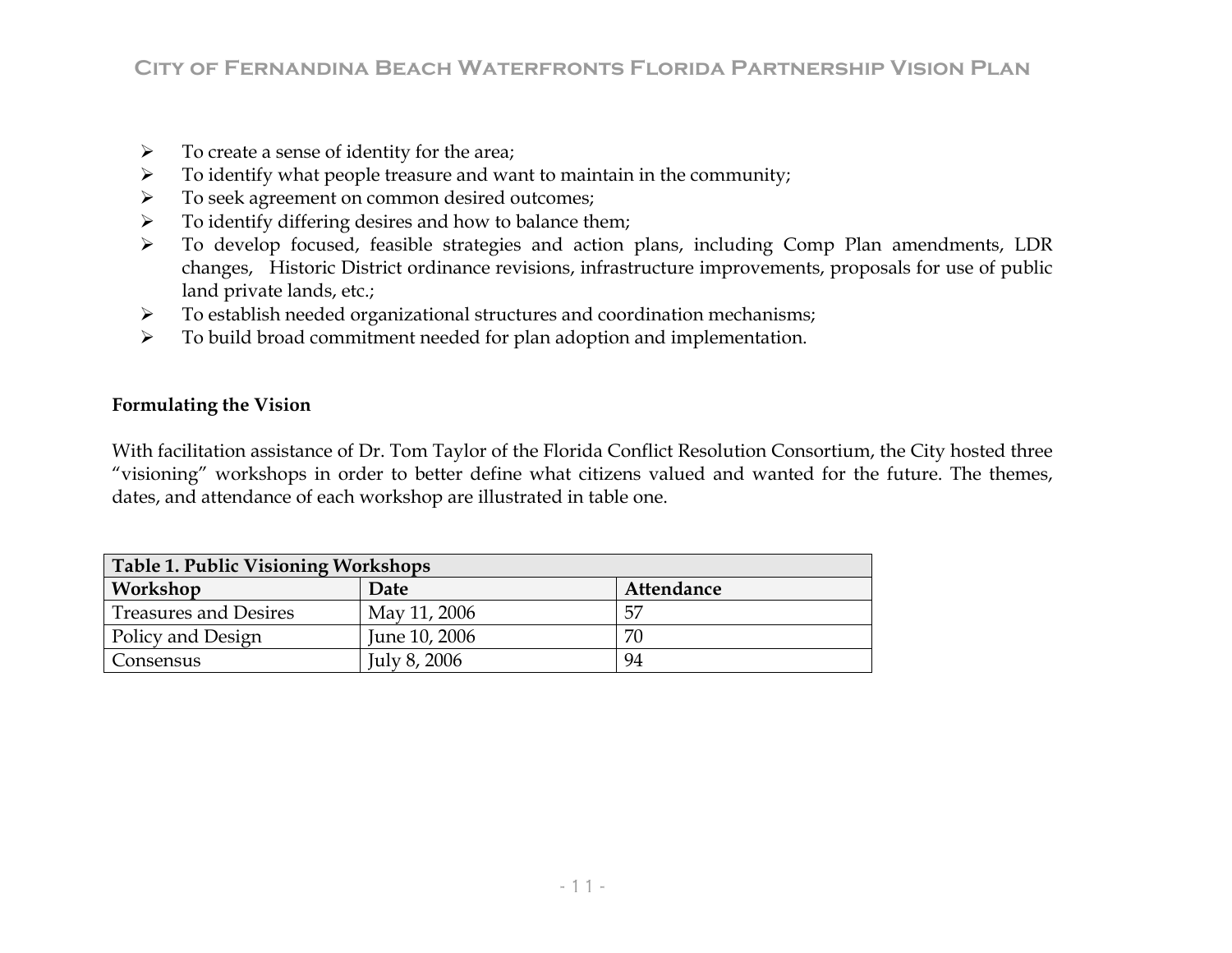

### **Workshop 1: Treasures and Desires**

*Dr. Tom Taylor from the Florida Conflict Resolution Consortium assists Fernandina Beach in its visioning process.* 

The objectives of the first workshop were to identify treasures and desires for the future of Fernandina Beach, formulate key issues to be addressed in upcoming workshops, and identify possible strategies that may be used to address priority issues. The group was asked to imagine that "*It is the year 2015. The Fernandina Beach area has met all of your hopes for what it would become. Describe: what it looks like, the development that has occurred, the economic activity and other aspects that make this a great place to live and be".* 

Building and facilities design

- River front commercial and industrial uses
- River front public facilities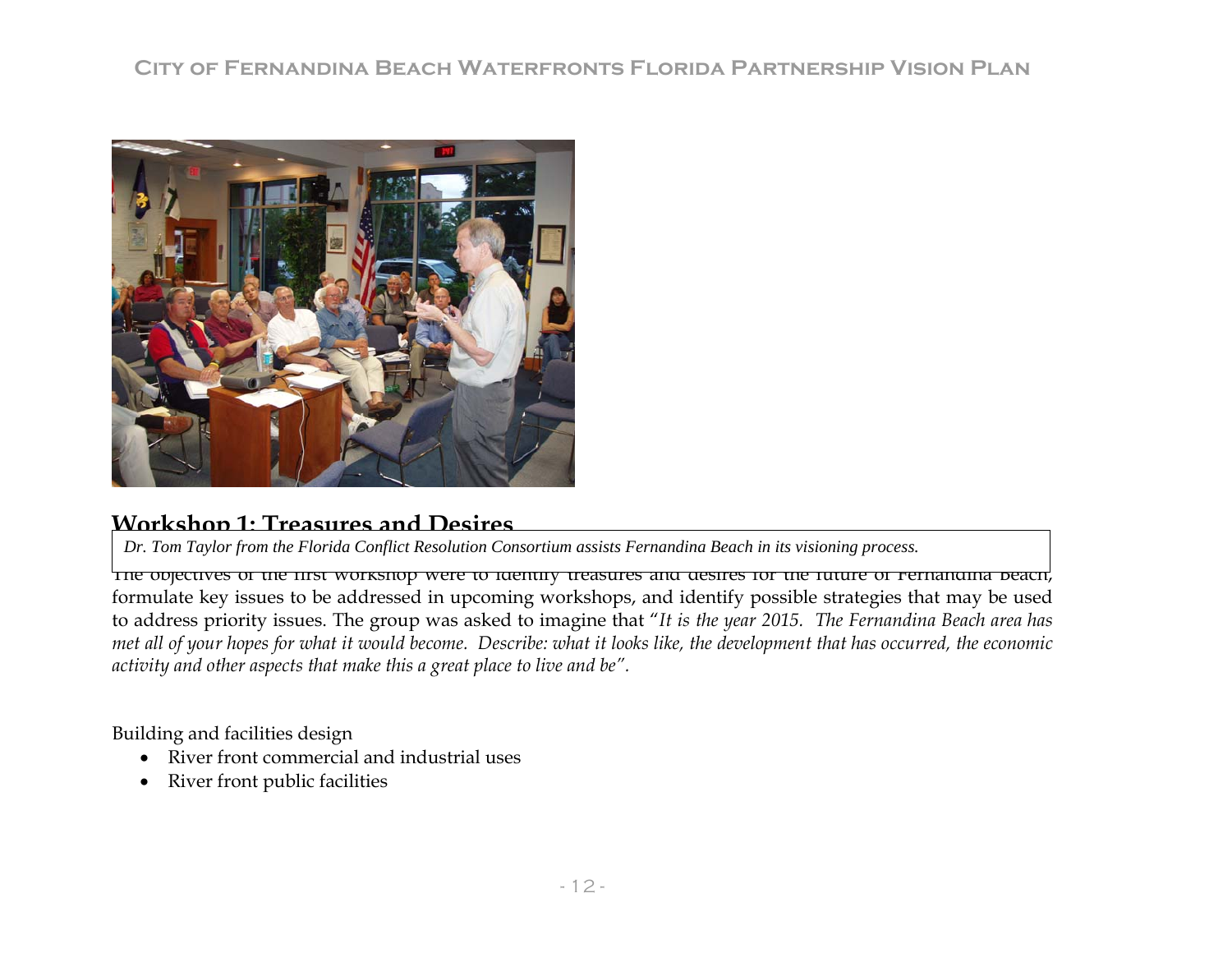• Historic District, downtown, CRA

Community activities

- Cultural and recreational events
- Economic development and tourism/business promotion
- Environmental protection
- Hazard mitigation planning and programs

The Waterfronts Area was divided into 3 areas for consideration: The CRA east of Front Street, the CRA west of Front Street, and the Historic Commercial area and surrounding vicinity. The purpose of dividing the Waterfronts Area was to be able to define them as three distinct and separate districts, each with their own identity.

### **Building and Facilities design**

### **CRA Privately Owned Lands West of Front Street**

### Views and Vistas

- Private marinas, public walkways, no buildings to obscure sunsets; public walkways, a working waterfront with charter, fishing, and private boats
- Several places where visitors can see a view of the waterfront unencumbered by large buildings and large boats
- $\bullet$ Emphasize open space and outdoor use in all areas
- $\bullet$ Open vista for the public to enjoy walkway/ park setting
- •New construction in harmony with the view-scape of historic district
- $\bullet$ No tall condos!
- $\bullet$ Public access/view of the waterfront; upgrade rail bed and keep Alachua Street open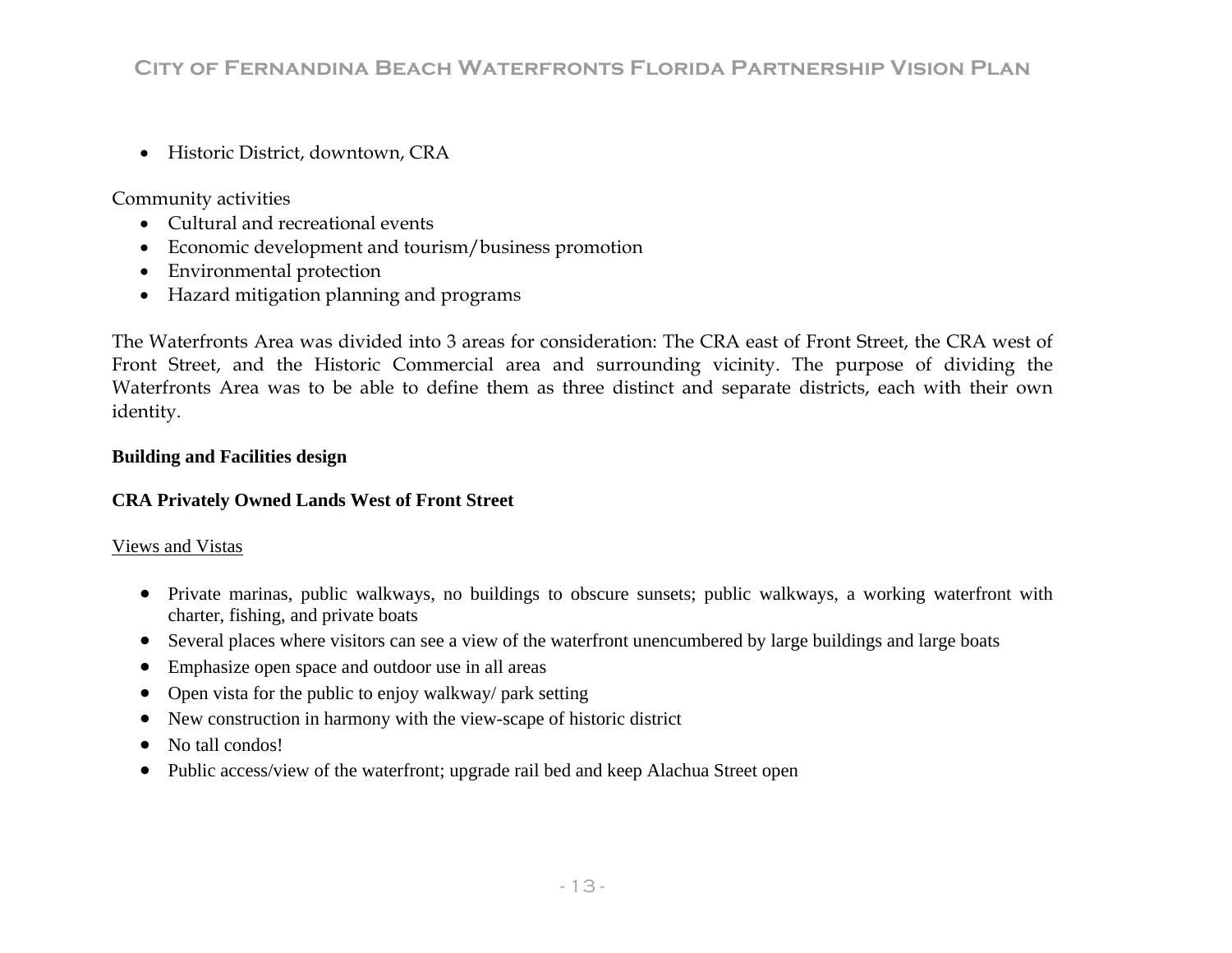- $\bullet$  Boardwalk with 20 feet setback between waterfront a nd developed portion of property that's been deeded to city in return for help with riparian rights; No hotels
- Areas  $1 \& 2$  no obstruction, view of real shrimp boats  $\bullet$

#### <u>Marina and Working Waterfront</u>

- A part of the water front dedicated to shrimping and fishing industry  $\bullet$
- $\bullet$ First class marina
- •Working marina(s) with great support services
- •Area I Marina with some commercial units;
- Working marina and restaurants and bars that attract people like Sausalito

#### Mixed Use

- $\bullet$ Some residential/ mixed use projects
- $\bullet$ Historic design for mixed use residential/commercial in private Area 1
- •Mixed use zoning for public to enjoy views, river access
- •Support for traditional waterfront businesses
- Private marina with supporting businesses such as restaurant, bar, shops  $-\underline{no}$  residential  $\bullet$
- We must protect property owner's rights. They have a big financial investment and must be able to recoup their  $\bullet$ investment
- Mixed use zoning of commercial, office and work-live residential uses  $\bullet$
- Shops and restaurants have chain stores that meet the needs of downtown residents as well as tourist shops  $\bullet$
- Vibrant mixed use on Front Street and active marina on the water with river walk between nature and mixed use  $\bullet$
- •Storm friendly buffer/ promenade along river
- Meditation garden with walkable labyrinth  $\bullet$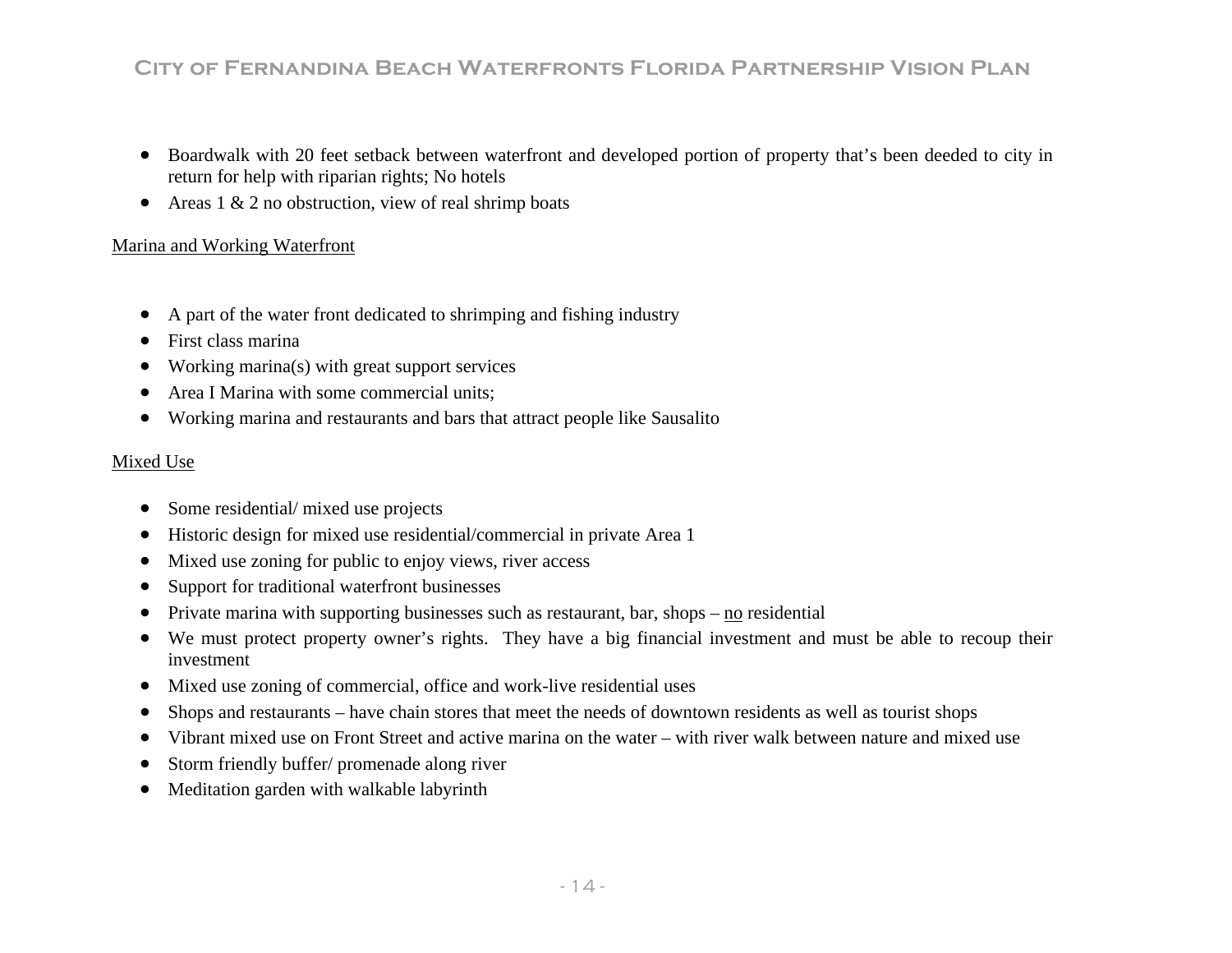$\bullet$ An undeveloped Tiger Island

### Design

- $\bullet$ Master plan and resulting zoning held firm by government officials and employees
- •History of waterfront maintained along with some residential
- •The area is "a destination!"
- •Building and design standards that are well under 35 feet and do not obscure views
- Be part of a mater plan that would take advantage of their lands to enhance the area by providing a variety of uses with building that compliment the historic nature of area  $\bullet$

### **Pu blicly Owned Lands**

#### <u>Shrimping and Fishing Marina</u>

- The public owned marina should cater to trailer boats as most citizens own trailer boats  $\bullet$
- •St. Mary Fernandina Ferry
- •Marina with space for shrimp fleet, charter boats, and boaters that is free of silt.
- Publicly owned lands should be managed to commercially useful standards, particularly marina (privatized if necessary)  $\bullet$
- Docking, processing, wholesale/ retail, net shop, maintenance marine hardware, tourist attractions

### <u>Park/Recreation</u>

- $\bullet$ Park with gazebos too stage performances
- Band shell for concerts and activities set in midst of passive green space •
- $\bullet$ Park for sunset celebrations!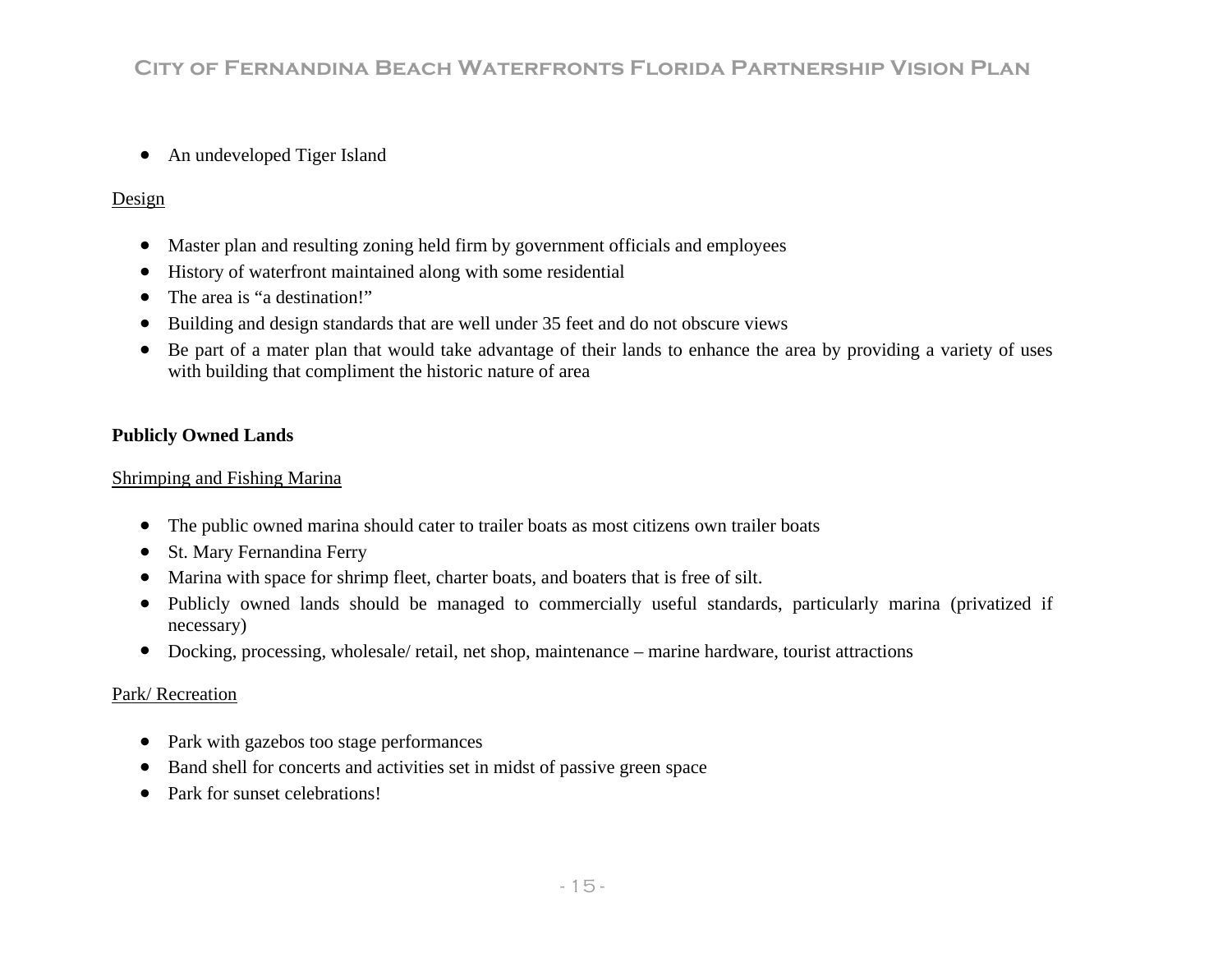- •Dramatic fountain
- $\bullet$  A central space that is lively, vibrant, intense, exciting, urban, a destination that looks like an Italian piazza or Mexican zocalo. So exciting you can't stay away
- $\bullet$ Open and shaded park with water feature
- Outdoor amphitheatre or group gatherings for music, sunset watching; flanked by mock shrimp boats feature styled playground with water
- Boardwalk with seats for enjoying the most beautiful sunsets anywhere
- $\bullet$ Shaded seats along promenade on waterfront
- $\bullet$ Recreation to draw kids and families
- •A very accessible boat ramp
- •Children friendly, older folk friendly, rest rooms
- Pedestrian friendly and safe access by bicycle to open viewscape/ promenade on river  $\bullet$
- Commuter boat, youth sailing, sidewalk art, street music, peddlers, street food  $\bullet$
- $\bullet$ Expansive low-activity park to serve as gathering spot; no commercial buildings
- $\bullet$ Rebuild the original welcome center
- •Dog park
- Green space, walks, benches, tables for public use, parking, welcome center •
- Covered benches, gazebos, walking paths, isle of 8 flags logo and interpretive signage, culture intact and available to  $\bullet$ public, historic waterfront
- Public park, unobstructed view of river (park should follow historic theme/ architecture private to the area  $\bullet$
- Center Street right of way extended out to river for public access •
- Parks (greens) with benches and pavilions  $\bullet$
- $\bullet$ River walk, minimum building obstructions, working waterfronts
- Street center similar to St. Augustine  $\bullet$

### <u>Parking</u>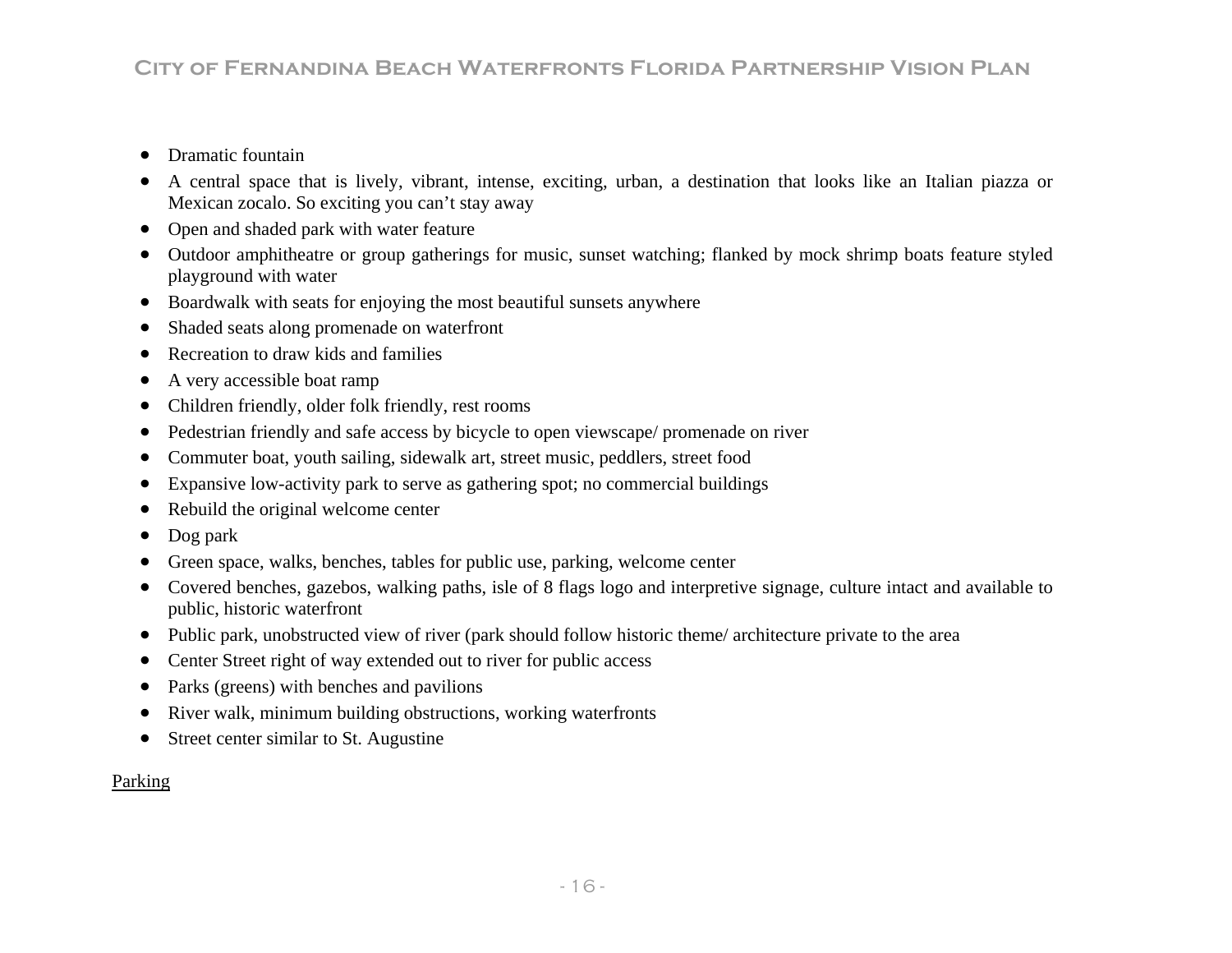- Traffic!
- $\bullet$ No parking if possible
- $\bullet$ A landscaped, well maintained parking area for public parking of cars, boats and trailers

### Heritage/ Tourism

- Cultural carter
- $\bullet$ Historic place for markers and heritage demonstrations, history exhibits and waterfront
- Heritage Trail originating at a welcome center via museum annex  $\bullet$
- Museum of Fernandina and associated history (shrimping, boating, other nation occupation of Fernandina)  $\bullet$
- Place to kick off heritage tours  $\bullet$
- A "historic" destination with demonstrations  $\bullet$

### **Ce <sup>e</sup> ntr Street and Surrounding Vicinity**

### <u>Historic Character and Design</u>

- Preservation of historic buildings
- The integrity of historic buildings has been maintained in appearance and in economic usefulness without loss of  $\bullet$ surrounding residences to parking lots
- Adopt a sign ordnance that will be pleasing and at that same time help identify businesses on the street
- $\bullet$ Keep small town local throughout feeling

### <u>Infrastructure</u>

- $\bullet$ A vibrant public library that meets state standards
- $\bullet$ Off site parking outside of waterfront district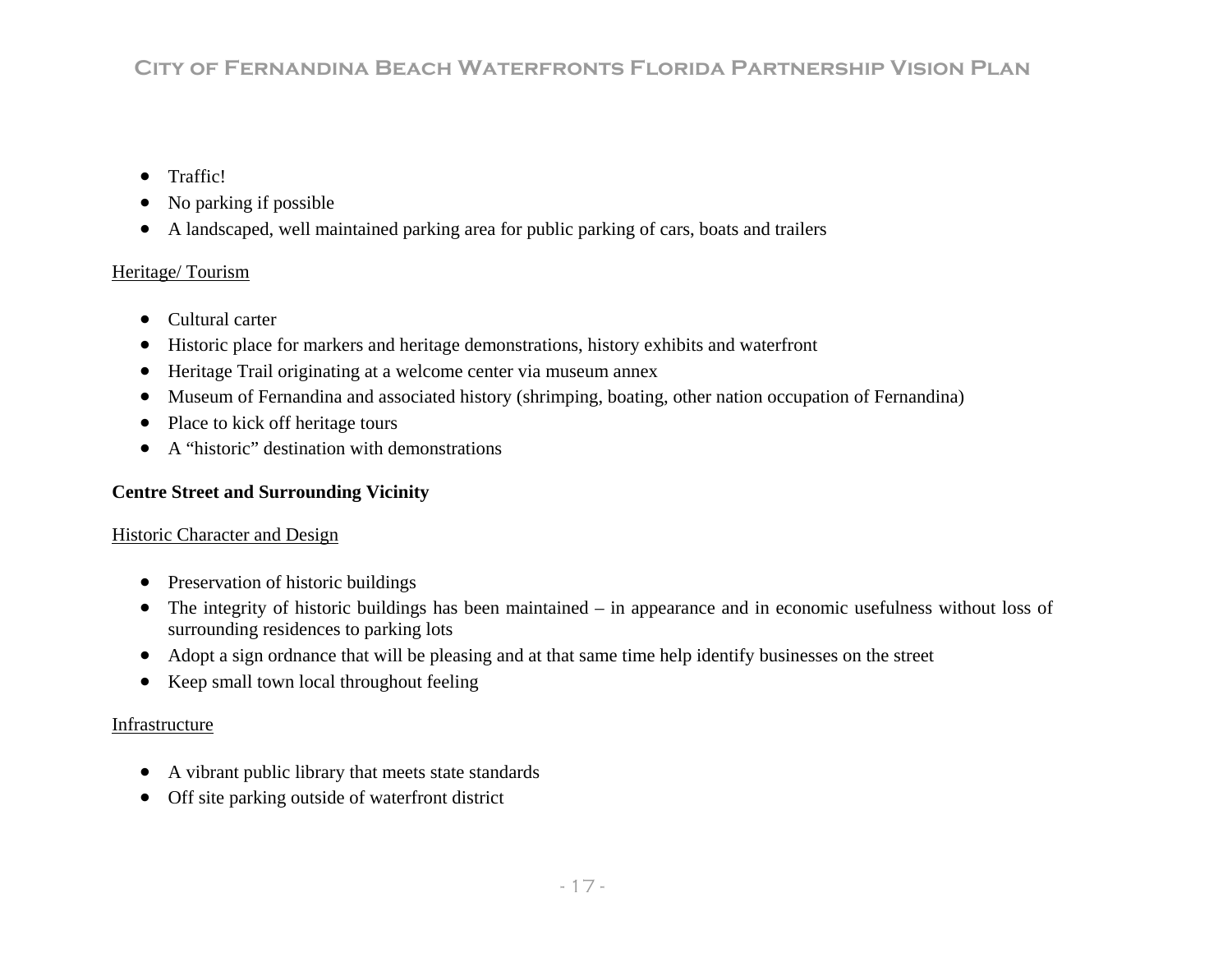- $\bullet$ Police sub-station
- •Take care infrastructure: drainage, traffic flow, and lighting
- $\bullet$ Parking: if they can park they will come.

#### Commercial Interest

- $\bullet$ • Full occupancy of shops, loft arts above, green pocket parks
- Affordable restaurants •
- •Grocery store
- Attract more diversity businesses that attract youth, African Americans, working artists, working folks in general •
- Continuation of downtown historic district attract tourist revitalization if downtown  $\bullet$

#### Residential

- $\bullet$ Increase residential density downtown while in servicing historic buildings and atmosphere
- Existing business with residential on second level
- Wide variety of residential options: large and small

### <u>Transportation</u>

- Parking garage that also serves as a small municipal bus service for the island  $\bullet$
- Center Street blocked off on weekends for art fairs and street dances •
- CRA Initiatives with CSX to open Alachua Street to front street and make improvement to tracks for pedestrian friendly crossing
- Convert the Chamber of Commerce building to a restaurant public/private partnership
- $\bullet$ Noise restrictions: clubs and motorcycles; vehicle size
- $\bullet$ Sutter and water bicycle friendly access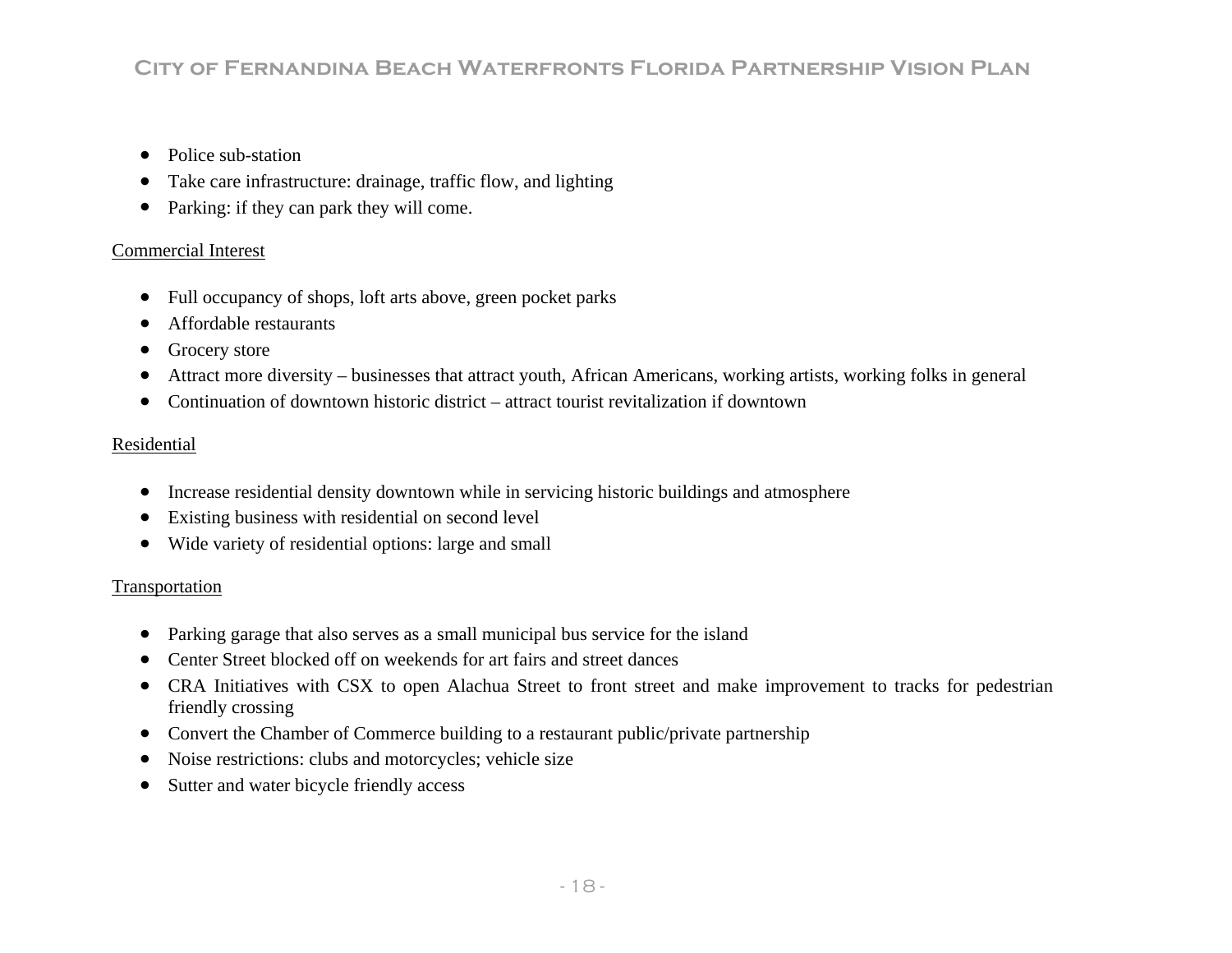### Taxes

- Taxes encourage viability of independently owned shops, galleries and restaurants  $\bullet$
- Keep buildings in good repair; enforce codes; tax incentives to help historic properties and to help the owner have the ability to keep up these buildings  $\bullet$

### **CRA P rivately Owned Lands East of Front Street**

#### <u>Zoning and Land Use</u>

- $\bullet$ No heights over 35 feet
- Standard marine and surroundings area utilized as a downtown entertainment destination such as a performing arts center and small convention center that draws business downtown  $\bullet$
- Update zoning to better reflect what is now a better use of property that has correctly outdated zoning. Residential townhouses, condo
- Residential downtown housing to revitalize the historic business district outside of the tourist business
- $\bullet$ Mixed use commercial and work live loft buildings
- $\bullet$ Mixed use zoning
- $\bullet$ No condos or townhouses west of  $4<sup>th</sup>$  Street due to traffic
- $\bullet$ A percentage of affordable housing mixed in with others
- CRA privately owned gardens, alleys, work-live places affordable for artists, sail lofts like Gloucester, MA  $\bullet$
- •Maintain use of railroad serving port and paper plant
- Multiple story parking garage downtown  $-$  city owned  $\bullet$
- Parking is a must! People living up stairs in all building who can do this at affordable rents  $\bullet$
- Specialty grocery market  $\bullet$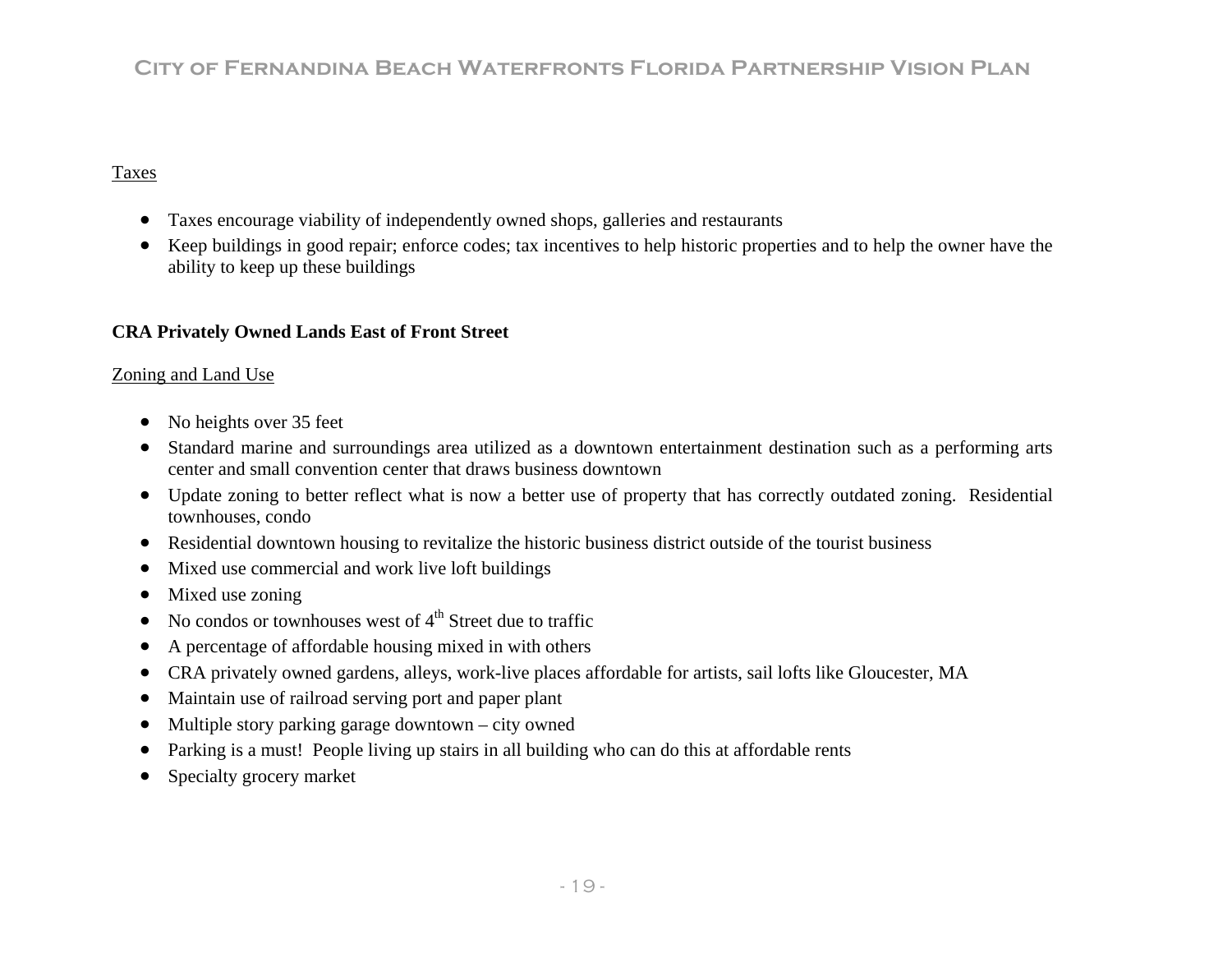• Bulkhead river walk from south to north area in question

### Culture/Museum

- Cultural center- First Baptist Church
- Black CBD recognized

### Eminent Domain

• Private lands are not taken over by city via eminent domain (my property is here)

### **Comm unity-Wide Activities**

### **Cultural and Recreational Events**

### Events

- More sailing oriented recreation youth sailing
- Shrimp industry related
- Outdoor free concerts; farmers market; boat parade holiday; Latin and African American festivals; free bike and kayak rentals
- Historic tours and demonstrations
- Heritage Days
- Jazz and choir musical festivals
- Shakespeare on the river
- Tall ship festival
- $\bullet$  Events that will draw a variety of ethnic groups
- Folk music sea fest songs about the sea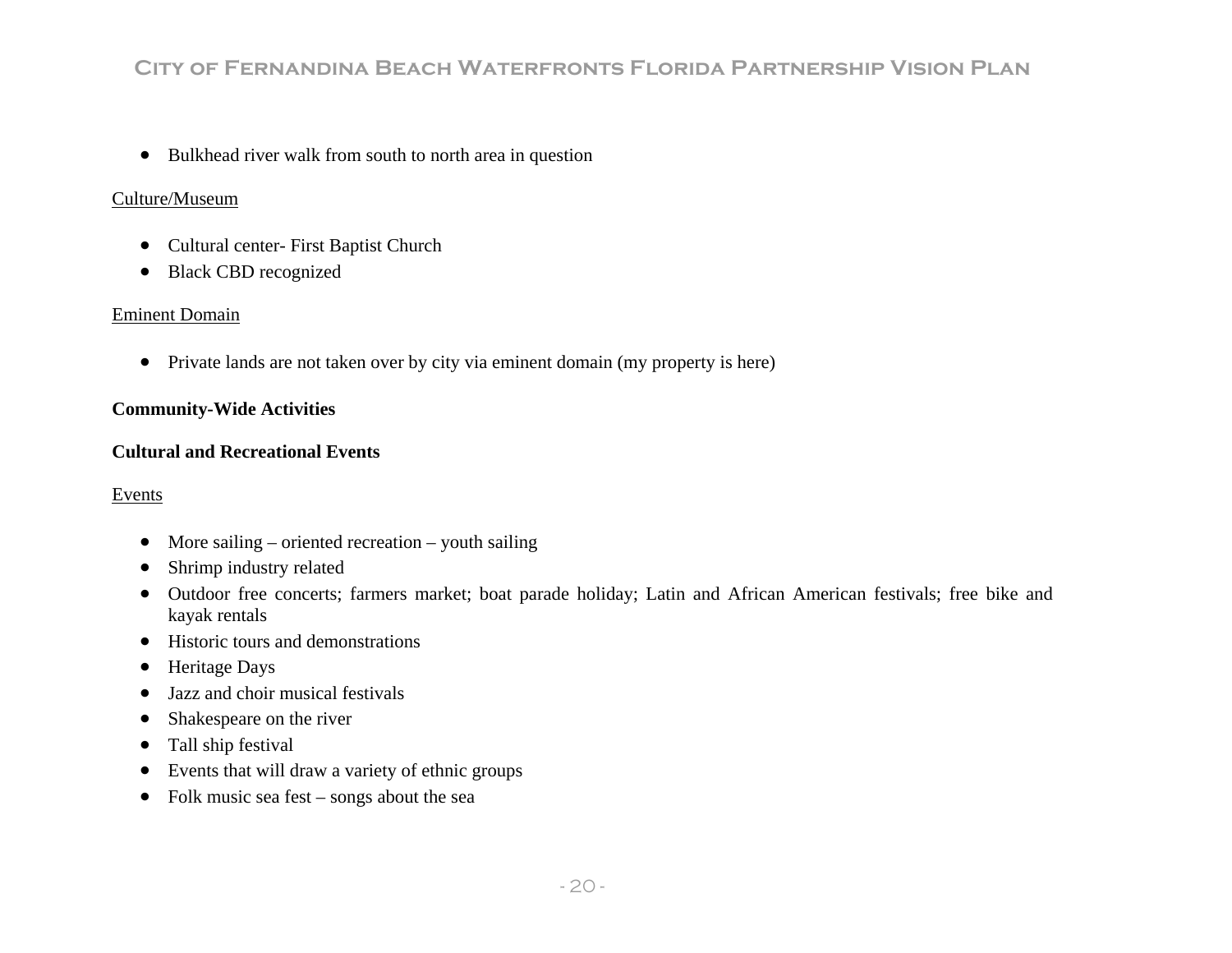#### Market Area

- Co-op market
- $\bullet$ Farmers market
- Community activities farmers market and shrimp market on weekend with art and music cultures flourishing

#### <u>Public Art</u>

• Public art

### Boating

- Youth sailing venue
- Kayak/ sailing/ small boat rental
- Historic nautical stop for visiting yachts

#### Nature

- Heritage freedom trail
- Promote the Birding Trail Bartram Trail

### **Economic Development and Tourism/Business Promotion**

#### <u>Economic/ Retail</u>

• Cooperation with economic development to bring in higher end shops and keep out touchy tourist shops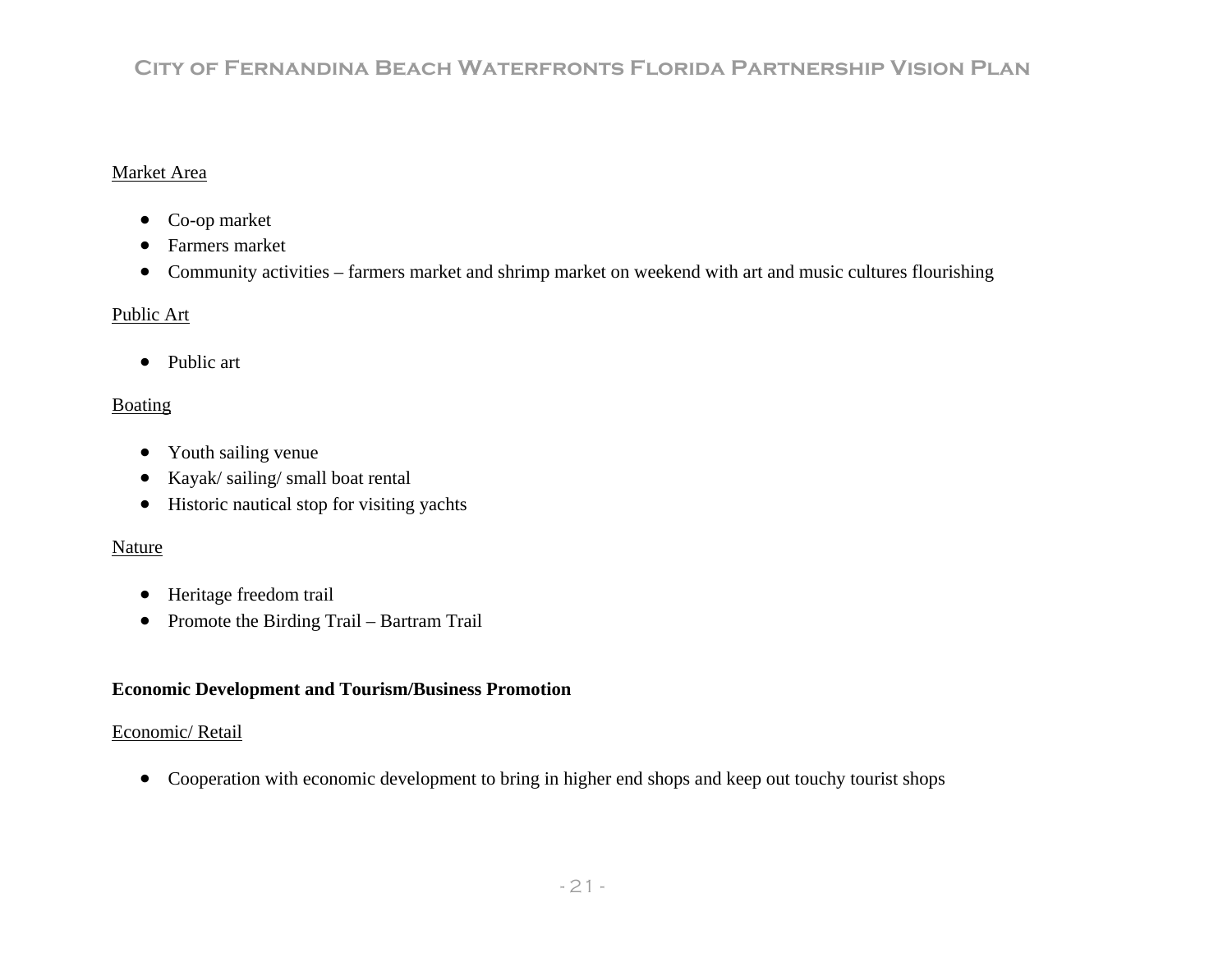- $\bullet$  Economic development and tourism promotion. We have educated consumers about wild caught shrimp versus Farm Raised imports, provide shrimp for all consumers and restaurants
- Shrimp industry facilities located on South West area easy access with rail and trucks

### Traffic/Transportation

- $\bullet$ Inter island transportation
- •Change traffic flow pattern
- $\bullet$ Bring area railroad car

#### Tax Br eaks

- Tax relief from county
- $\bullet$ Lobby for affordable property insurance and taxes
- Tax breaks for shrimping and historic building ownership  $\bullet$

### <u>Identity/Brand</u>

- $\bullet$ Historic markers describing buildings
- Create a local 8 Flags play or presentation that presents Fernandina's history and promotes tourism •
- $\bullet$ First stop on the first coast promotion
- Video (show regularly) on public television promoting historic downtown and heritage tourism at the waterfront  $\bullet$
- Encourage the balance of shopping opportunities so that we can always be the hometown that visitor enjoy because it  $\bullet$ reflects the hometown atmosphere
- Boat and vessel owners: carry word of mouth; if they can't dock they won't stop and spend money (marina functioning)
- Ordinance signs to help the businesses off Centre street stay in business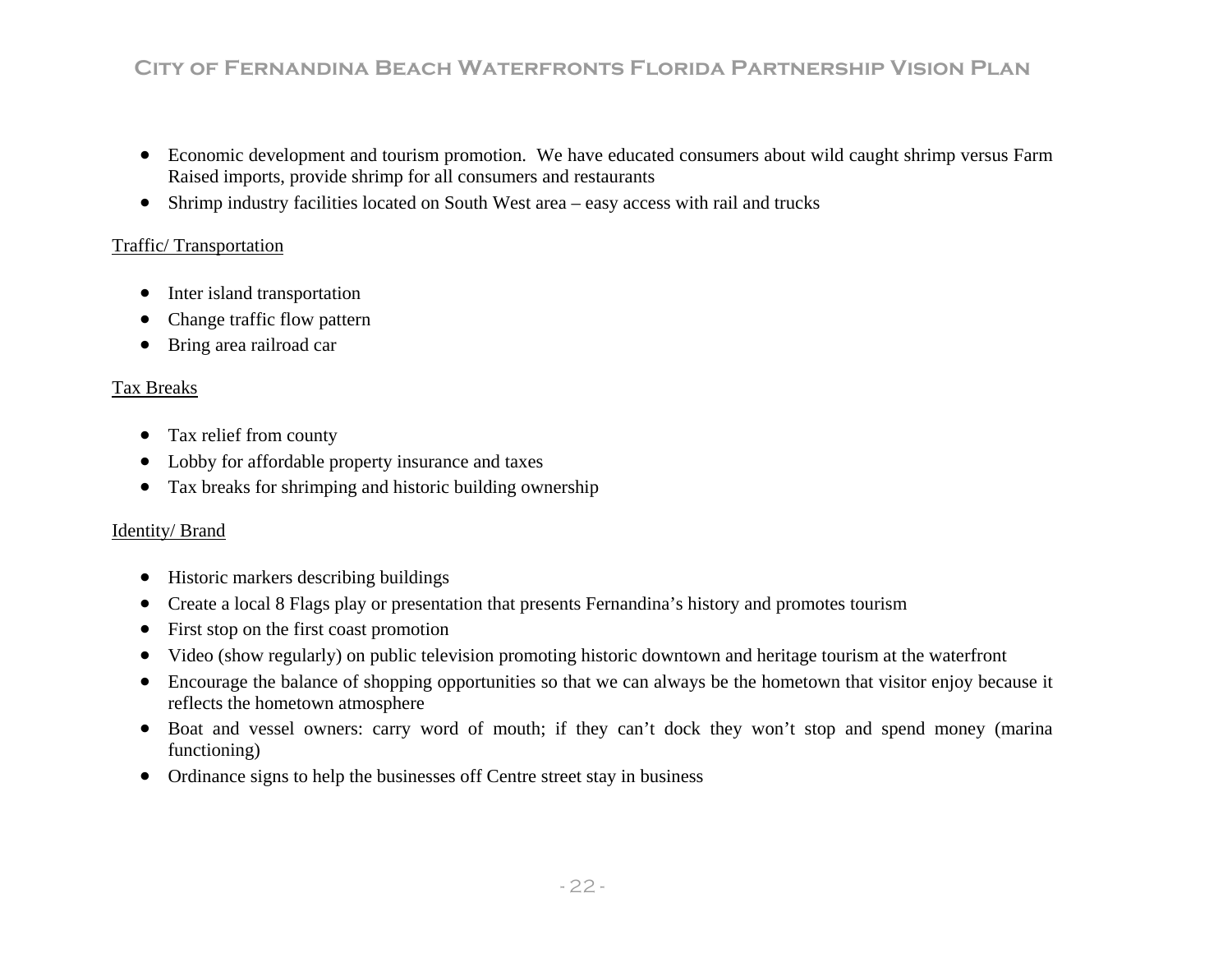### Tourism

- $\bullet$ More places for tourists to stay
- More effective and creative marketing of Fernandina Beach and Amelia Island  $\bullet$

### **Ordinances**

### Education

 $\bullet$ Arts and marine science college or junior college

### **Natural Environment Protection and Education**

#### Environment Controls

- $\bullet$ Improve noxious emissions from mills into air and water
- $\bullet$ Put the wetlands buffers back up to 75 feet! Ecoli and coliform now in our waters
- $\bullet$ Some alternative to shrill train whistle (noise pollution)

### Protection

- Absorb islands in St. Mary's River/ density swaps
- $\bullet$ Enforce no wake zone; try to protect indigenous trees
- Partner with NE Aquarium to get grants for a coastal resource center that's water based. That's an educational center  $\bullet$ that works with Wright whales and local education
- $\bullet$  Be more proactive with beach cleanup and involving local high school with environmental protection and cleanup  $\bullet$
- $\bullet$ Plentiful use of landscaping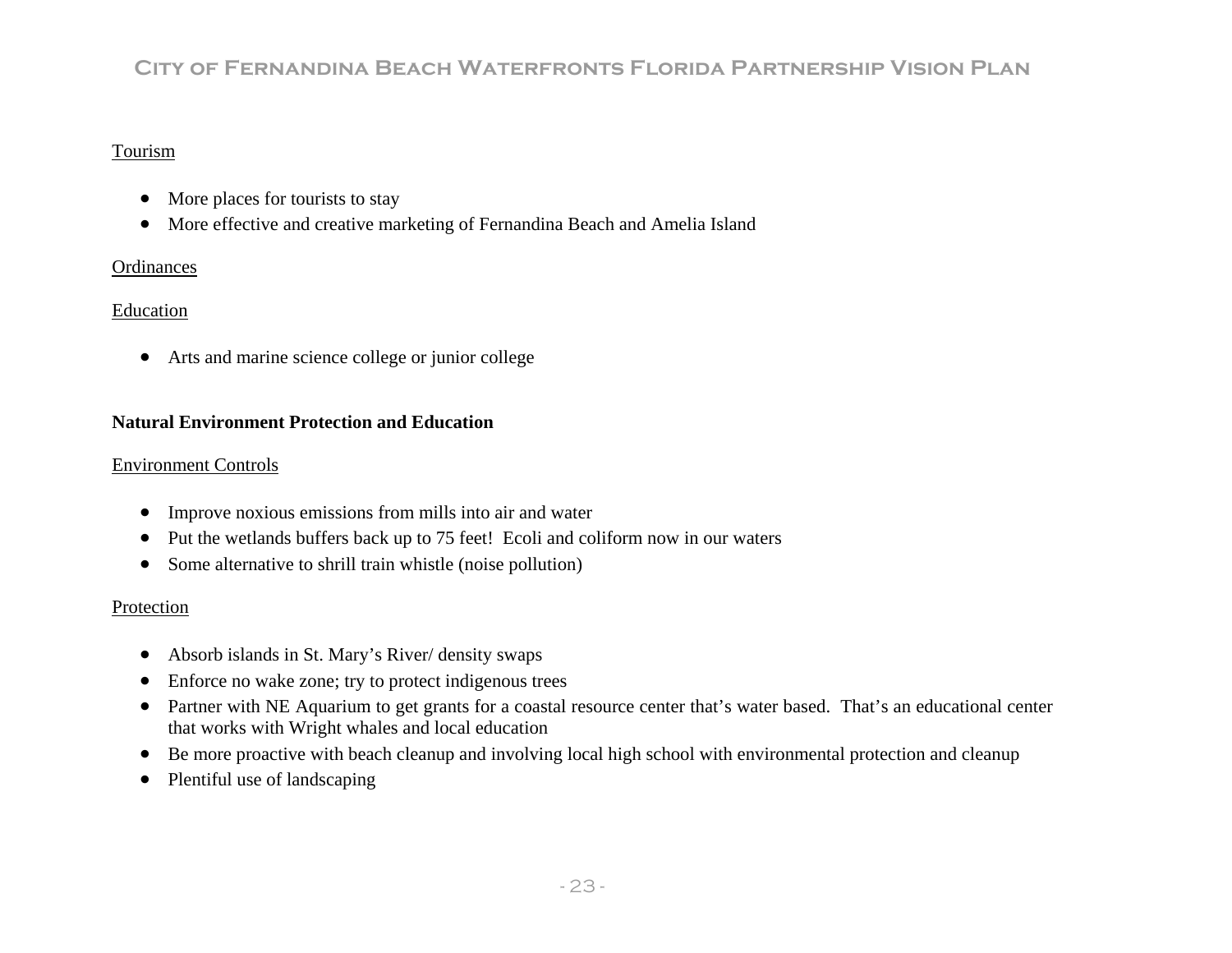• Don't allow watering or feeding of manatees

### Storm Water/ Paving

- $\bullet$ Proper storm water discharge
- $\bullet$ Upgrade infrastructure to code; cleanup environmental issues on old industrial sites

### **rd Mitigation Planning and Programs Haza**

### <u>Pre-planning</u>

- Designate pet friendly shelters
- $\bullet$ Hazard mitigation planning and programs generators
- Hurricane proof command system for rescue and police and emergency management  $\bullet$
- •• Programs for residents/ business owners about how to protect historic structures specifically and historic resources
- Install a hurricane surge pole some were on the waterfront  $\bullet$

### Public assistance/ "Grandfather"

• Public backed loans, grants or comparable assistance to protect historic structures to hazard mitigation building standards; allow rebuild after loss as is, where is (as was, where was)

### Construction zoning

- Drainage standards to protect against flooding
- Have building standards in place that limit manufactured housing so after a hurricane Fernandina Beach doesn't become a manufactured house city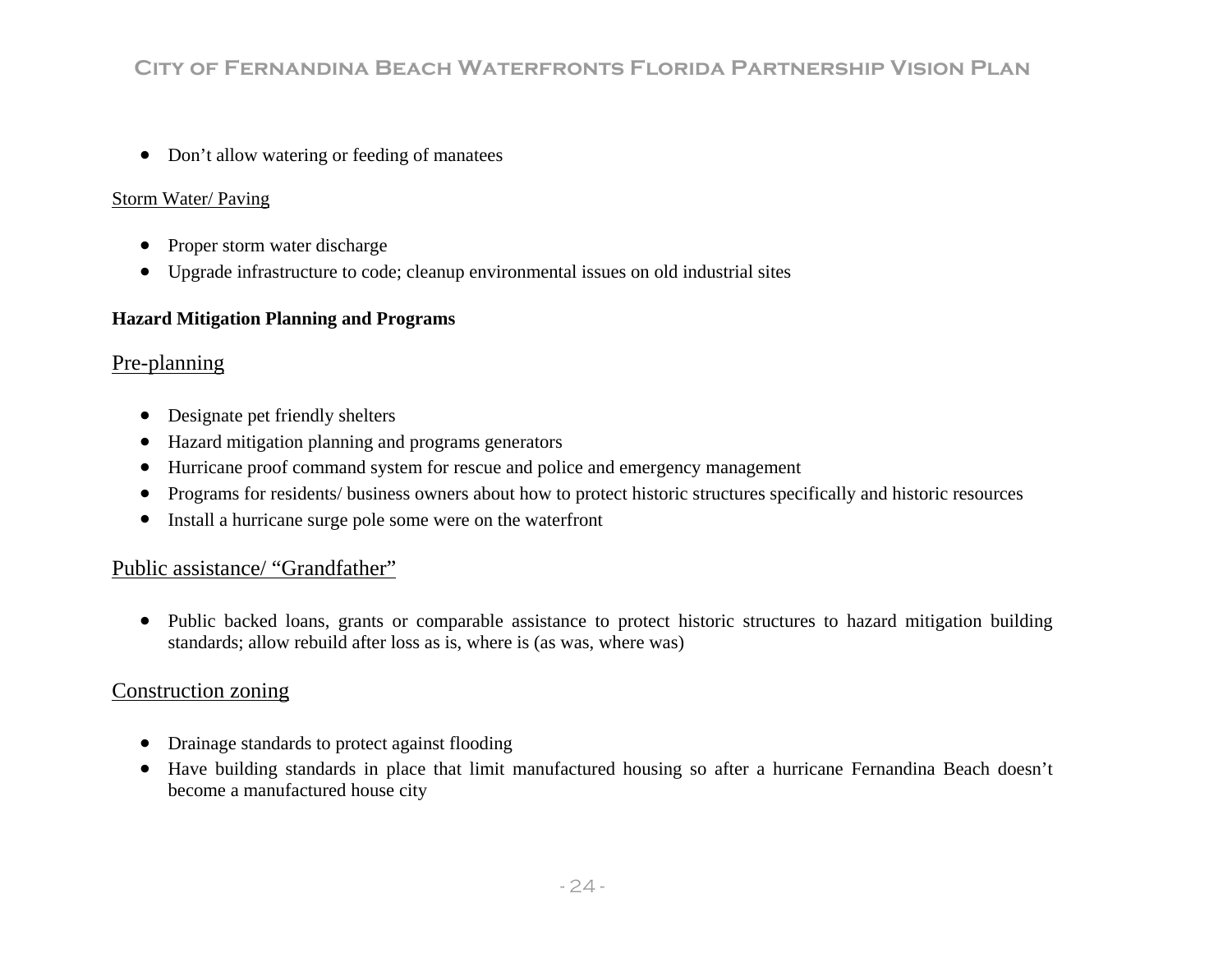- $\bullet$ No density increase due to evaluation standard for Shaw Bridge
- $\bullet$ Concrete construction only on waterfront

### Insurance

• Educate public about flood insurance and CRS discounts

### Public awareness

- $\bullet$ Review the results of the 1898 storm that had a 14 foot tide surge
- $\bullet$ Public awareness campaigns that educate on what is available i.e. where are shelters, transportation, food sources, etc

### Evacuation

### Public Utilities

• Underground utilities to avoid storm (tree) damage

# **W orkshop 2: Policy and Design**

The purpose of the policy and design workshop was to layout and seek consensus on a conceptual master plan map, draft guidance for addressing key policy issues and consider implementation challenges.

Two groups were formed for the areas East and West of Front street to consider how to achieve the desires identified at the first workshop. The work of the two groups were presented and refined in the full group. The following is a summary of the consensus items from each group.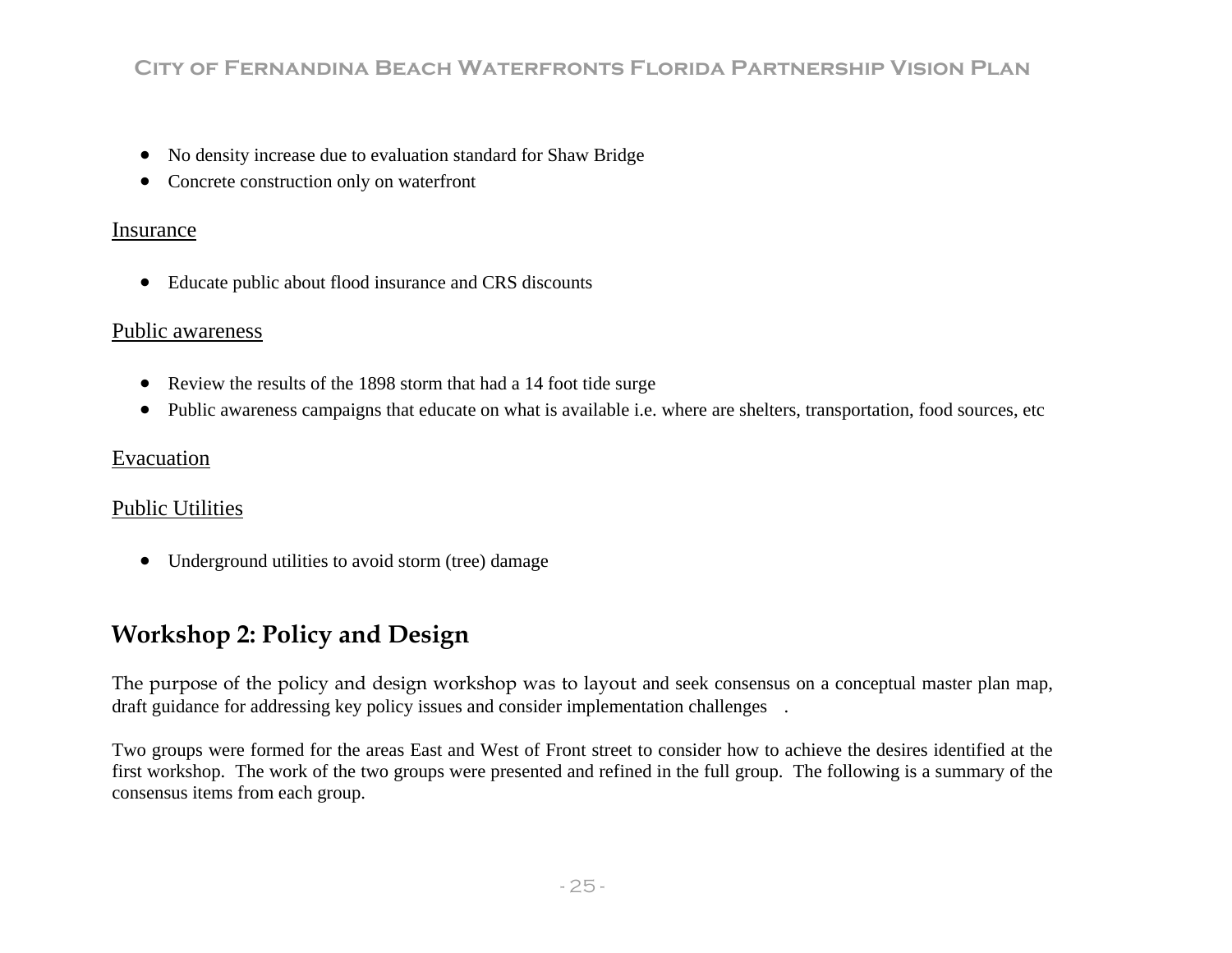#### **Design and Policies for the Area East of Front Street**

Architects Joel Reitzer and Marjorie Weibe-Reed lead this group and Justin Leal assisted with the facilitation and recording. The following is a description of the design features and policies for the area East of Front Street developed in the small and full group (see plan).

#### <u>Design/Land Use Recommendations</u>

- Allow more mixed uses in both the commercial and industrial areas
- Preserve the historical character of existing buildings and assure compatible new structures  $\bullet$
- $\bullet$ Establish an ethnic heritage area or district
- Create a multi-purpose area with a focal point feature [where?]  $\bullet$
- $\bullet$  Front Street
	- Redesign for rail, pedestrian and vehicular use o
	- $\circ$  Provide public amenities and connections
	- o Install attractive landscaping Lighting
	- o Provide parking
- Walkable community
- Provide places for kiosk businesses
- Conduct a traffic flow study to evaluate one-way versus two-way streets  $\bullet$
- $\bullet$  Historical/ Ethnic awareness/ Identification  $\bullet$
- Establish/maintain water view corridor on Ash, Centre, Alachua and Broome Streets  $\bullet$
- $\bullet$ Identify additional historical properties/district
- Open East West grid to Front Street  $\bullet$
- $\bullet$ Make street improvement [where?]
- $\bullet$ Improve the  $2<sup>nd</sup>$  Street streetscape
- $\bullet$ Make infrastructure improvement south of Cedar Street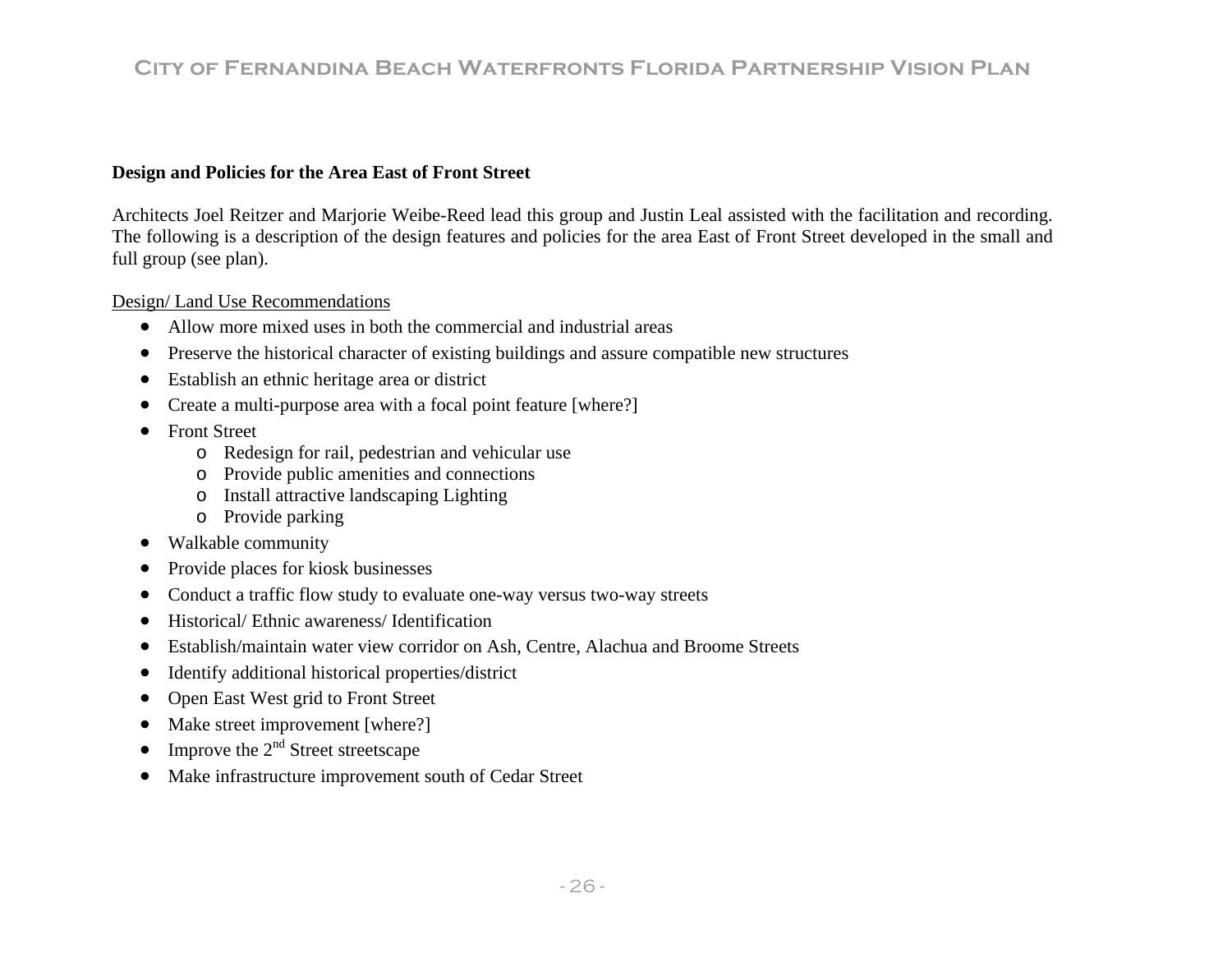- $\bullet$ Assure this is a walkable community
- $\bullet$ Enable future redevelopment of industrial areas
- $\bullet$ Update the parking study

#### Public Policy Provisions

- Allow density increases to 17 units
- Assure fair taxing with incentive for small businesses  $\bullet$
- $\bullet$  Cultural points of interest  $\bullet$
- Consider adjustments in the height limits  $\bullet$
- $\bullet$ Adopt a master plan
- $\bullet$ Promote the heritage of the area
- $\bullet$ Review Signage regulations
- Expand CRA to the south from Ash to [?] between Front and  $3<sup>rd</sup>$  Street  $\bullet$

### Density (Currently 10 units/acre)

The full group considered alternative densities and voted for the one they preferred. After the first vote concerns were clarified and these points added and considered in the second vote.

- More density would be allowed from Front to Second Street
- The character would be compatible with existing buildings  $\bullet$
- •This could include mixed uses

| <b>Density</b>    | vote | $\mathbf{A}^{\text{nd}}$ vote |
|-------------------|------|-------------------------------|
| 10 units per acre |      |                               |
| 17 units per acre |      |                               |
| 34 units per acre |      | 14                            |

#### Mixed Use Zoning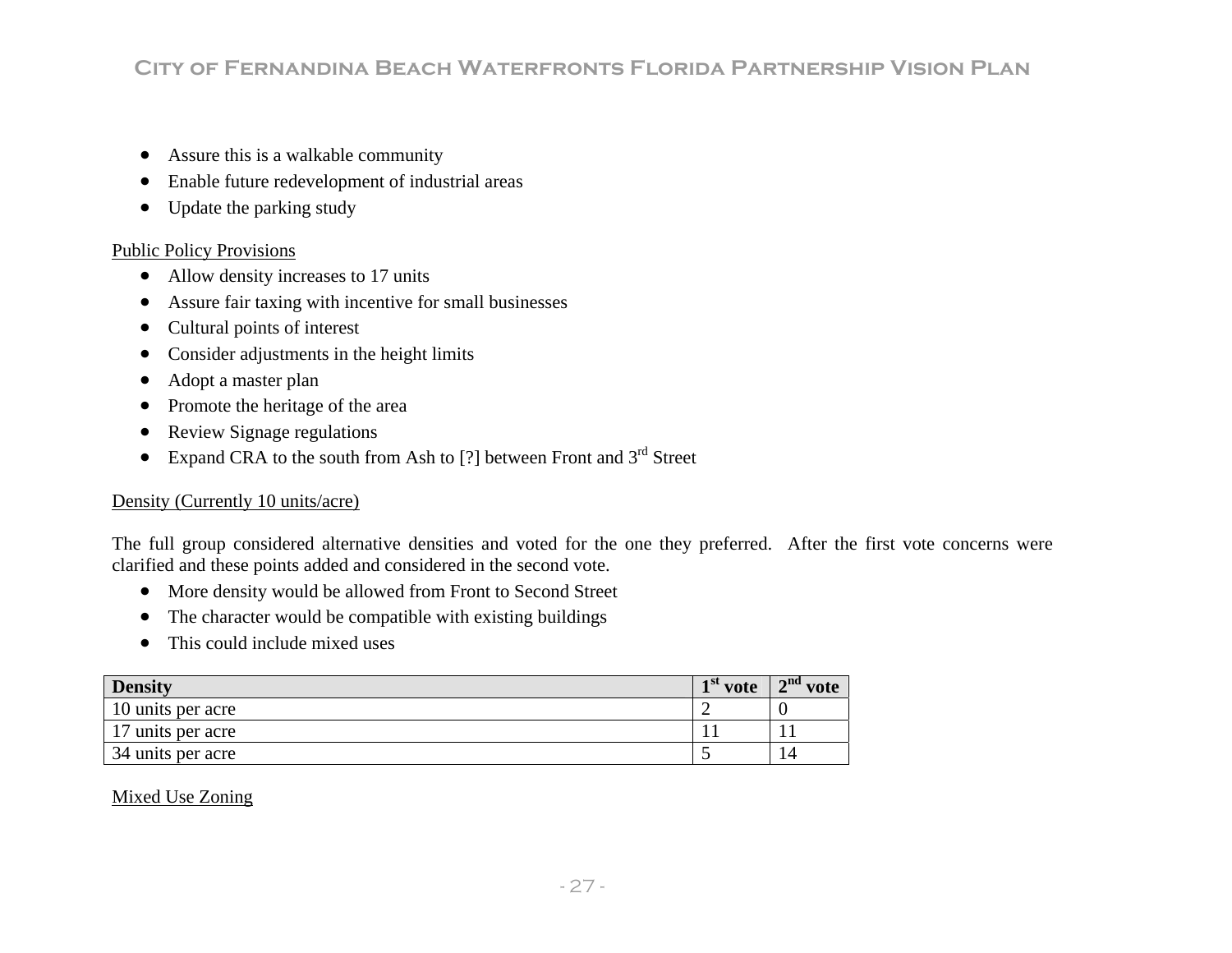The group agreed that more mixed-uses should be allowed to be consistent with historical uses and to provide flexibility to choose feasible market-based uses. Commercial can be above, below and side-by-side residential. A list of possible uses were considered, some were excluded and the acceptability of the following were rated using this scale:  $3 = I$  support the use,  $2 = I$  have concerns but can live with it and  $1 = I$  am opposed to the use.

| <b>Land Uses East of Front Street</b>                             | 3              | 2              | 1              |
|-------------------------------------------------------------------|----------------|----------------|----------------|
| Automotive Rental Agencies (Cars off-site)                        | 10             | $\overline{2}$ | 1              |
| Barber and Beauty Shops                                           | 20             | $\overline{2}$ | $\theta$       |
| Bed and Breakfast Inns                                            | All            |                |                |
| <b>Book and Stationery Stores</b>                                 | All            |                |                |
| <b>Taxi Stations</b>                                              | 1              | 5              | 12             |
| Trade, Vocational, and Arts Schools                               | 13             | 7              | $\overline{2}$ |
| Business Services such as Copying, Mailing, or Printing (Kinkos)  | All but        | $\Omega$       | 1              |
| Clubs, Public or Private; Community and Recreation Centers        | All but        | 3              | $\overline{1}$ |
| Marine Supply and Sales                                           | 11             | $\overline{2}$ | $\mathbf{1}$   |
| Day Care Center                                                   | $\overline{2}$ | 5              | 11             |
| Drug Store or Pharmacy                                            | All but        | 1              | 1              |
| Banks, and Credit Unions                                          | 11             | $\overline{4}$ | 1              |
| <b>Grocery Store</b>                                              | 17             | 1              | $\overline{0}$ |
| City Hall                                                         | A11            |                |                |
| Health Clubs and Gyms                                             | All but        | 4              |                |
| Laundry and Dry Cleaning, On-Site, including Self-Service Laundry | 3              | 7              | 8              |
| Liquor Store, Lounge, and Bar (without drive-through window)      | All            |                |                |
| Lodging Accommodations (hotel/motel)                              | 6              | 6              | 5              |
| <b>Medical and Dental Clinics</b>                                 | All but        | 1              |                |
| Music, Dancing, Photography, or Art Studios or Galleries          | All            |                |                |
| <b>Outside Sales</b>                                              | 10             | 5              | $\overline{4}$ |
| Parking Lots and Parking Garages                                  | All but        | $\overline{2}$ |                |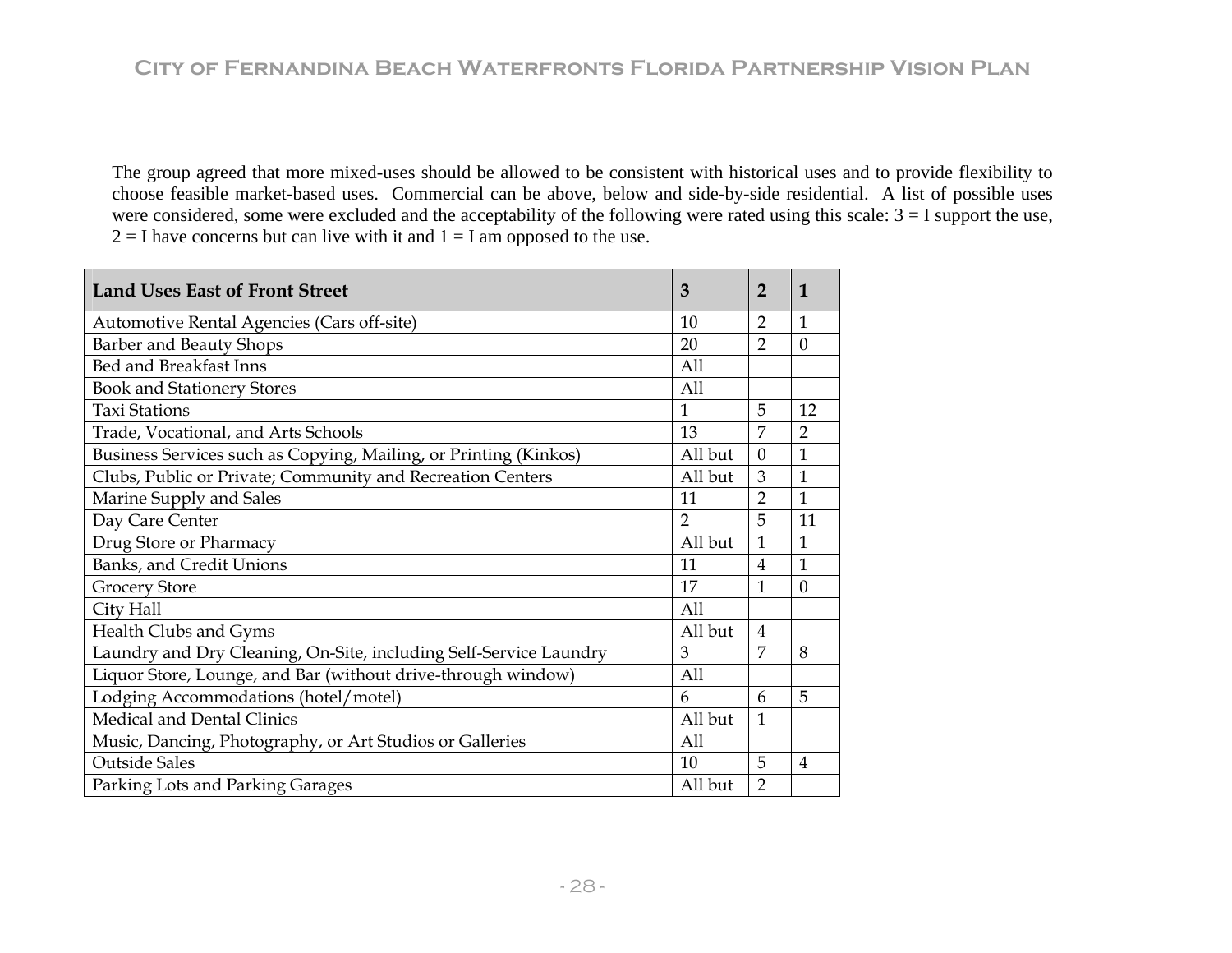| Parks, Public                                                              | All     |               |     |
|----------------------------------------------------------------------------|---------|---------------|-----|
| Picnic Areas, Trails, and Nature Facilities                                | All     |               |     |
| <b>Professional Offices</b>                                                | All     |               |     |
| Recreation, Indoor Facilities, such as Billiard Parlors, Bowling Alleys,   | 8       | 9             | 3   |
| Game Rooms, and Skating Rinks                                              |         |               |     |
| Religious Facilities                                                       | 3       | $\Omega$      | All |
|                                                                            |         |               | but |
| <b>Residential Uses:</b>                                                   |         |               |     |
| Single-Family                                                              | All     |               |     |
| Two- and Three-Family                                                      | All     |               |     |
| Four- or More Family                                                       | All but |               | 1   |
| <b>Resort Rental</b>                                                       | 12      | $\mathcal{P}$ | 3   |
| Restaurant, With or Without Drive-Through Window                           | 19      | 1             | 1   |
| <b>Retail Stores</b>                                                       | All     |               |     |
| Specialty Food Stores, such as Bakeries or Ethnic Grocers                  | All     |               |     |
| Specialty and Gift Shops such as Art, Antique, or Jewelry Shops, Books, or |         |               |     |
| <b>Stationers</b>                                                          | All     |               |     |
| Terminals for Freight or Passengers, By Ship                               |         |               |     |
| Theaters, Movie or Performing Arts (Indoor or outdoor Only)                | All     |               |     |

### **Topics to be ad dressed in an overlay district east of Front Street**

| <b>Design Elements</b>                                            |     |  |
|-------------------------------------------------------------------|-----|--|
| Exterior fabric/Building materials (wood, brick, hardiboard, etc) | All |  |
| Foundations and Infill                                            | All |  |
| Paint Colors                                                      | All |  |
| Porches/Decks/Balconies                                           | All |  |
| Windows                                                           | All |  |
| Doors and Entrances                                               | All |  |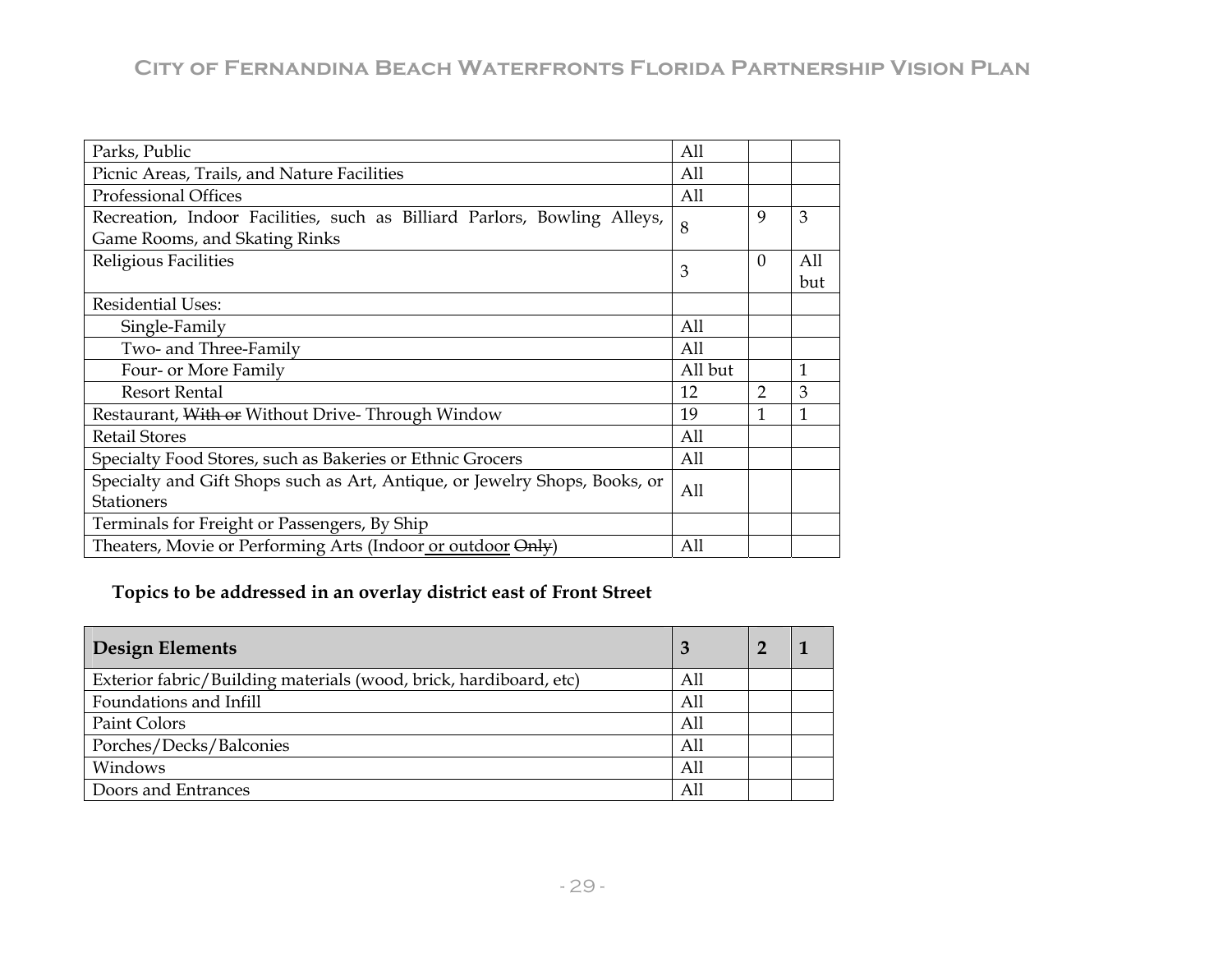| Storefronts                 | All |  |
|-----------------------------|-----|--|
| Signage                     | All |  |
| Awnings                     | All |  |
| Shutters                    | All |  |
| Massing/height              | All |  |
| Roofs and Roof Surfaces     | All |  |
| Landscaping                 | All |  |
| Lighting                    | All |  |
| Parking Location and design | All |  |
| Height of structures        | All |  |
| Front Yard Setback          | All |  |
| Rear yard Setback           | All |  |
| Side Yard Setbacks          | All |  |

#### **De <sup>n</sup> sig and Policies for the Area East of Front Street**

Piers, public space, walk-ways and marina

- Create a public plaza on the water side of front street at the end of Centre Street, possibly with a fountain.
- $\bullet$  The area south of Centre should be developed with green space and facilities for special events including a bandshell.  $\bullet$
- $\bullet$ Build a public pier with a Gazebo at the end to provide a destination and focal point at the end of Centre Street.
- $\bullet$ • Provide a smaller pier and gazebo extending from Alachua Street as part of the marina.
- There will be a new bulkhead that will contribute to a self-cleaning marina and will provide space for a public walk along the water. The City and owners will work together prepare legal agreements and obtain permits needed. This may require a joint public-private venture.  $\bullet$
- $\bullet$ Provide a "T" dock for cruise ships.
- •There will be a public walkway along the water side of Front Street.
- Provide a pedestrian rail crossings at Ash that can access the new theater, museum and possible convention center to  $\bullet$ the South.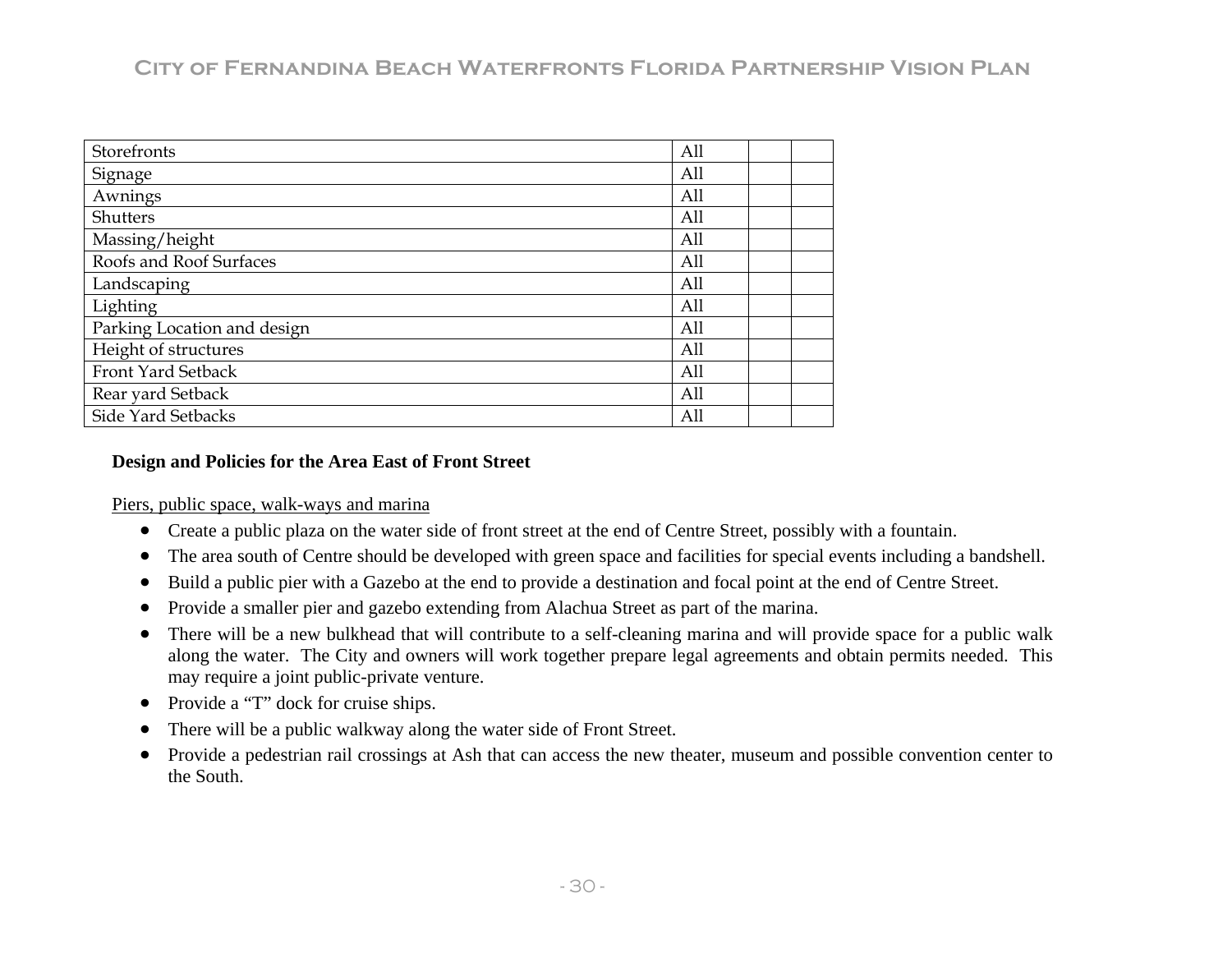#### Development of the private area at the South end

(If the owner is willing and if it is permittable)

- $\bullet$ Develop a canal where the drainage ditch is to dock shrimp boats
- $\bullet$ Provide a walkway and restaurant for public viewing
- $\bullet$ Create a seafood industry, environmental educational center.

#### Development North of Centre Street

- $\bullet$ • This would be an area for restaurants, shops and services for the public and marina users.
- $\bullet$  There was not consensus on whether residences should be allowed above the commercial.  $\bullet$
- If there are residences they should not be allowed adjacent to the industrial uses to the North. Any required buffer should be provided to the South of the current industrial zoning.
- Views of the water should be maintained from the East-West streets.  $\bullet$
- •No parking
- •Parking as buffer [?]
- •Issues with density, zoning, height
- $\bullet$ 35-45 height? Choice; needs to separate community and residential space

### Housing West of Front

The breakout group spent a significant amount of time discussing whether housing should be permitted above commercial uses on the waterfront. The housing could be for workers, owners, marina users, permanent residents or tourists. There concerns about the height limit/number of stories, protection of water views from the other side of Front street and the importance of having residents to increase activity in the area. It was recommended that no residences be allowed near the existing industrial uses to the North so there would be no limits on future development in the industrial zone; maintain the buffer in the mixed use zone not in the industrial zone. This is the full group's rating of the acceptability of housing west of Front Street: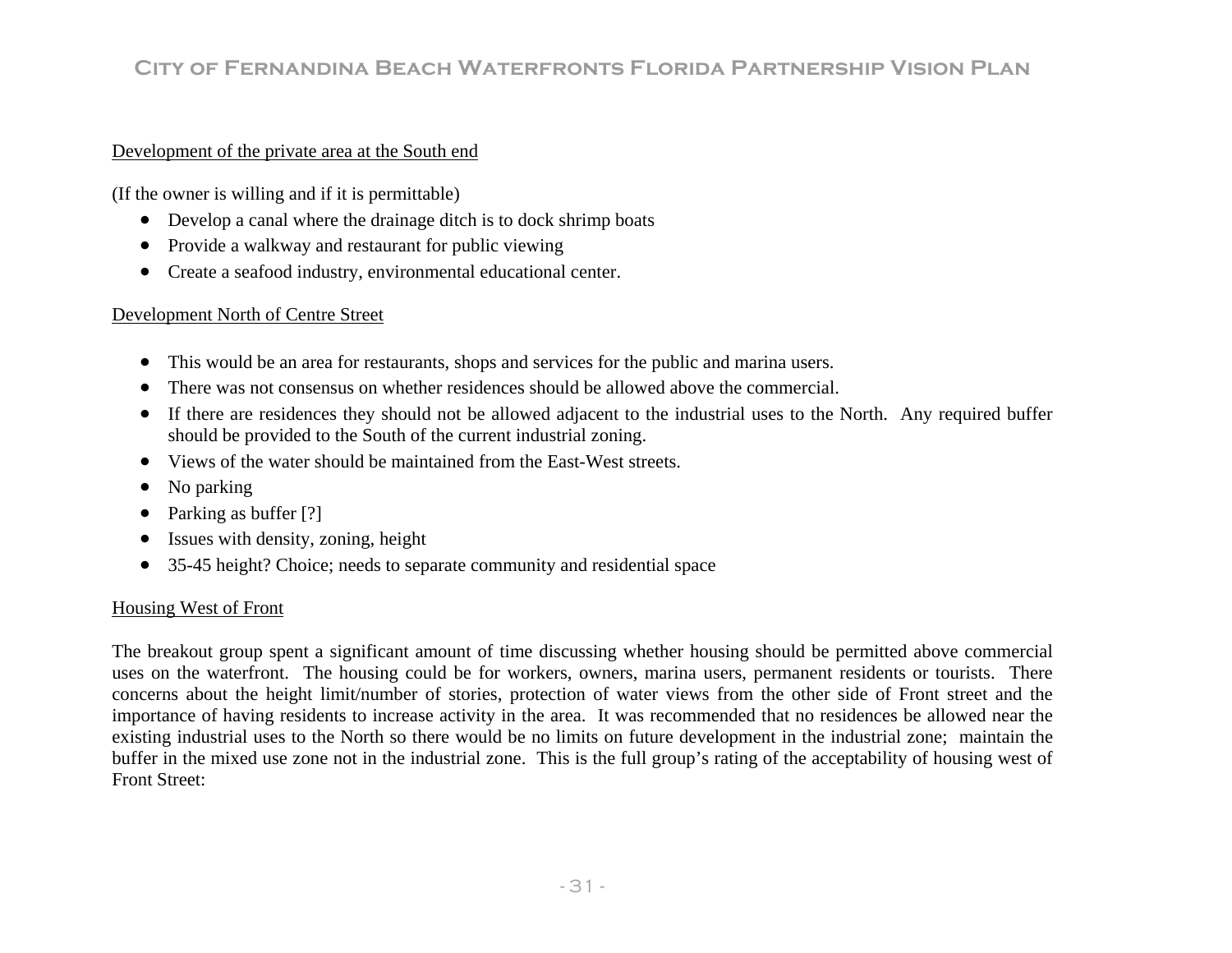| 23 | 15 |  |
|----|----|--|

#### Proposed zoning district for the CRA West of Front Street

#### (MW-1) Mixed Use Waterfront

The MW-1 District is intended for the development of land used fronting the Amelia River waterfront including commercial, recreational, cultural and water dependent and waterfront-related businesses and activities. The mixed use waterfront zoning district is designed to accommodate marinas, piers, docks businesses use structures, retail stores, personal service establishments entertainment facilities, restaurants, civic and cultural uses and waterfront-relate(wholesale, processing, and boat docking activities. All landowners must an easement for a public boardwalk. The goal of MW-1 zoning is to permit uses that are appropriate for prime tourism and commercially oriented land, to accommodate shrimping businesses and be a recreational draw for local citizens.

Permitted uses would include:

- Marinas
- $\bullet$ Public Fishing Piers
- $\bullet$ Docks for tour boats and charter fishing boats
- $\bullet$ Docks for shrimp boats and shrimp processing facilities
- $\bullet$ Shrimp wholesale and retail sales facilities
- $\bullet$ Cruise ship docks and terminals
- Retail stores (including gifts, grocery, pharmacy, marine supply) •
- $\bullet$ Personal services businesses (beauty, spa)
- •**Offices**
- •Artist's studios
- $\bullet$ Theaters (movie or performing arts-indoor or outdoor) and other entertainment
- •Restaurants, cafes and bars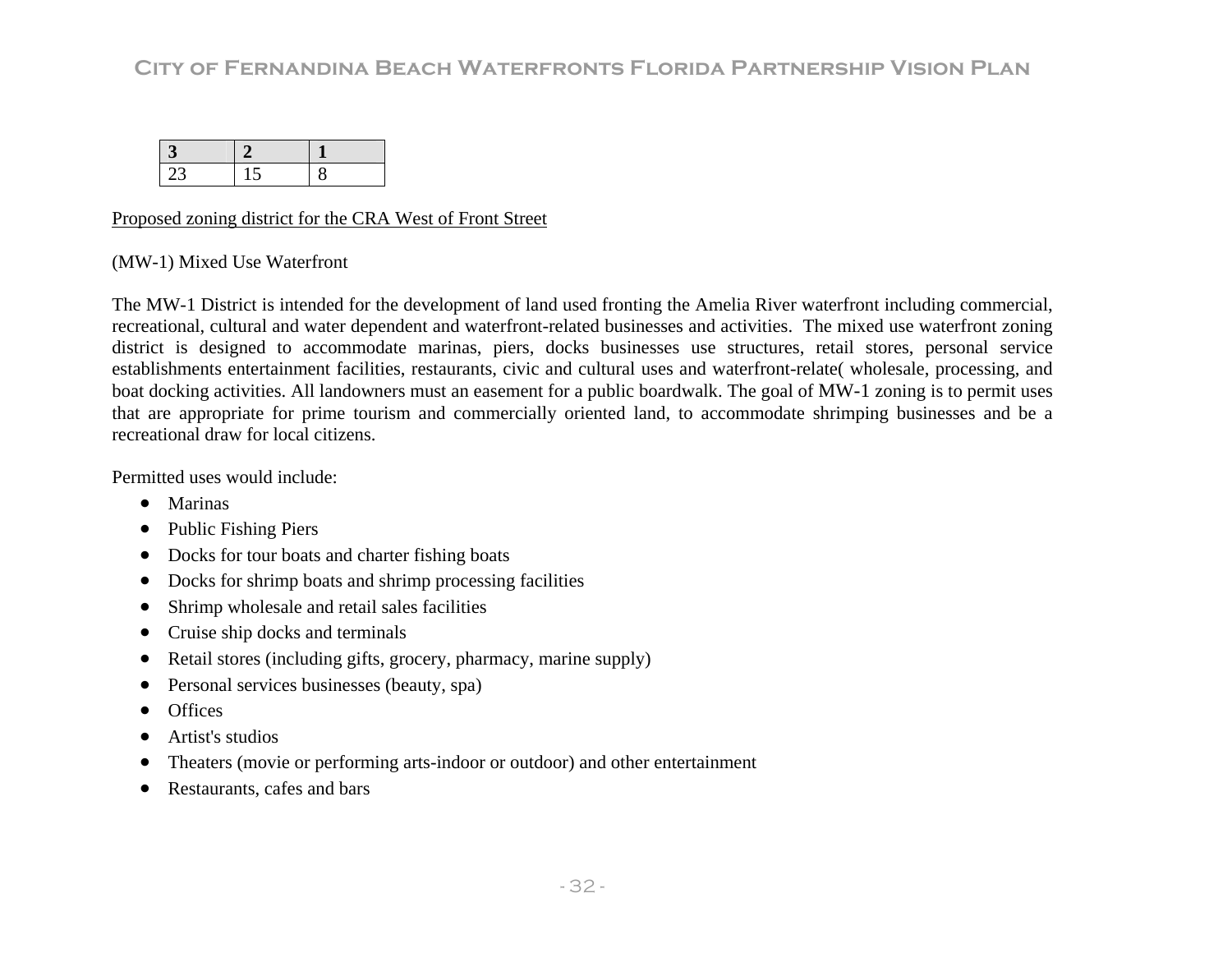- $\bullet$ Public Parks, plazas, walkways and trails, fountains, gazebos, band shells
- •Museums
- •Banks and ATM
- •Clubs (such as sailing)
- •Tour bus parking stands for taxis and horse drawn carriage
- Outdoor markets" (farmer's, art exhibition)  $\bullet$
- Parking Lots and Parking garages •
- Limited residential  $\bullet$

### **Str ategy for Maintaining a Viable Seafood Industry**

Partici pant group of 8 people including two people active in local shrimping (Ms. Janie Thomas, Mr. David Cook). Initial discussion focused on the economic issues associated with the local shrimping industry since a ouple c of the other business operations were doing okay.

### Shrimping Industry

Key support need is place for docking and unloading, as processing can be done in a remote location. There are currently two private operators providing docking and unloading along the Fernandina waterfront. There was a difference of opinion between the two shrimping participants as to whether the city should get involved in providing a docking/unloading site for the shrimpers. One side indicated a subsidized facility was needed due businesses providing that function and the city should not compete with those businesses. to the heavy economic pressures placed on the local shrimpers. The other side indicated that there were private

shrimp boats continuing to operate for the next 5-10 years would be similar to what it is today – about 8-10 boats. One thought there was more opportunity for an increase if there were sufficient docking and unloading facilities. There was a discussion about the future of the shrimping industry. The two representatives agreed that level of

The key economic factors impacting the shrimpers relative to their docking/unloading sites are: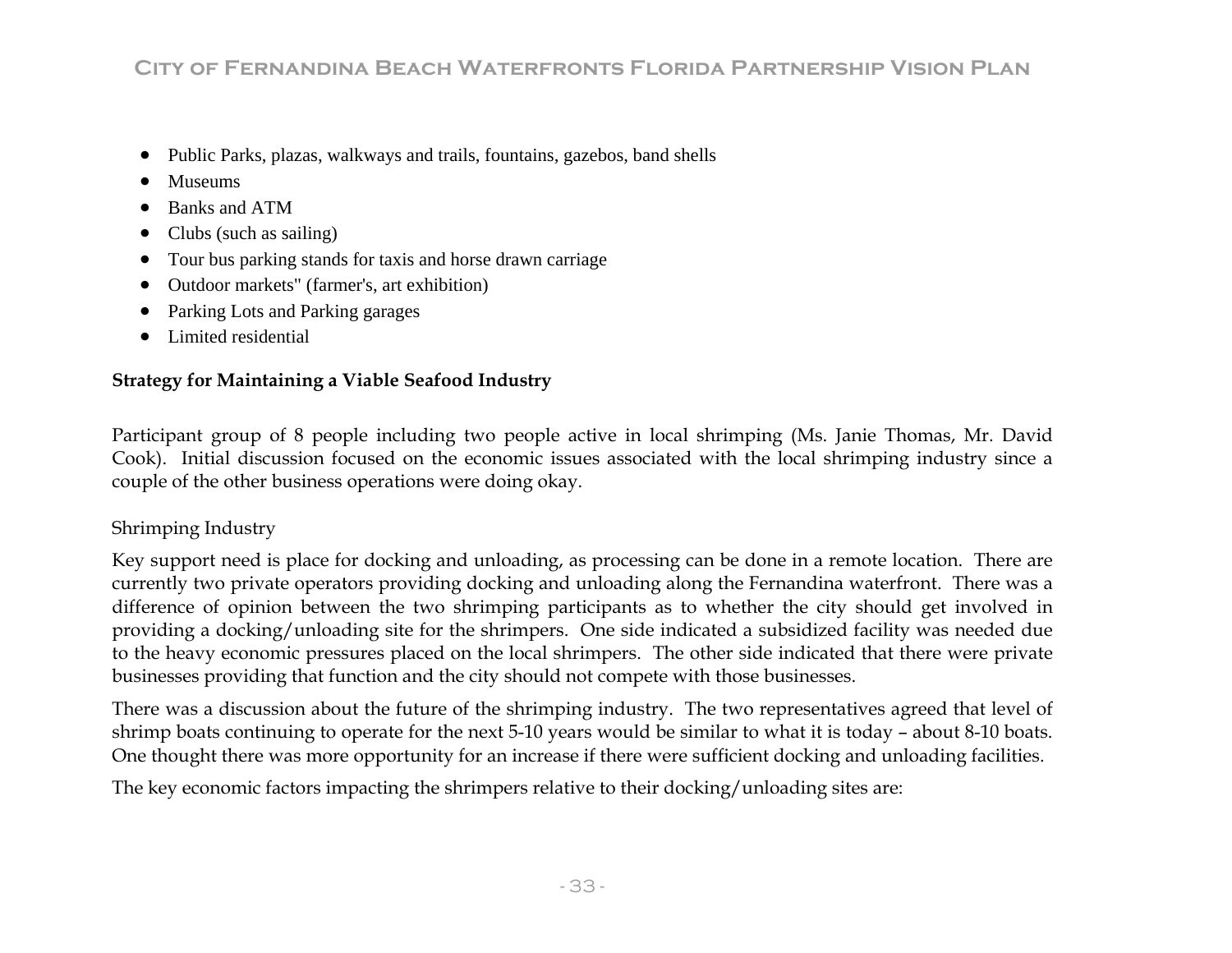- Property tax relief grant some level of tax relief to cut their tax burden. Could come through support of a bill under consideration by FL legislature that would permit commercial shrimping/fishing facilities to have their land be classified similar to agricultural land at a lower tax rate. Second option was to declare shrimping facility to be "historical" and be granted lower tax rate as currently permitted under state law. Legal opinion would need to be provided on ability to do the second option.
- Submerged lands leases under current law, riverfront property owners are being hit on both sides relative to their property tax. The county/city collects taxes based on the original lot dimensions, even that part that is under water. The State of FL claims all lands up to the high water mark, so the shrimping facility must execute a submerged land lease with the State in order to build/use docks built out on the water. Therefore the owners believe they have to pay twice for the same land, driving up their costs.

Recommendation: Local and county officials should become proactive in dealing with state legislature on these issues.

### *Private Business on Public Land*

*There was discussion as to whether the City should allow/promote commercial operations on City land. The general feeling was that current operators all had "sweetheart" deals that were a real detriment to the City.* 

Recommendation: Private business operations on the uplands portion of the riverfront should be minimized; and, if permitted, need to be charged fair market value.

### *Eco-Tourism*

*There was a short discussion about trying to attract eco-tourism businesses as that is a fast growing segment in the travel*  business. An example would be a canoe/kayak rental operation utilizing the current boat ramp area. Group agreed that such *n operation would benefit the city's economically and have minimal impact to the environment since there would be no a fuel/chemicals involved. The current boat ramp would provide a good launch location since the marina was in a no-wake zone so the boaters could cross the Amelia River in a safer manner if they were traveling over to Martin's or Tiger Islands.*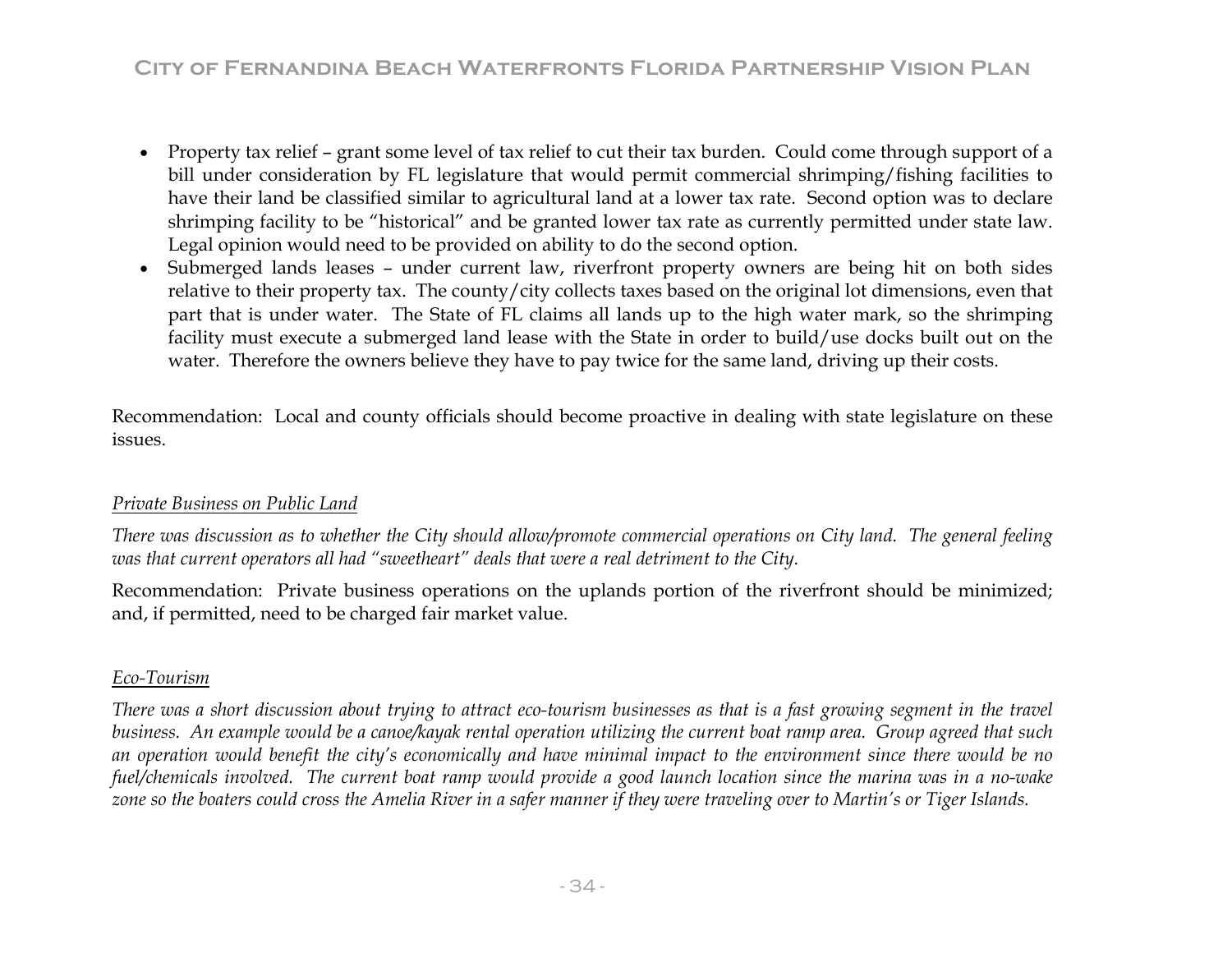R ecommendation: Determine types of eco-tourism businesses that would fit well with the waterfront and d evelop a strategy to attract such businesses.

### *Public/Private Efforts*

ease building code enforcement; but to have an efficient review/approval process in place. There was no specific *tion from the group on this item. recommenda There was general agreement that the City needed to work to improve its processes related to permits and approvals so the City was viewed in a positive light and not one that was difficult to deal with. The intent was not to overlook compliance or* 

#### *Pro <sup>r</sup> pe ty Overlay*

*On <sup>r</sup> l e p operty owner said they would like to have some additional flexibility as to how their property could be used if they stil ma a int ined their industrial operation. Under current zoning, they are not permitted to conduct any other types of business economic yield of his property so the industrial shrimping operation could be preserved. except the industrial ones. He would like to utilize some of the rest of his property in a mixed-use manner to improve the* 

Recommendation: Evaluate feasibility of creating an overlay or new land use that would permit some industrial and commercial/mixed-use operations on a single parcel of land.

Traditional Waterfronts Strategy Consensus Ranking

| L |  |
|---|--|

### **Assurances of Plan Compliance and Flexibility**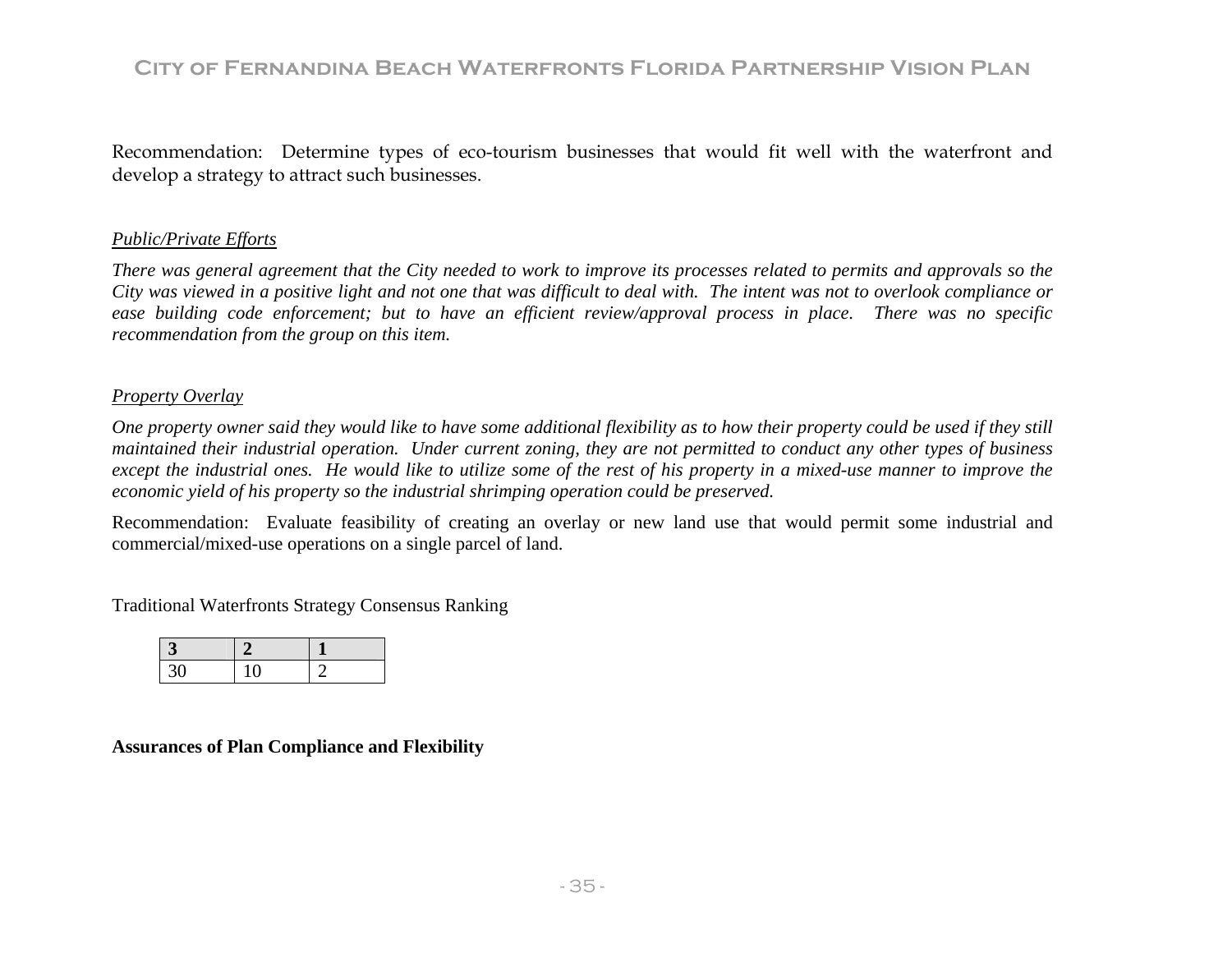Policy 1.03.01 of the Comprehensive Plan states that the City shall "encourage needed re-develo pment and renewal through incentives such as density and intensity bonuses". Criteria that could be used to evaluate if a bonus is granted could be whether or not the developer will:

### **Comments**

- Set aside a portion of the units for low to moderate income households;
- Dedicate some land for public open space, either fee simple or by easement;  $\bullet$
- $\bullet$ Improvement of public facilities such as sidewalks, river walks, parks, roads, sewer and water facilities, etc;
- $\bullet$ Restoring a historic site per the City's standards;
- $\bullet$  Orientation of buildings to street frontage with parking to the rear or side of the development site, if not otherwise required;
- Incorporation of conservation features in the construction of all on-site dwelling units heated or cooled by electricity that saves at least 20% of energy use;
- Using drought tolerant, indigenous landscaping.

### **Workshop Three: Consensus**

Thomas Duffy, Waterfronts Committee Chair, welcomed everyone and introduced the members of the Waterfronts Committee and City Commissioners and other elected officials. Dr. Taylor, the workshop facilitator, asked people to raise their hands that had attended previous Waterfront workshops, people that own property in the CRA/Waterfront area, people that own businesses in the area, residents living in the area, residents of Fernandina Beach, and people who live outside of Fernandina Beach. He described the Waterfronts Work Planning Process and Workshop agenda that were designed to involve all stakeholders in shaping a practical, feasible work plan (See Appendices A and B). A list of participants in Appendix C.

He clarified the acceptability rating scale that would be used for the consensus process: *3 = Support; 2 = Concerned but can live with it; and 1 = Opposed.*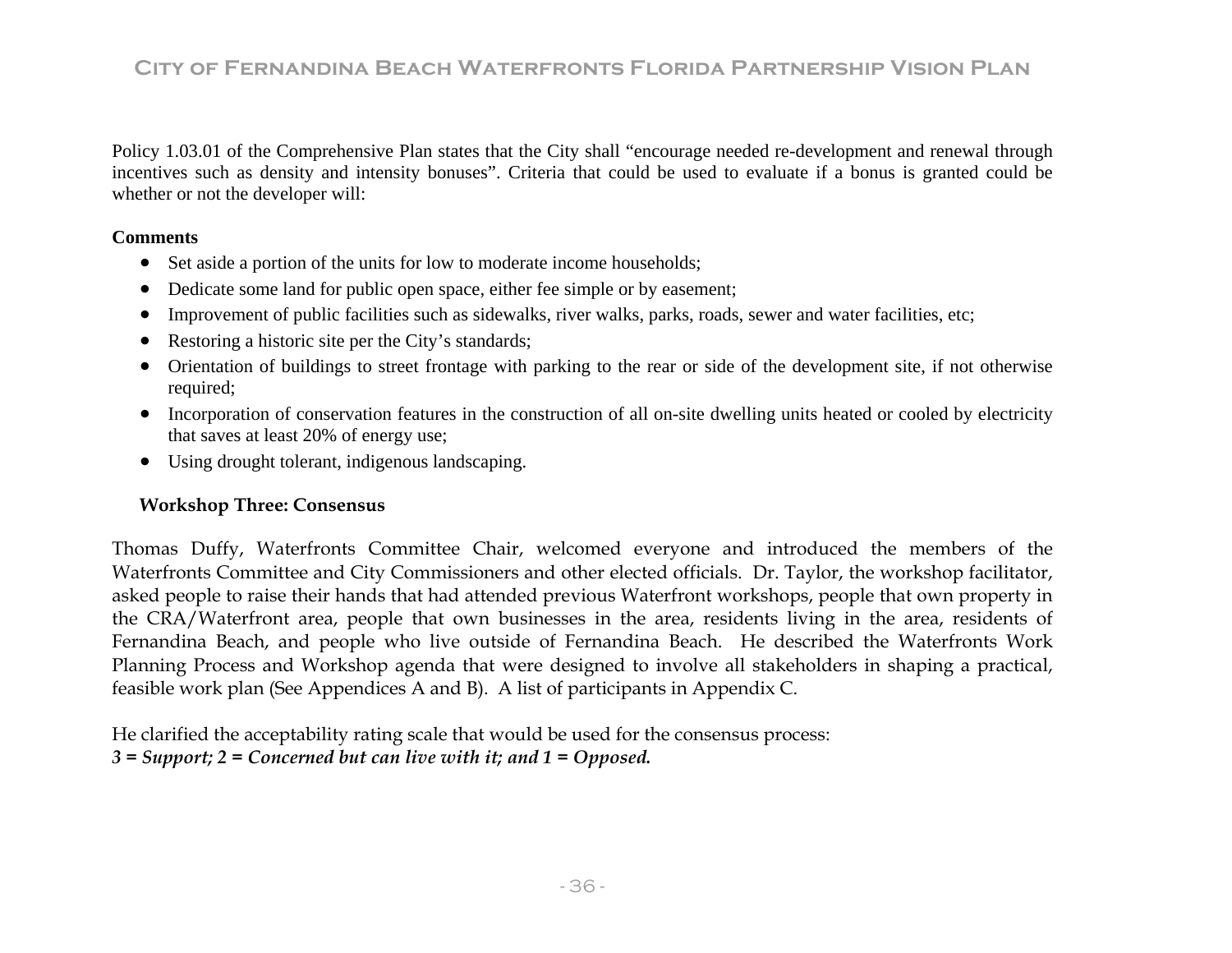### **The Work Plan for the East side of Front Street**

### **Boundary for the proposed mixed-use area (See map)**

Ms. Hartley clarified that the waterfront area was separated into east and west of Front Street. She explained that the group working on the east of Front Street at the last workshop, agreed to mixed use, but not transient usage. She provided clarification about the area that was being proposed for mixed use (along 2<sup>nd</sup> Street north of Centre Street). Dr. Taylor polled the participants to see if they agreed with the boundaries for allowing mixed use with a little more units per acre and more commercial space per acre if they meet some guidelines but without hotels. There was some discussion about the proposed mixed use area noting that it generally follows the CRA boundary. *The acceptability rating for the proposed boundary was: 51 – 3s, 3 – 2s and 6 – 1s.*

A concern was raised about having no transition between Industrial to Commercial and then to Residential. It was suggested to have residential south of Broome Street. Dr. Taylor commented that the R-2 residents might want to have mixed use rather than industrial. It was noted that there should be a buffer between existing industrial businesses such as the Port and Florida Petroleum and Residential uses for safety reasons. There was a concern about the residential area suppressing the commercial vitality of the waterfront. Another opinion was that residential was key to revitalizing the area. A suggestion was made to have a professional commercial area rather than a mixed residential/commercial area as a transition between the IW/IM and mixed use. There was some further discussion about mixed use noting that there have been problems renting out commercial space. *Dr. Taylor polled the participants about making the area north of Broome Street commercial not mixed use. The acceptability rating for this proposal was: 2 – 3s, 6 – 2s and 52 – 1s.*

### **Closing Centre Street from Front to Second Street and creating a plaza**

street parking. Broome Street would remain closed and traffic would be directed onto Alachua. There were concerns about the traffic impacts of this. There was an extensive discussion about the impact on traffic flow, Ms. Hartley explained that there had been discussions at a recent meeting about closing a portion of Centre Street from 2nd to Front and giving it a plaza like feel and making 2nd Street one-way going north with additional on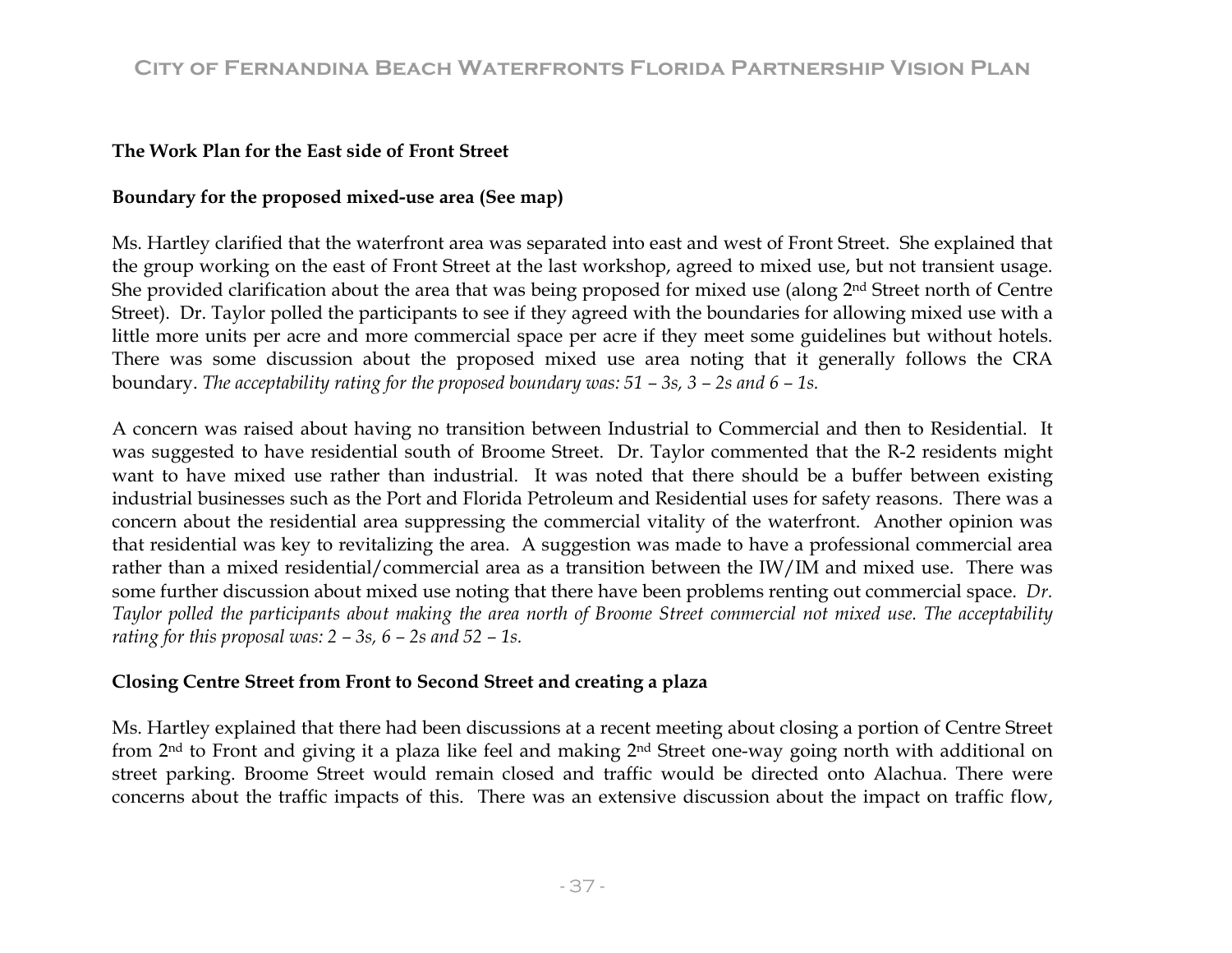parking, businesses, whether there was room for a roundabout, and whether other streets would be opened up to Front Street with the closing of a portion of Centre Street. *Dr. Taylor polled the participants about this concept and 31 participants rated the proposal a (3), 26 participants a (2), and 14 a (1).* 

### **Proposed Comprehensive Plan Policies for the Mixed Use Area**

Dr. Taylor referred to the proposal for the mixed use on page 6 of the handout (See below). Ms. Hartley described the preliminary language for the Comprehensive Plan that would be for the area east of Front Street. 25-foot platted lot of record and with one loft apartment above each store that comes out to 17 units per acre. She provided clarification about criteria for a density bonus as listed in 1 – 9 in the handout. There was some ha ve to show the impacts prior to being granted the changes. There was some discussion about affordable housing. A suggestion was made to create a density of 10 units per acre and that 17 units per acre would be given if the property owner agrees to 15% of the units are affordable housing. Dr. Taylor explained that they were trying to get conceptual agreement on a change in the Comprehensive Plan. Ms. Hartley clarified the difference between the Comprehensive Plan and the Land Development Code, noting that the Future Land Use Map (FLUM) is general and guides the zoning code. There was some discussion about an overlay district and Traditional Neighborhood Development (TND). There were some suggestions about developer's agreements, aff ordable housing, and incentives for building green. She pointed out that the proposal was for 17 units per acre. She clarified that on Centre Street each shop is on a discussion about density and the having values assigned to the criteria to be awarded as a density bonus. There was clarification about the process of requesting a land use and zoning change, noting that the applicant would architectural review. A suggestion was made that if zoning doesn't promote good design then there is a need to have something to promote good design. There was further discussion about the proposed language for 1.06.09

Dr. Taylor inquired if there were any objections to adding to (e) some kind of design feature, architectural cha racter that would be another factor to build in some flexibility. There were no objections to this. There was a Ce ntre Street. It was noted that they could have a total of 3.0 if they met certain performance measures. There brief discussion about the FAR (Floor Area Ratio) noting that it was proposed at 2.0, which was the same as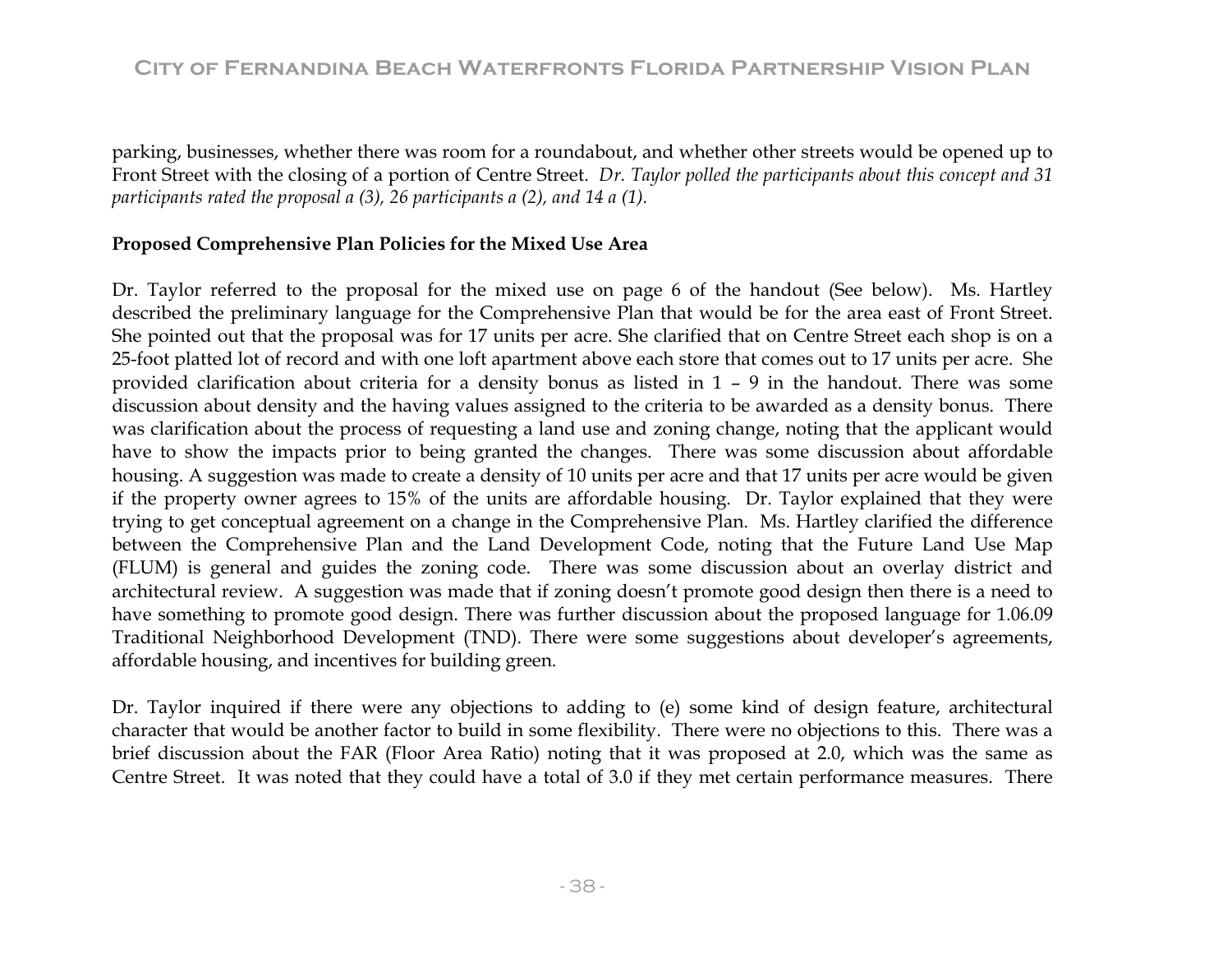was some discussion about the impact of this. *Dr. Taylor polled the participants rated the proposed TND regulations a (3), 10 a (2), and 1 a (1).* 

### **Draft Comprehensive Plan Policy for a New Land Use Category for the waterfront East of Front St.**

#### *1.06.09* Traditional Neighborhood Development (TND)

- a. The purpose of the Traditional Neighborhood Developm ent FLUM catego ry is to promote redevelopment by providing opportunities for a mix of residential, commercial, office, retail, cultural, civic, and recreational uses within the designated CRA located east of Front Street.
- b. A proposed amendment to the FLUM to the TND FLUM category shall demonstrate the following:
	- 1. Compatibility of the project with the characteristics of the Central Business District; and;
	- 2. Compatibility of the project with the characteristics of surrounding historic neighborhood.
- c. The density of residential development in the TND FLUM category is 17 units per acre.
- d. The intensity of non-residential development in the TND FLUM category is a Floor Area Ratio of 2.0.
- e. Projects developed within the TND area may be eligible for a 100% density bonus or a 1.0 FAR intensity bonus based on the following criteria:
	- 1. 10% of the dwelling units are set aside for very low, low, or moderate income households;
	- 2. Locate residential units above commercial, retail or office space;
	- 3. Dedication of land for public open space, either fee simple or by easement;
	- 4. Dedication of an easement for mid-lot or mid-block corridors to be used as pedestrian access;
	- 5. Improvement of public facilities such as sidewalks, river walks, parks, roads, sewer and water facilities, etc;
	- 6. Restoring a historic site per the City's standards;
	- 7. Orientation of buildings to street frontage with parking to the rear or side of the development site, if not otherwise required;
	- 8. Incorporation of conservation or sustainable building features in the construction of all buildings;
	- 9. Using drought tolerant, indigenous landscaping.
- f. The City shall amend its Land Development Code by September 2007 establishing the mechanism by which the intensity or density bonus shall be awarded.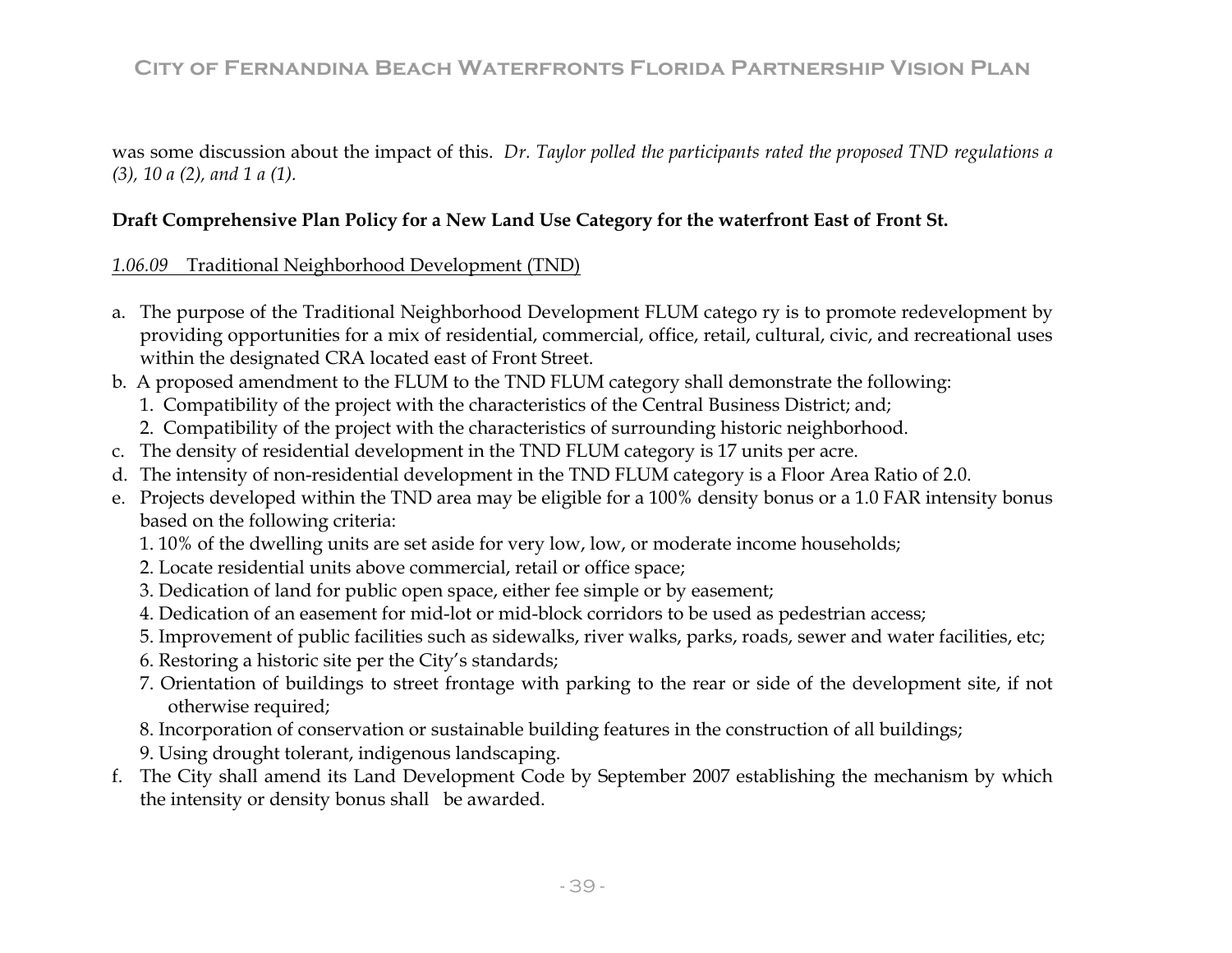g. By September 2007, the City shall adopt design guidelines for the CRA to ensure compatibility with the CBD and Historic District.

### **Overlay District with Guidelines for Architectural Review**

Ms. Hartley explained that the consensus at the last workshop was that there should be a design overlay, some kind of architectural review board on the east side. Dr. Taylor noted that this overlay and architectural review for new construction would be like what already exists for the historic buildings. It was noted that it wasn't decided if this would fall under the Historic District Council (HDC) or be a new board. *Dr. Taylor polled the participants about having this kind of review and 69 participants rated the proposal a (3), 2 a (2), and no one rated it a (1).* 

The Waterfronts Florida Partnership Committee and workshop participants took a break for lunch.

### **Proposed Work Plan for the Area West of Front Street** (See map)

trail, The walkway can be a route that people enjoy with visual features and activities (a linear park), Mr. Randy Rice presented the design concepts for the area west of Front Street. It showed a marina, a board walk along the whole waterfront, a public pier extending out in line with Centre Street, a public area for relaxation and special events, a relocated boat ramp and shopping, restaurants and marina support services north of Centre Street, possibly with residential units above. The walking path may connect to a future federally funded bike

### **Parking**

An inquiry was made about parking. Mr. Rice explained that the group decided that if this land on the waterfront was used for its best use that there wouldn't have parking there. Agreements with existing businesses require available parking. The gambling boat has a lease for 120 spots for 6 years. There were suggestions including to have some parking along Front Street and the park, a multi-level, public/private parking structure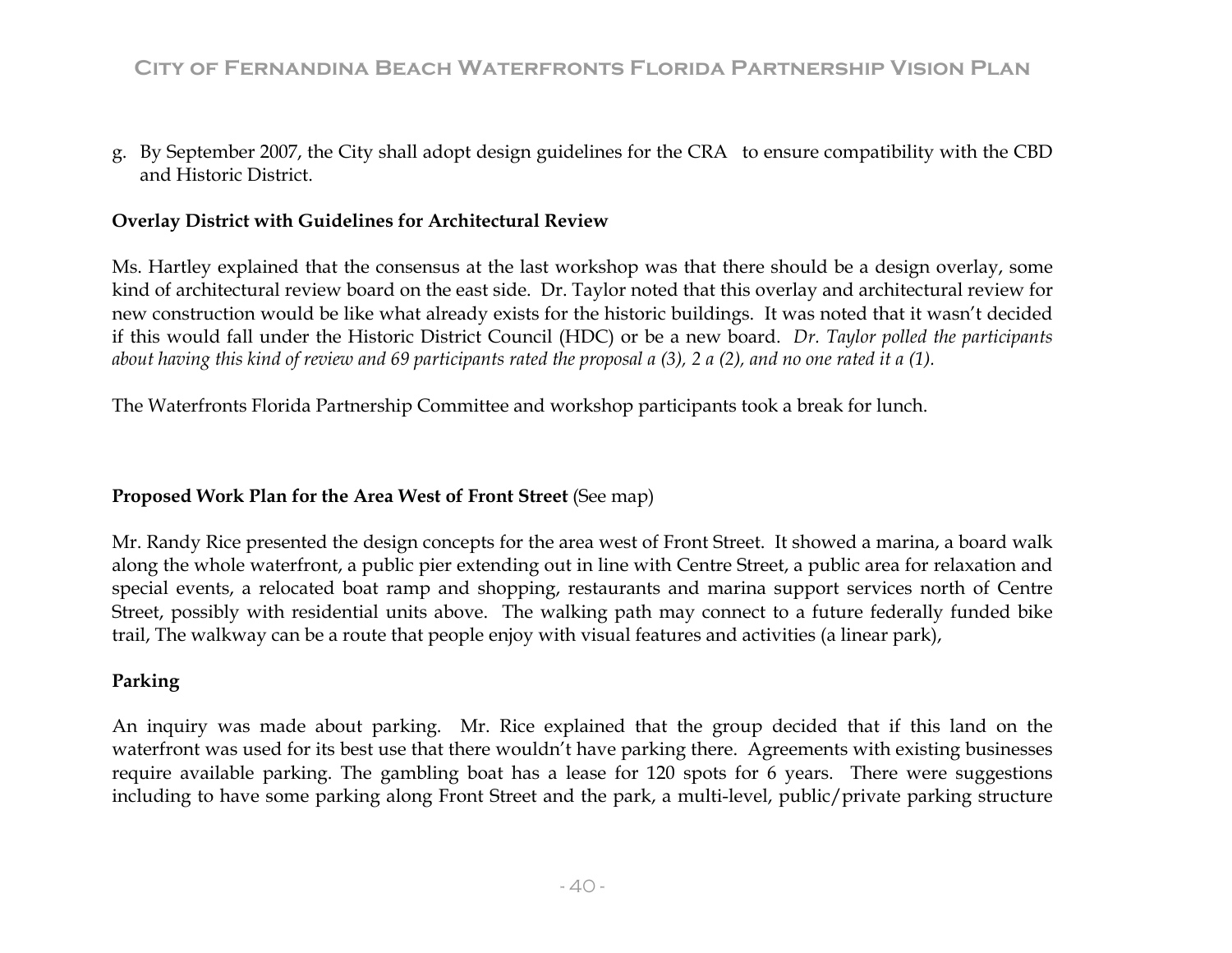next to City Hall, a remote parking lot with a trolley or other form of transportation, a loading zone for boaters and use of the Rayonier property for boat trailer parking,

### **Moving the Boat Ramp further south (See Map)**

Dr. Taylor referred to the boat ramp and noted that there was a proposed location further south. *He polled the participants about moving the ramp and 34 participants rated this a (3), 20 a (2), and 3 a (1).* 

### **Private Businesses on Public Land on the Waterfront**

multiple uses and having kiosks. There was some discussion about theses options. There was extensive dis cussion about the idea of kiosk businesses. There was a clarification about public/private projects such as a res taurant, an area with some shops, marina support, etc. A suggestion was made that there would have to be somet hing that would be a draw to get people down there**.** *Dr. Taylor presented these three options and asked partici pants to pick the one they felt was most appropriate:*  Dr. Taylor noted that there was a question about having some kind of commercial/retail uses to service the Marina and visitors. He explained that the other option was to keep it all public space that could be used for

- *36 Public uses only*
- *1 Kiosks for vendors*
- *16 Public private projects: restaurants, shops, and marina support*

### **Propo sed Policies for the Waterfront West of Front Street**

**Draft Comprehensive Plan Policy for a New Land Use Category for the Waterfront West of Front St.** 

#### *1.0 6.10* Waterfront Mixed Use (WMU)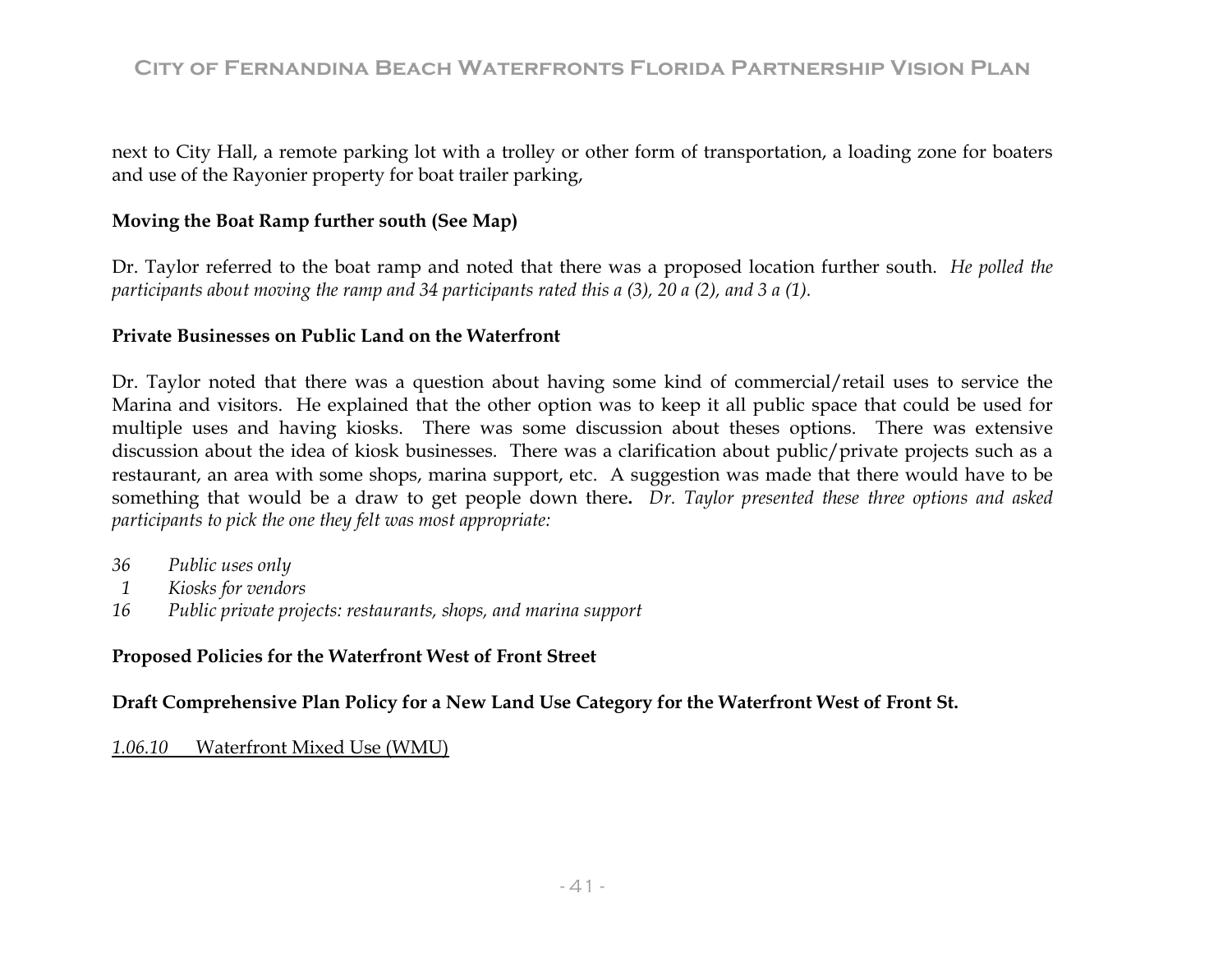- a. The Waterfront Mixed Use category is intended for the re-development of waterfront land fronting the Amelia River.
- b. Uses include: Residential, commercial, retail stores, professional offices, water related uses such as piers, docks, wharves, and marinas and uses related to the shrimping and fishing industry.
- c. Density is limited to 2 dwelling units per acre and is required to be located above a commercial or office use.
- d. Intensity is limited to 0.75 FAR.
- e. Prior to approving a change in land use to WMU in the CHHA, the applicant must demonstrate the following:
	- 1. The adopted level of service for out-of county hurricane evacuation is maintained for a category 5-storm event.
	- 2. A 12-hour evacuation time to a hurricane shelter is maintained for a category 5-storm event.
	- 3. Shelter space must be available to accommodate the proposed net increase in population density. The net increase in population density shall be calculated by the maximum allowable units under the proposed WMU category multiplied by the average household size as determined by the most recent census data for the City.
	- 4. If the applicant requests a density bonus per the criteria in 1.06.11f.,, the increase in population generated form the requested bonus must be calculated in the net population increase.
	- 5. If the applicant cannot show that shelter space is available or evacuation times can be maintained, he/she may mitigate the impacts of the development through improvements to the transportation network, contribution of land for shelter space or road improvements, and/or construction of hurricane shelters. The City may also consider an in lieu fee for mitigation purposes.
- f. Amendments to the FLUM that change the land use to WMU within the Community Redevelopment Area (CRA) may be awarded a 100 % density bonus based on the following criteria:
	- 1. Dedication of an easement to the City in order to build a public waterfront boardwalk along the river.
	- 2. Dedication of an easement for mid-lot or mid-block corridors in order to maintain view corridors to the river and to be used as pedestrian access.

### **Residential above commercial uses on the waterfront**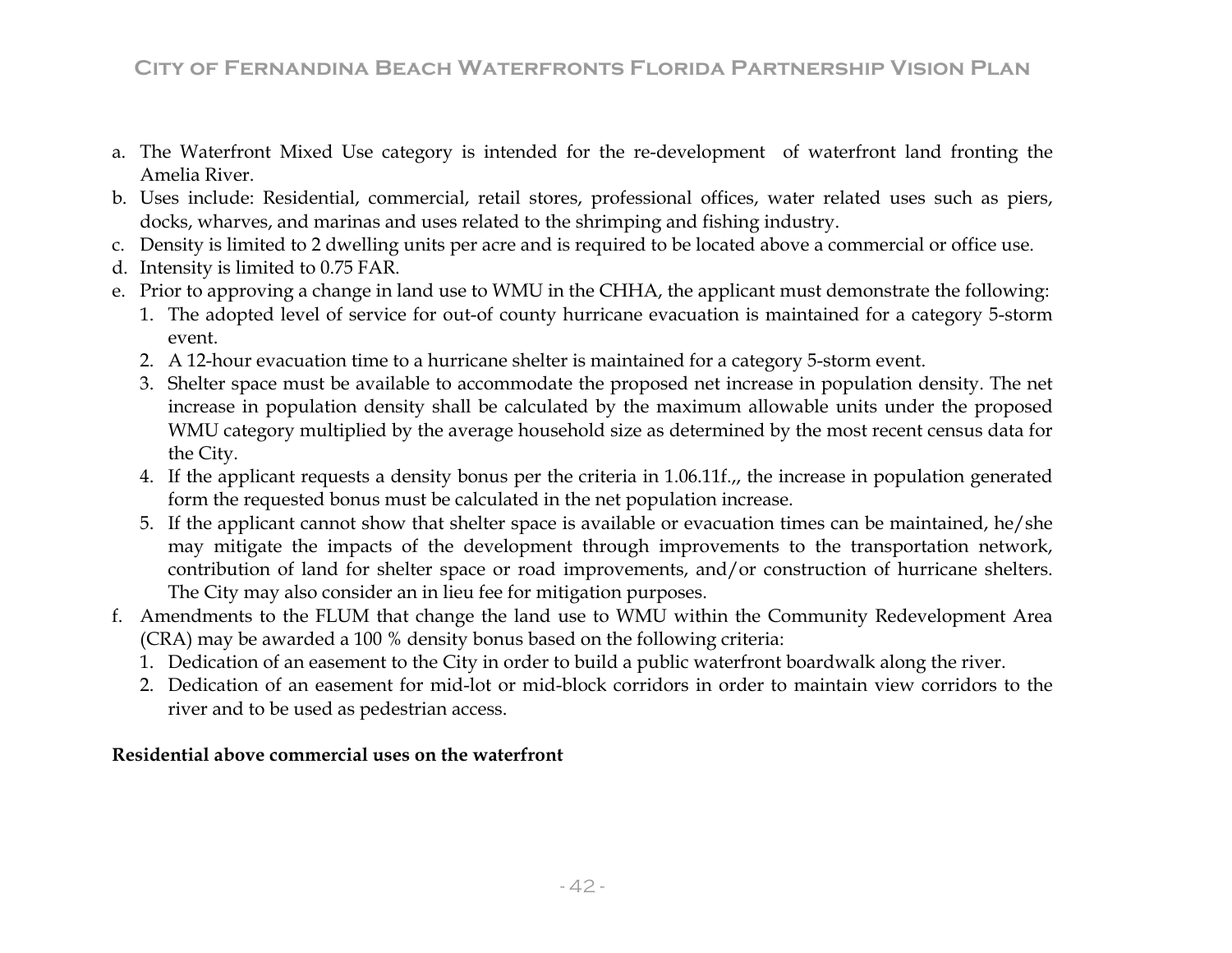There was some discussion noting that currently no residential was allowed along the waterfront. It was noted that the proposed language incorporated the recent legislation that would more residential if they meet certain requirements. There was further discussion about the idea of residential and commercial and the concern about the proximity of residential to industrial uses. There was a clarification about the proposed language and that the density proposed was 2 units per acre. *Dr. Taylor polled the participants about residential areas above commercial on the waterfront (about 10 units maximum) and 36 participants rated this as a (3), 15 as a (2), and 3 as a (1).*

### Allowable Number of Residential Units and Maximum Height

*e waterfront and 31 participants rated this as a (3), 1 a (2), and 1 voted as a (1). He polled the to 4 units along th articipants about 4 to 8 units along the waterfront and 7 participants rated this as a (3), 9 a (2), and 23 a (1). p* Dr. Taylor referred to the language proposed on page 7 and pointed out that it was proposed at 2 units per acre and with the bonus could go up to 4 units per acre. A suggestion was made to go to 8 units per acre and it was estimated that would be at least 20 units total in that area. There were concerns about design standards and some discussion about the costs of units along the waterfront. Some didn't want any residential units and others wanted to live above their businesses or have units that would bring more business to the area. It was mentioned that view corridors (the ability to see the water from Front Street and beyond) could be a condition that allows greater height. There were also concerns about good design and required parking. There was some discussion to clarify the number of units per acre and the size of the lot required to have a certain number of units. Dr. Taylor pointed out that last time there was discussion about having a 28-foot height limit for these buildings. He suggested taking a vote on the number of units and then taking a vote on height. *He polled the participants about 2* 

After some discussion about height, there was a concern raised about view corridors. It was noted that there *Taylor polled the participants*  could be commercial at ground level if the building was built weather resistant. *Dr.*  about a 28 foot height limit, which was basically two stories and 36 participants rated this as a (3), 8 as a (2), and no one as a *(1). He polled the group about three stories and 8 participants rated this as a (3), 12 as a (2), and 20 as a (1).* 

### The Change from Industrial Waterfront to Mixed Use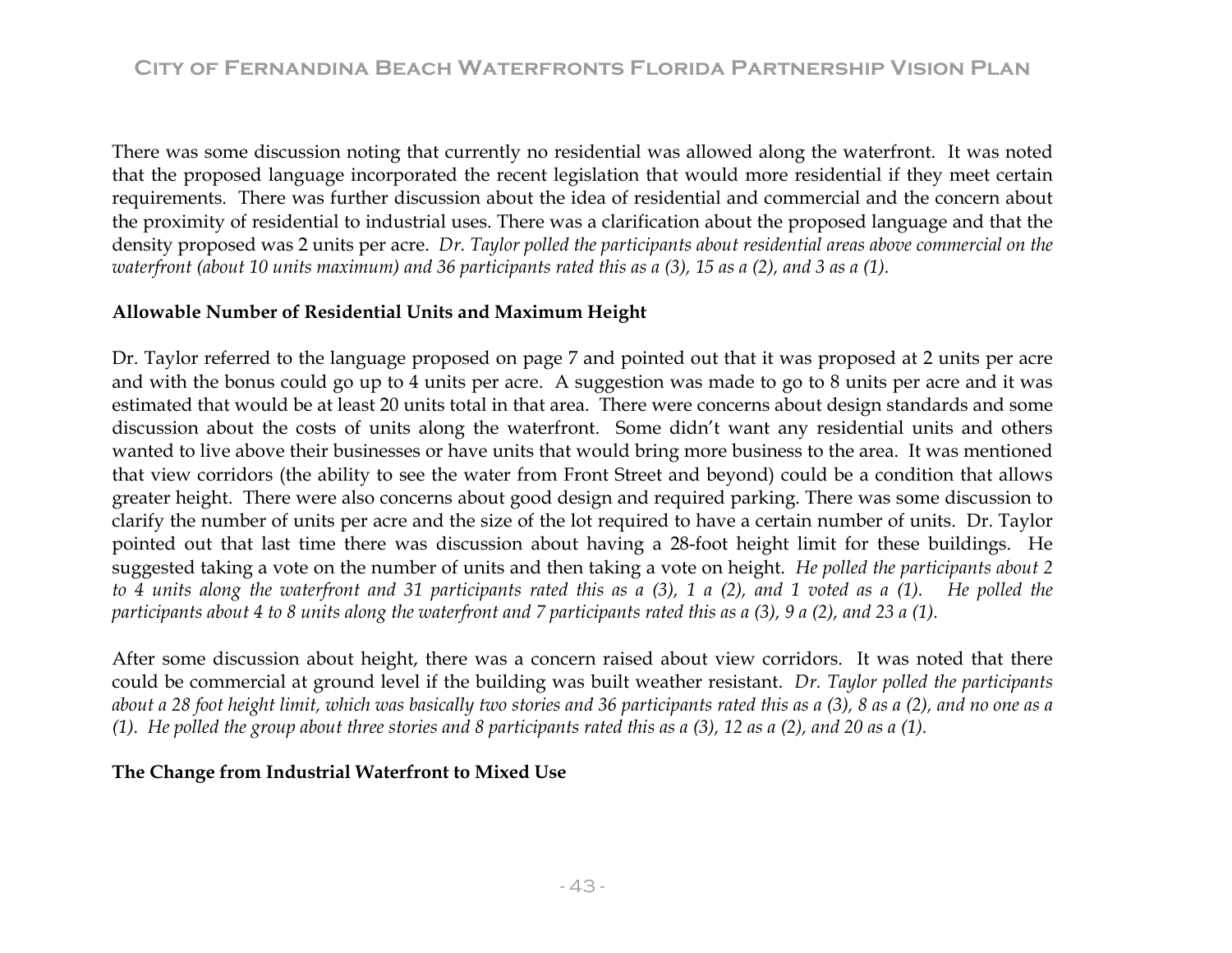Dr. Taylor polled the participants about changing the zoning from Industrial Waterfront to Waterfront Mixed Use. An inquiry was made if the commercial spac e should be water related and it was noted that the market would figure that out. *41 participants rated this as a (3), no one as a (2), and no one a (1).* 

### **The Bulkhead and Marina**

An inquiry was made about the costs of the new bulkhead and who would be responsible for the cost. Dr. Taylor pointed out that it was going to take a public/private partnership to figure out who was going to pay for it, having the marina that meets the design standards that are required. There was some discussion to clarify the ideas noting that there was an observation deck above the existing docks. There was a concern about where people would park if this plan were doing away with three parking lots. It was noted that the proposal was to have parking on either side of Front Street and that parking would have to be worked out. There was some discussion about parking and an idea of a parking garage on the lots that currently have warehouses on them next to City Hall. because you couldn't have one owner in the middle of it saying no. He clarified that you would have to have everyone involved. He referred to the west side of Front Street and questioned the participants about the idea of

### **Ac p r the Area West of Front Street ce tability of the Design Concepts and Policies fo**

Dr. Taylor polled the participants about the whole concept for the area west of Front Street and 40 participants rated it as a *(3), 2 as a (2), and no one as a (1).* 

### **Str <sup>e</sup> ndustry at gy for Preserving a Viable Seafood I**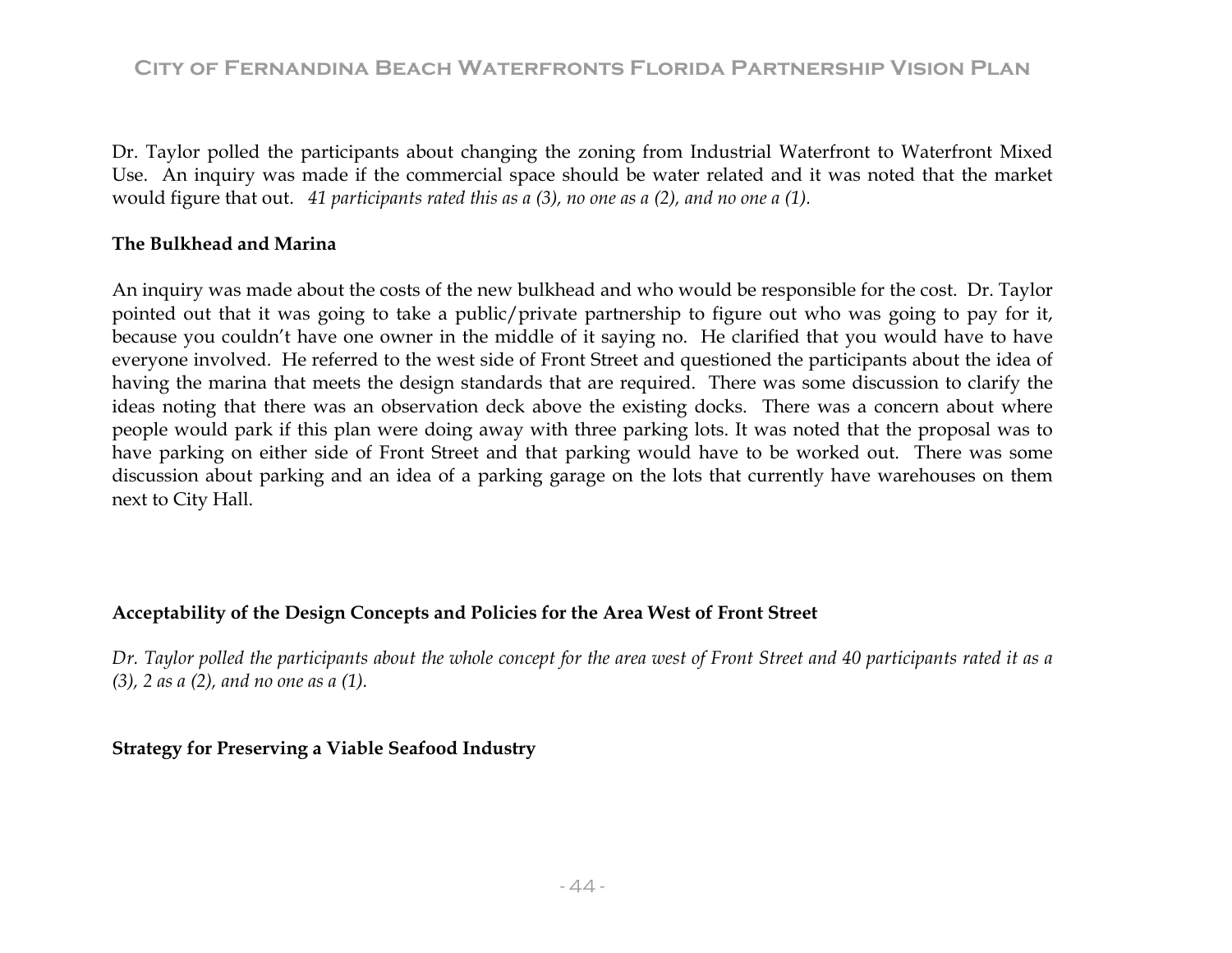Dr. Taylor referred to the draft strategy from the previous workshop (See below) and explained that one focus of that's largely the shrimp industry, but also could include sport fishing and charter boats. the Waterfronts Florida Program is supporting water-related industries. He noted that for Fernandina Beach Draft Strategy for Maintaining a Viable Seafood Industry

Background

• Currently 10-20 shrimp boats, plan for slight growth possible due to closing facilities to the north and south of Fernandina Beach

### Facilities

- Provide facilities for dockage and unloading
- $\bullet$ Build modern, cost effective processing facility (can be offsite)
- Have a wholesale/ retail market
- Include a restaurant

### <u>Support</u>

- Seek City help property tax relief
- Lobby for legislation at local/county/state level
- •Solicit City help reclaiming submerged lands
- $\bullet$ Provide incentives for economic development
- $\bullet$ Ask for Port Authority support
- •Arrange for private operations on City land, users to be charged a fair market value
- $\bullet$ Develop public/ private joint-ventures
- $\bullet$ Streamline the permitting processes
- Evaluate a zoning overlay to support mixed use and traditional working waterfront that is very detailed; the process needs to be open to public review and input.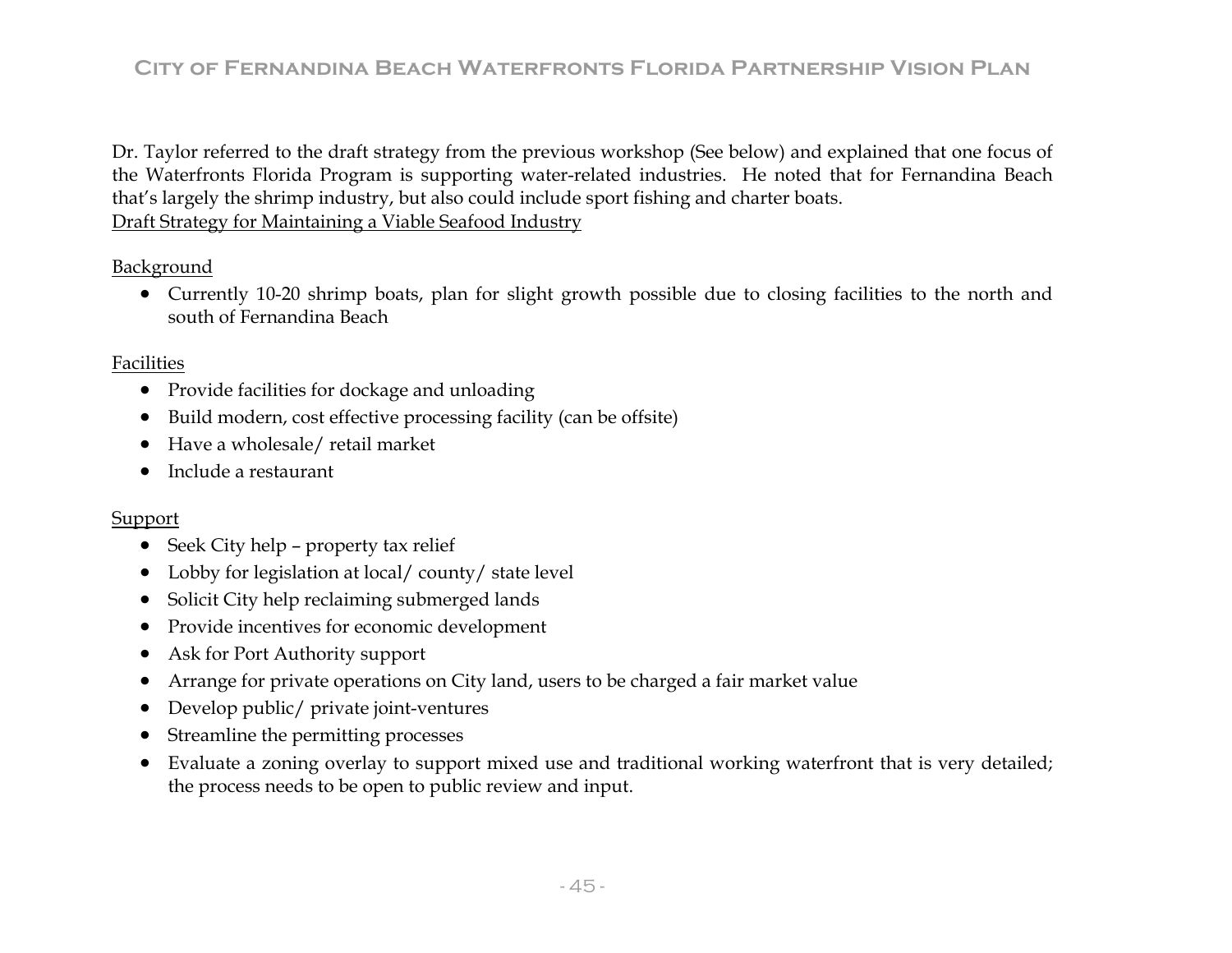• Develop the shrimp industry facilities as a destination that draws tourists and residents (piers, music, café);

The group offered these comments on the draft strategy:

- Provide retraining to prepare seafood workers for new opportunities
- Rethink things to see if there is a way to make a seafood industry viable •
- $\bullet$  Utilize working waterfront as a tourist draw •
- $\bullet$  Locate a research educational waterfront facility here  $\bullet$
- Utilize the outer dock for row of shrimp boats (conflict with yachts?)
- Place for a small shrimp dock  $\bullet$
- $\bullet$ • Locate a shrimp boat dock north of the pier
- $\bullet$ • Provide affordable housing for shrimp industry workers
- •• Meet the need for affordable docks resulting from the closure of docks in Brunswick & Mayport
- $\bullet$ • Have the Chamber of Commerce and the City do more to promote the shrimp industry
- Conduct a study to determine what is appropriate •
- Look for green belt [Federal] dollars •
- •• Consider the value of our unique heritage
- •Don't spend public d ollars on an unsustainable industry
- Look at funding poss ibilities

Dr. Taylor noted that this w as an unresolved issue and if the Waterfront group could identify some funds to do a study of whether this industry was really dead or could it pay for itself and create some value for the rest of the businesses. *There was a consensus that there needs to be a study to determine what is appropriate and to look at funding possibilities.*

### **Possible Funding Sources for Implementation of the Work Plan**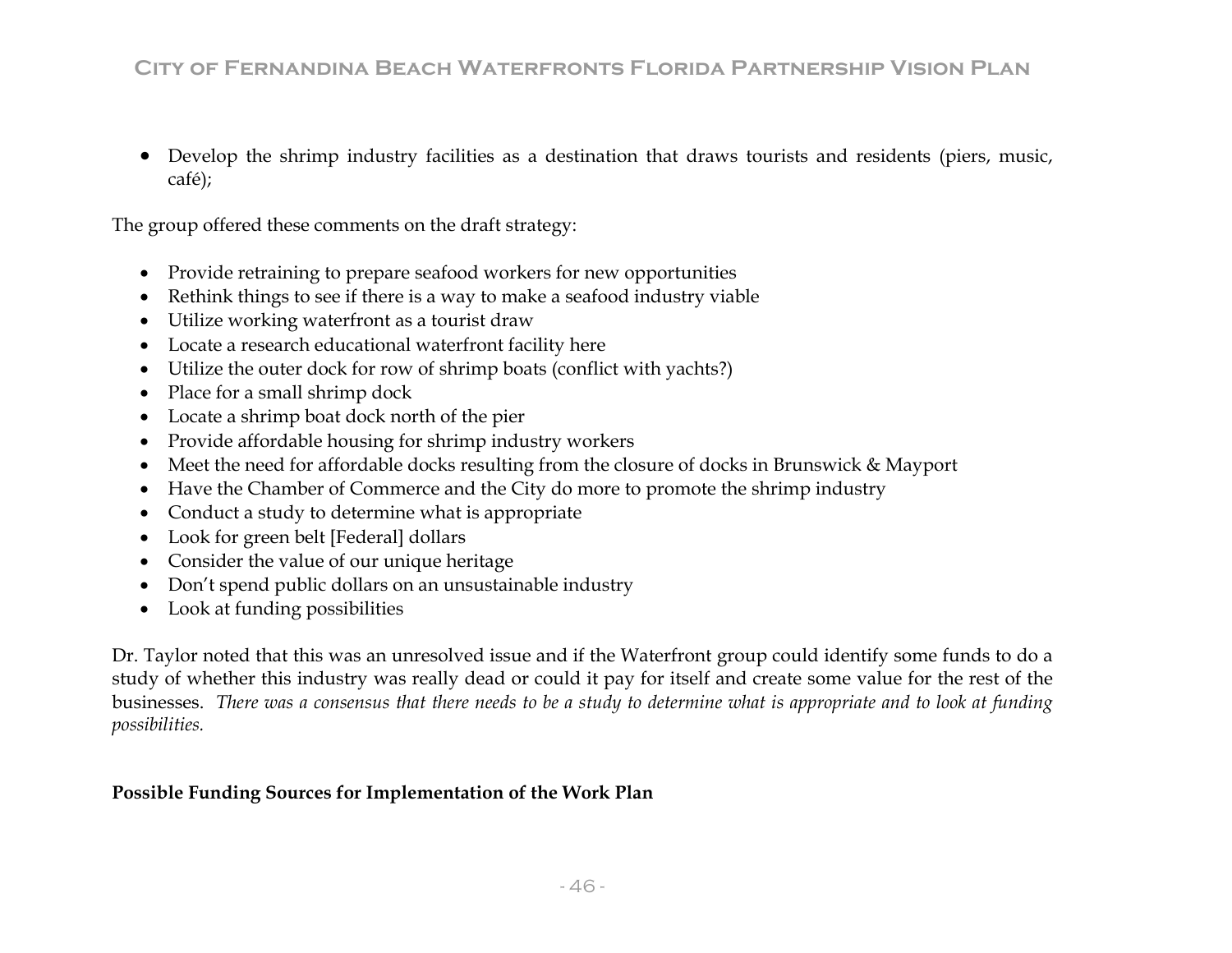| Possible Funding Sources - These were presented but not discussed. |  |  |
|--------------------------------------------------------------------|--|--|
|--------------------------------------------------------------------|--|--|

|                    | Funding     |                            |                                                                                                |            |              |             |          |                                                                                               |
|--------------------|-------------|----------------------------|------------------------------------------------------------------------------------------------|------------|--------------|-------------|----------|-----------------------------------------------------------------------------------------------|
| Grant              | Agency      | Purpose                    |                                                                                                |            |              |             |          |                                                                                               |
| Coastal            | <b>FDEP</b> |                            | Protection and effective management of Florida's coastal resources in four specific initiative |            |              |             |          |                                                                                               |
| Partnerships       |             |                            |                                                                                                |            |              |             |          | categories: Working Waterfronts, Access to Coastal Resources, Remarkable Coastal Places,      |
| Initiative         |             | and Community Stewardship. |                                                                                                |            |              |             |          |                                                                                               |
| Waterfronts        | <b>DCA</b>  |                            |                                                                                                |            |              |             |          | Chosen community receives intensive training, technical assistance and a small planning       |
| Florida            |             |                            |                                                                                                |            |              |             |          | grant to complete a waterfront revitalization plan. The assistance continues over a two-year  |
|                    |             |                            |                                                                                                |            |              |             |          | period and the grants reimburse a portion of the costs for preparing the plan. Staff of the   |
|                    |             |                            |                                                                                                |            |              |             |          | Waterfronts program work with communities in developing a vision by providing expertise       |
|                    |             |                            |                                                                                                |            |              |             |          | and guidance in the areas of land-use planning, environmental and cultural resource           |
|                    |             |                            |                                                                                                |            |              |             |          | protection, mitigating the impacts of natural disasters and revitalization of the traditional |
|                    |             | water-dependent economy.   |                                                                                                |            |              |             |          |                                                                                               |
| Florida Small      | <b>DCA</b>  | Examples                   | of                                                                                             | activities | that         | are         | eligible | include:                                                                                      |
| <b>Cities CDBG</b> |             | rehabilitation             |                                                                                                | and        |              |             | of       |                                                                                               |
|                    |             |                            |                                                                                                |            | preservation |             |          | housing;                                                                                      |
|                    |             | water                      |                                                                                                | and        | sewer        |             |          | improvements;                                                                                 |
|                    |             | street                     |                                                                                                |            |              |             |          | improvements;                                                                                 |
|                    |             | economic                   |                                                                                                |            | development  |             |          | activities;                                                                                   |
|                    |             | downtown                   |                                                                                                |            |              |             |          | revitalization;                                                                               |
|                    |             | parks                      |                                                                                                | and        |              | recreation; |          | and                                                                                           |
|                    |             | drainage improvements.     |                                                                                                |            |              |             |          |                                                                                               |
| FL Rec. Dev.       | <b>FDEP</b> |                            |                                                                                                |            |              |             |          | Acquisition or development of land for outdoor public recreation use or to construct or       |
| Assistance         |             | renovate trails            |                                                                                                |            |              |             |          |                                                                                               |
| Prog.              |             |                            |                                                                                                |            |              |             |          |                                                                                               |
| (FRDAP)            |             |                            |                                                                                                |            |              |             |          |                                                                                               |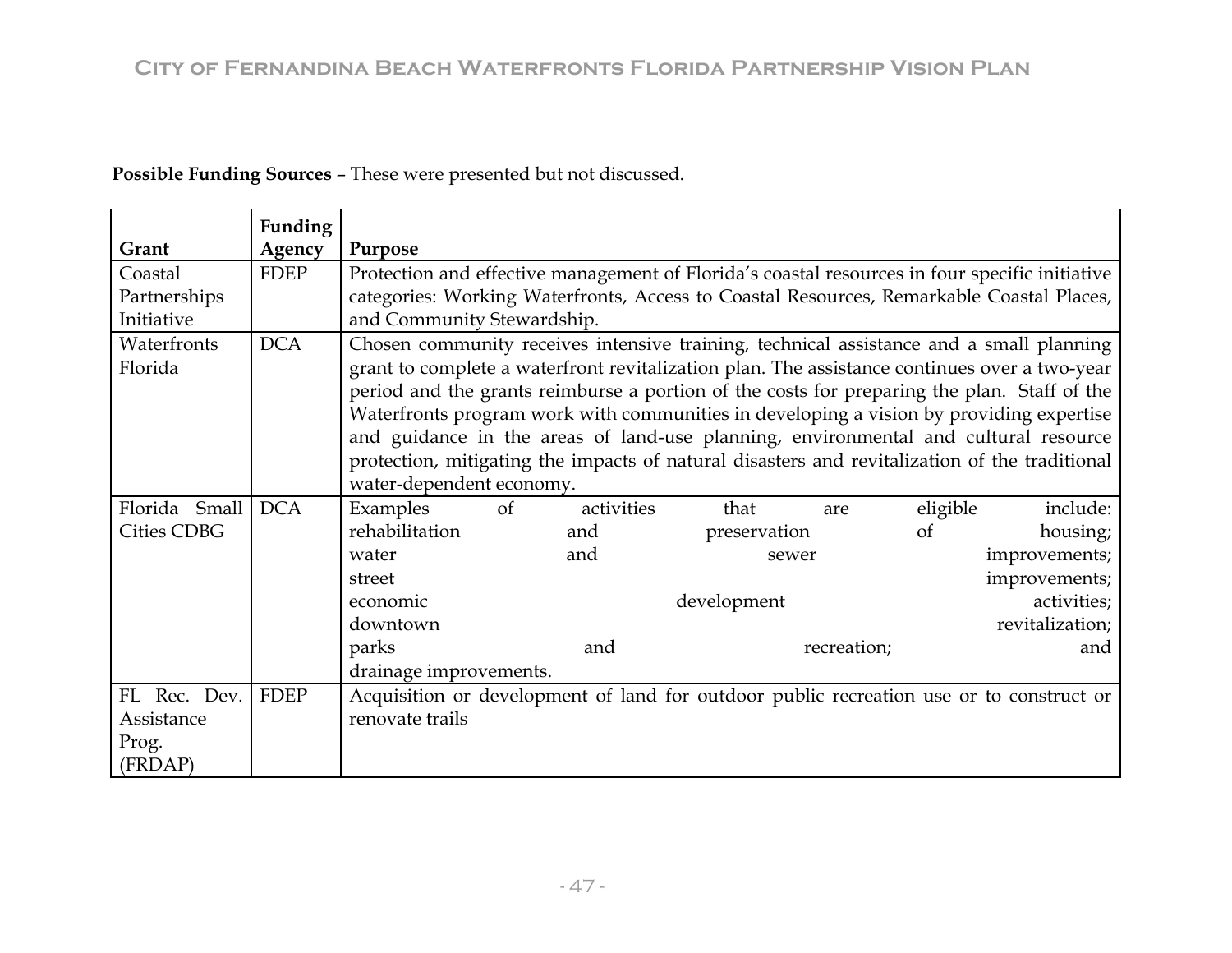| Historic<br>Preservation<br>Grants | <b>DOS</b>  | To assist in the identification, excavation, protection, and rehabilitation of historic and<br>archaeological sites in Florida; to provide public information about these important<br>resources; and to encourage historic preservation in smaller cities through the Florida Main<br>Street program. |
|------------------------------------|-------------|--------------------------------------------------------------------------------------------------------------------------------------------------------------------------------------------------------------------------------------------------------------------------------------------------------|
| Florida                            | <b>DCA</b>  | Funding for the acquisition of community-based parks, open space and greenways that                                                                                                                                                                                                                    |
| Communities                        |             | further outdoor recreation and natural resource protection needs identified in local                                                                                                                                                                                                                   |
| Trust                              |             | government comprehensive plans. Projects eligible for funding support user and/or<br>resource-based recreation include bike trails, ball parks, and tot-lots.                                                                                                                                          |
| Hazard                             | <b>FDOT</b> | Funds activities for safety improvement projects to correct hazardous locations, sections and                                                                                                                                                                                                          |
| Elimination                        |             | elements, which may present a danger to motorists, pedestrians, and bicyclists.                                                                                                                                                                                                                        |
| Program                            |             |                                                                                                                                                                                                                                                                                                        |
| and<br>Land                        | <b>DEP</b>  | LWCF is a competitive program, which provides grants for acquisition or development of                                                                                                                                                                                                                 |
| Water                              |             | land for public outdoor recreation use. Funds can be used for outdoor recreation areas and                                                                                                                                                                                                             |
| Conservation                       |             | facilities such as beaches, picnic areas, trails, ball fields, tennis and basketball courts and                                                                                                                                                                                                        |
| Fund                               |             | playgrounds, along with associated support facilities such as lighting, parking, restrooms<br>and landscaping.                                                                                                                                                                                         |
| Florida                            | Florida     | Funding to municipalities and counties through competitive grants for projects designed to                                                                                                                                                                                                             |
| <b>Boating</b>                     | Fish and    | enhance recreational boating access and other boating-related activities.                                                                                                                                                                                                                              |
| Improvement                        | Wildlife    |                                                                                                                                                                                                                                                                                                        |
| Program                            |             |                                                                                                                                                                                                                                                                                                        |
| Transportation                     | <b>FDOT</b> | Streetscape Improvements                                                                                                                                                                                                                                                                               |
| Enhancement                        |             |                                                                                                                                                                                                                                                                                                        |
| Tech.                              | <b>DCA</b>  | Planning Assistance, visioning                                                                                                                                                                                                                                                                         |
| Assistance                         |             |                                                                                                                                                                                                                                                                                                        |
| Grants                             |             |                                                                                                                                                                                                                                                                                                        |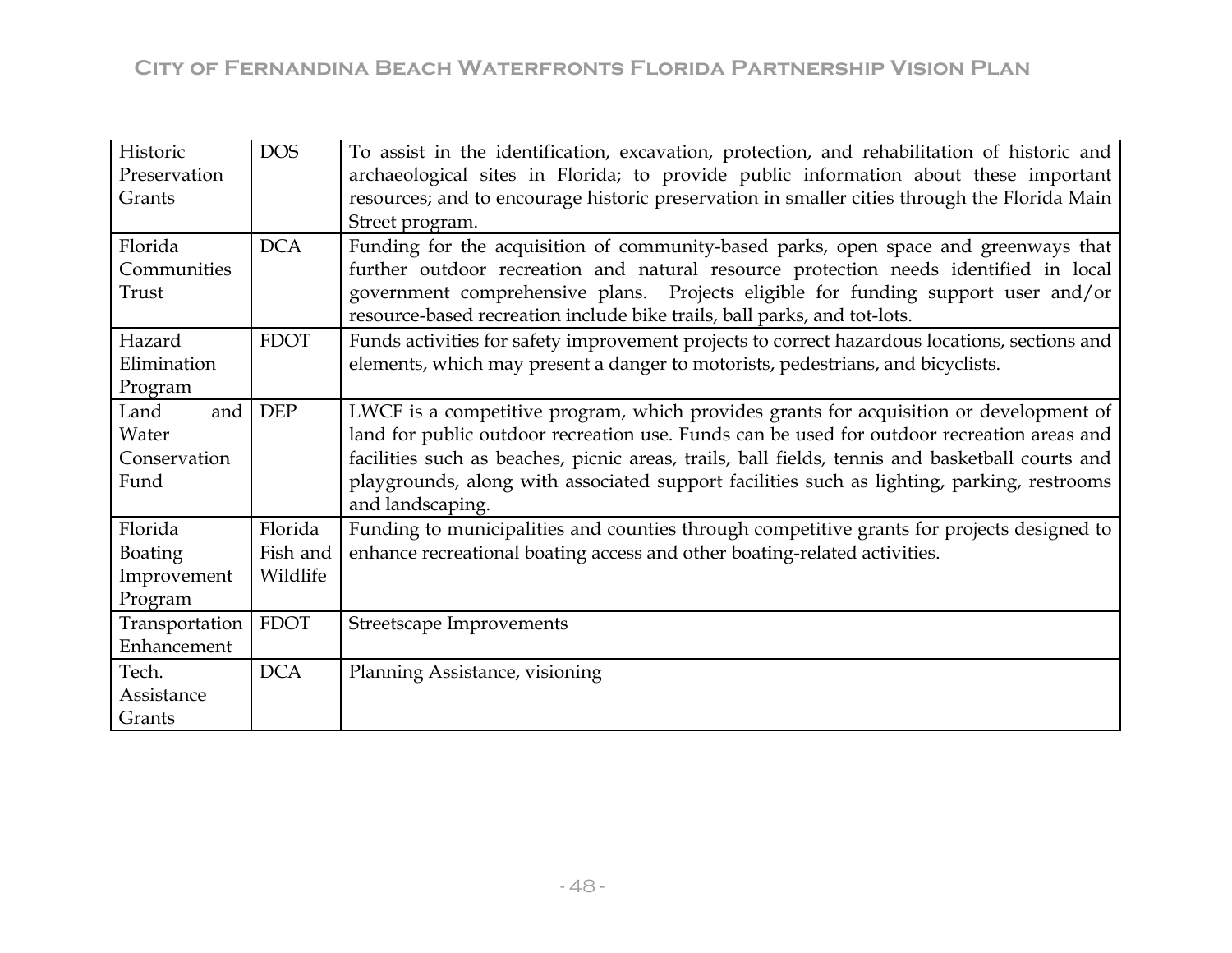### **Allocation of Community Redevelopment Authority Funds**

Moneys in the redevelopment trust fund may be expended for financing or refinancing of redevelopment in a community redevelopment area pursuant to an approved community redevelopment plan. The allowable uses of CRA funds Per 163.387 (6), are listed below. Participants were asked to allocate what percentages should go to each use. There was also a suggestion to extend the term of the CRA so that the City could borrow more money.

### Average Allocation of 100 % points between these possible uses of CRA funds.

- 4.0% a) Administrative and overhead expenses necessary or incidental to the implementation of a community redevelopment plan adopted by the agency.
- 6.7% b) Expenses of redevelopment planning, surveys, and financial analysis, including the reimbursement of the governing body or the community redevelopment agency for such expenses incurred before the redevelopment plan was approved and adopted.
- 12.1% c) The acquisition of real property in the redevelopment area.
- 6.5% d) The clearance and preparation of any redevelopment area for redevelopment and relocation of site occupants as provided in s. 163.370.
- $9.9\%$  e) The repayment of principal and interest or any redemption premium for loans, advances, bonds, bond anticipation notes, and any other form of indebtedness.
- <u>−5.3%</u> f) All expenses incidental to or connected with the issuance, sale, redemption, retirement, or purchase of agency bonds, bond anticipation notes, or other form of indebtedness, including funding of any reserve, redemption, or other fund or account provided for in the ordinance or resolution authorizing such bonds, notes, or other form of indebtedness.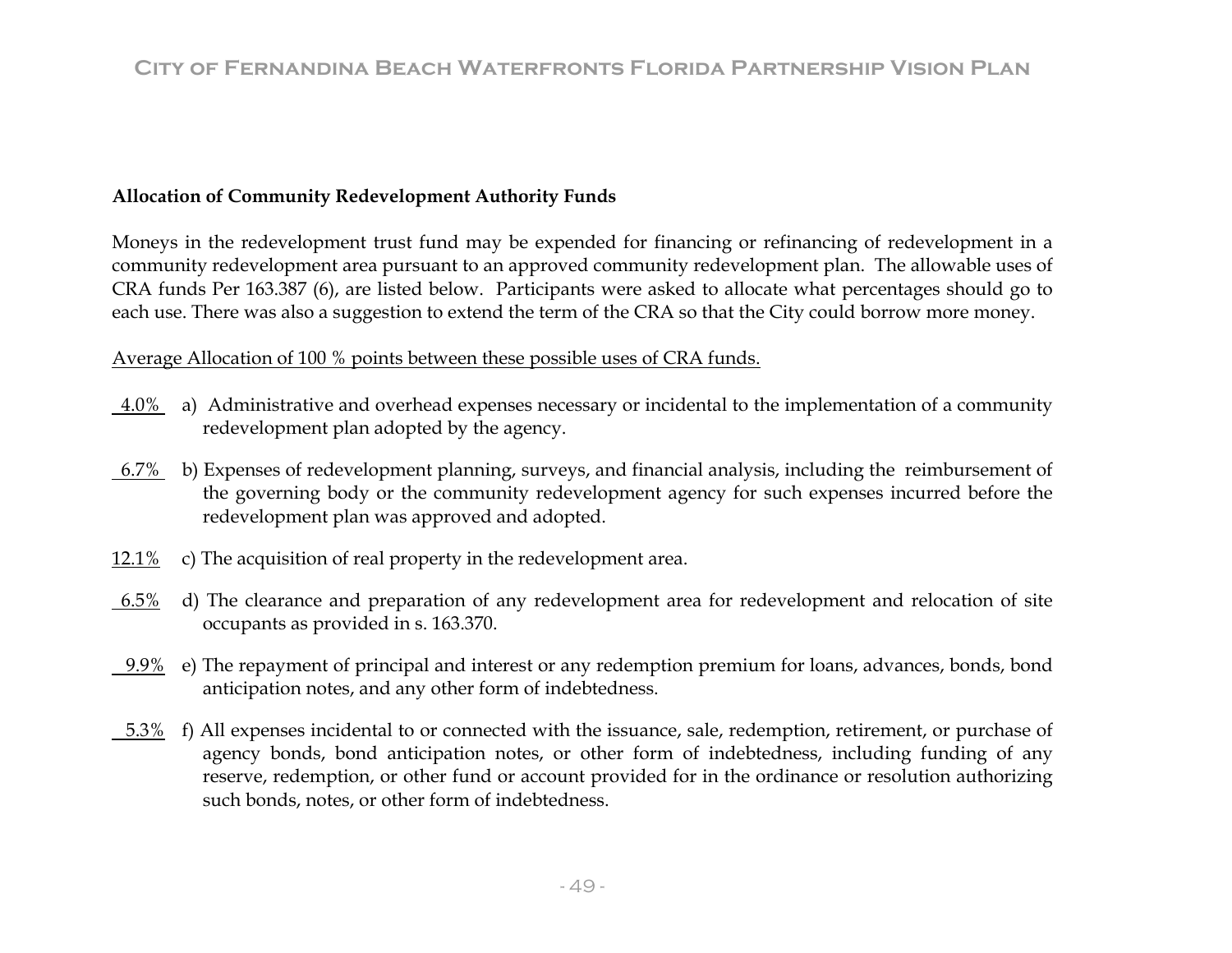4.9% g) The development of affordable housing within the area.

3.7% h) The development of community policing innovations.

46.9% i) Infrastructure

100%

### **Five-Year Capital Improvements Plan Priorities**

The participants were also asked to rank these items in the capital improvement plan (See below). A suggestion was made that the property owner should pay for a sidewalk in front of their property rather than the City paying for it. There was a brief discussion about the items listed and the participants took a few minutes to rank these items; with 1 being most important and 13 least important. The results indicate that the rankings were very different and averages are fairly close.

Open Space

5.0 Waterfront Park 4.43 Riverwalk

Infrastructure

5.23 Electrical Lines (Bury overhead lines)

4.37 Road resurfacing including upgrade to sidewalks, water and sewer lines, stormwater facilities

6.65 Lift station, landscaping

5.41 Street lighting - Upgraded pedestrian pole & lamp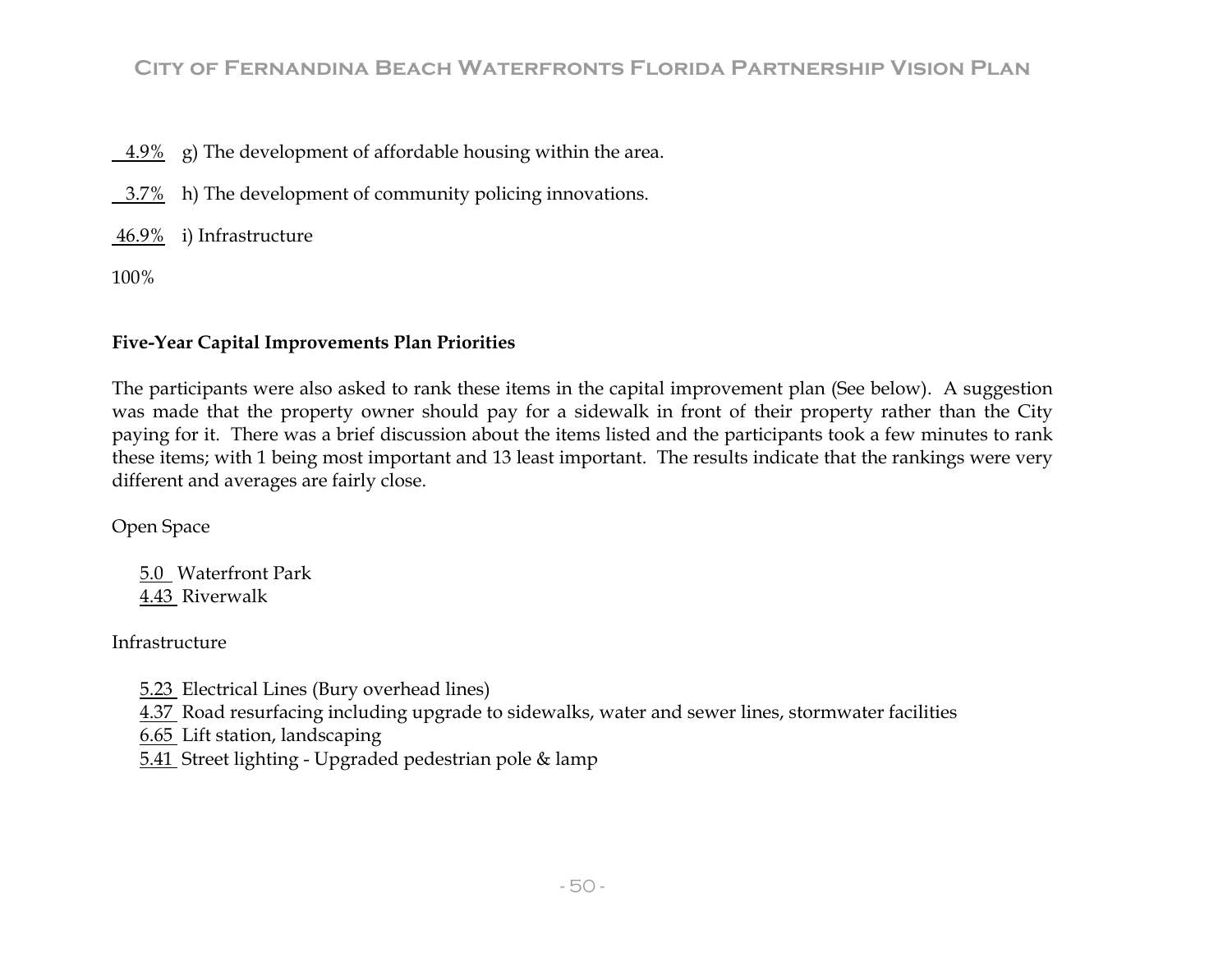### Parking facilities

6.57 Off-street surface parking lot 6.00 Parking garage

### Transportation

- 7.38 Sidewalks for areas that do not currently have any
- 8.23 CSX Crossings
- 7.57 Full crossing (two lane & pedestrian)
- 7.79 Pedestrian only
- 8.6 Pedestrian Crossing Enhancements

### **Guidelines for Public-Private Partnerships**

Th e facilitator referred the participants to the following guidelines that had been developed in response to a pri vate partner without adequate benefits in return for the tax dollars invested. There was not time for discussion or acceptability testing. concern expressed at previous workshops that some public private partnerships provide special treatment for the

- 1. All partnerships should provide benefits to the public and contribute to the community vision and work plan objectives, as well as, provide benefits to the private partners.
- 2. The costs/contributions should be justified by corresponding public benefits in a written report.
- When appropriate, private partners should be selected in a competitive process. 3.
- 4. Partnership agreements (and any renewals or amendments) should be available for public review and comment before approval.
- 5. Annual reports on public private partnerships should be available for public review.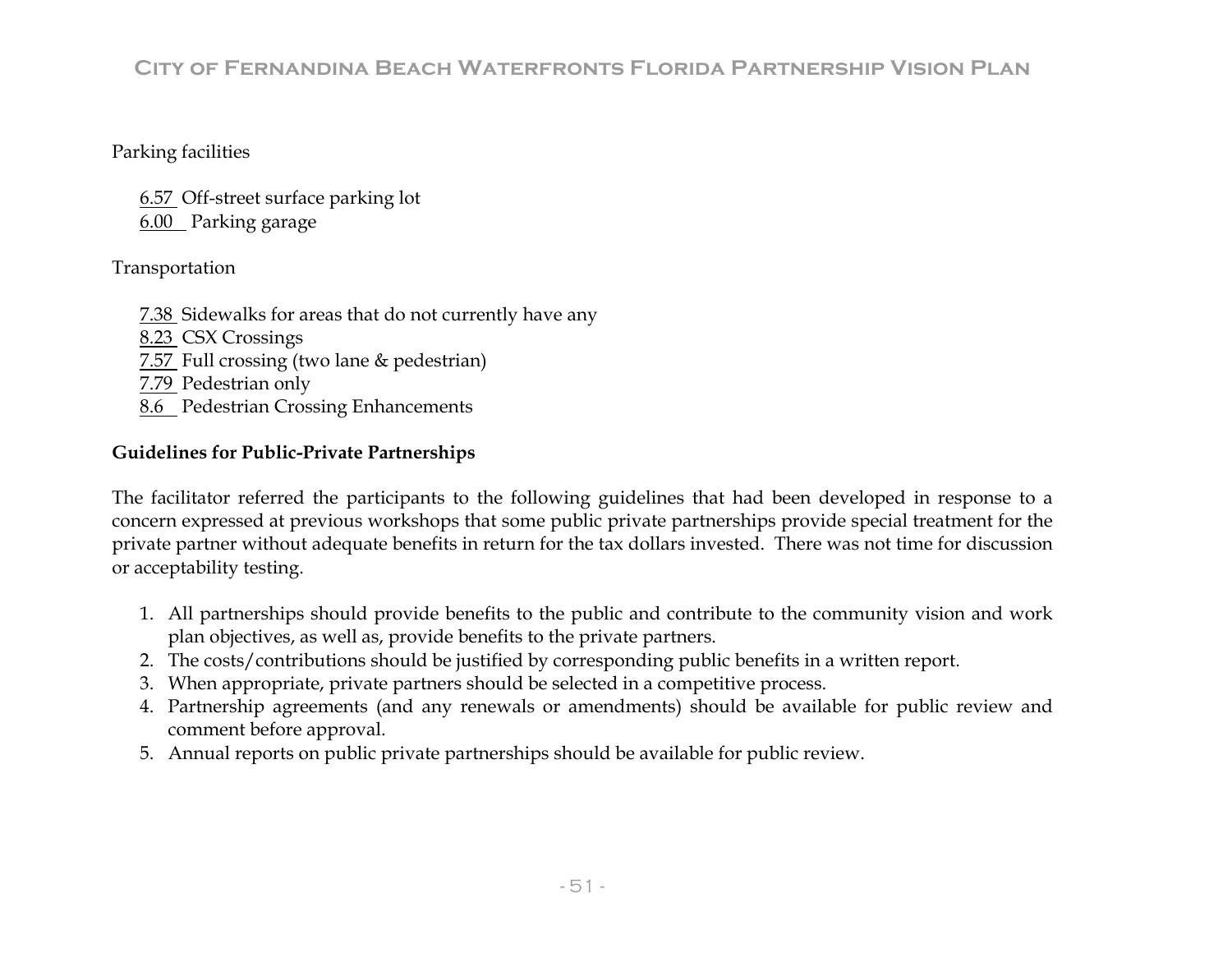### **Balancing Strict Comp Plan Compliance and Flexibility**

These guidelines were developed to address concerns raised by partic ipants at previous workshops that developers are often given density increases and variances without appropriate justification.

Comprehensive Plan states that the City shall "encourage needed re-development and renewal through incentives such as density and intensity bonuses." Criteria to evaluate if a bonus is granted could be whether or not the developer will: Allow variances only if there are special benefits to the public or unusual conditions. Policy 1.03.01 of the

- 1. Set aside a portion of the units for low to moderate income households;
- 2. Dedicate some land for public open space, either fee simple or by easement;
- 3. Improvement of public facilities such as sidewalks, river walks, parks, roads, sewer and water facilities, etc;
- 4. Restoring a historic site per the City's standards;
- 5. Orientation of buildings to street frontage with parking to the rear or side of the development site, if not otherwise required;
- 6. Incorporation of conservation features in the construction of all on-site dwelling units heated or cooled by electricity that saves at least 20% of energy use;
- 7. Using drought tolerant, indigenous landscaping.

### **Next S teps**

The facilitator summarized workshop activities and results and explained that the input from these three works hops would go to the Waterfronts Steering Committee and it would go into a master plan that would go to the City Commission. He pointed out that the Planning Advisory Board (PAB) would be responsible for looking at the Comprehensive Plan amendments. He commented that on page 5 of the handout (See Appendix A) are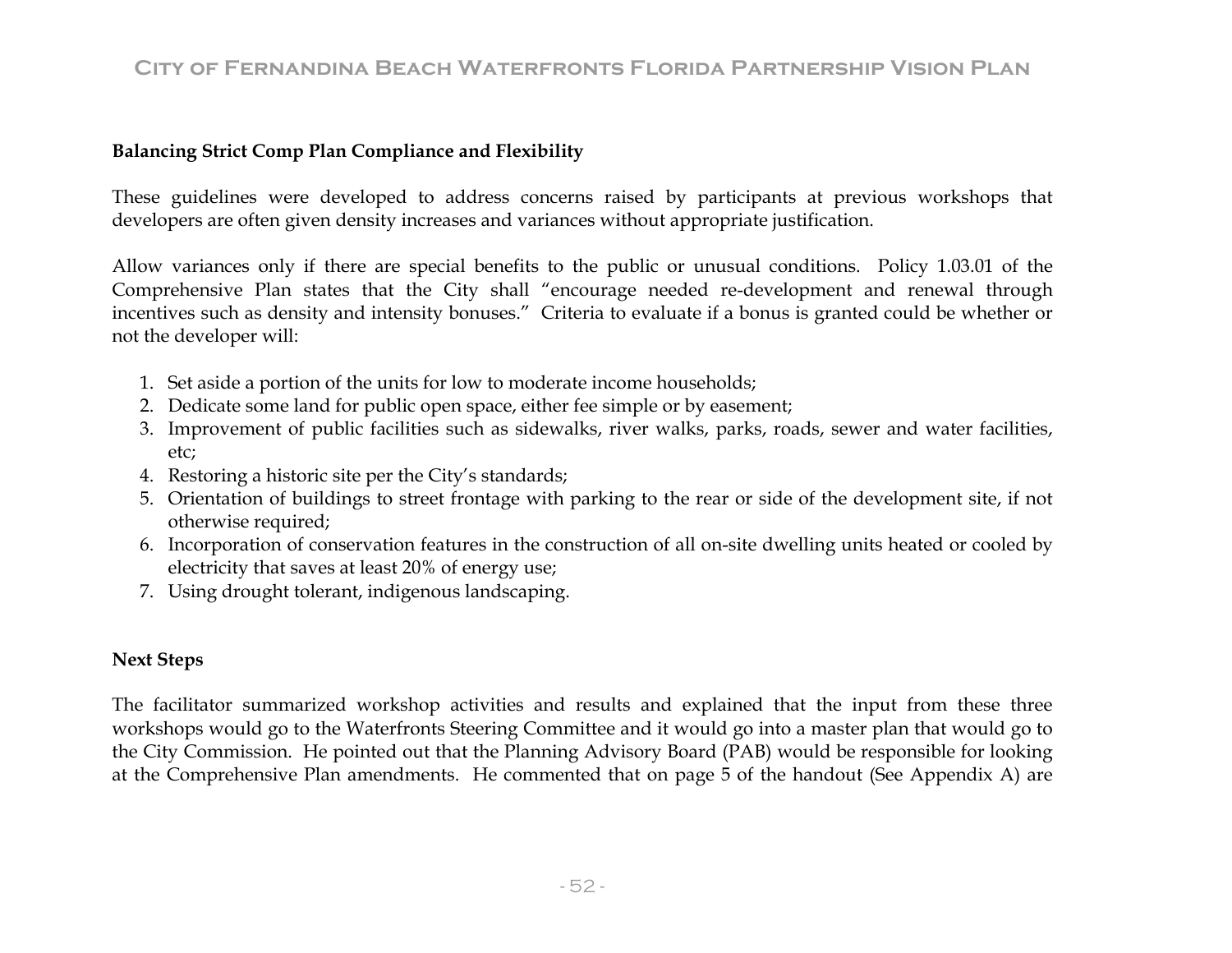various public and private partners that have powers and responsibilities to implement the work plan. He opened the floor to comments on how to make this plan a reality including:

- I am amazed at the progress; and there is still a lot to be accomplished.
- I was very impressed that the City spent the funds for these workshops and that the City seems to take this seriously.
- $\bullet$  The meetings were very fruitful; we developed plans; everyone wants what is best for the city.  $\bullet$
- •People are coming together on ideas that they haven't in the past.
- A lot of people have been brought together and the City can now go forward with a plan, there is high level of agreement in most areas.
- The City Commission needs to move forward and develop an overall plan to bring this to fruition.
- $\bullet$ There have been many words, I want to see some action on what has been said.
- •The process was valuable because there has been dissent; this has been a necessary mediation.
- $\bullet$ A big thank you to Randy Rice [One of the architects who assisted the process].
- $\bullet$ There needs to be continued community involvement in the process.
- Now is the time for something to happen; we need to work together as a community or everyone will just do their own thing and it won't work; we need common codes.
- I want to continue to be involved, are there committees we can be involved in?
- I am impressed by the level of dedication of the citizens and the quality of support; we should be proud of ourselves.
- Need to understand that with the facelift, we need to maintain our uniqueness and be ready for the "fire storm" from those who will object; the town needs consensus .
- I am tired of charrettes, I want to see some action along the waterfront.
- It was great to be a part of this and I hope that this effort will be continued, I hope the work is not lost if some others show up and oppose it; hopefully the City Commission gives weight to pros and cons considered here.
- I am amazed with how much I learned through the process.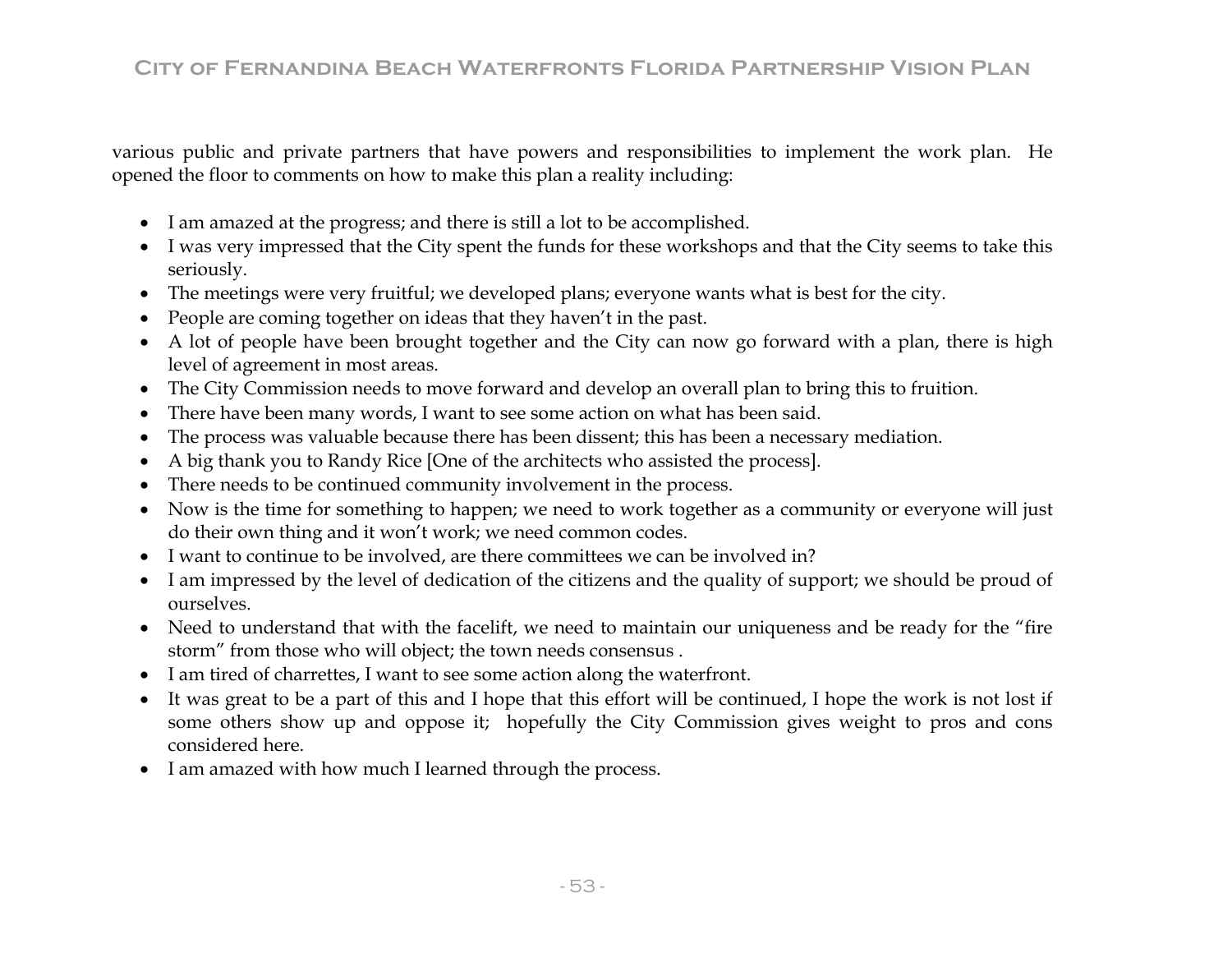- Owners care what happens to the area; I appreciate the chance to do something through the Waterfronts Florida Program,
- I am proud to be part of the committee; we have an opportunity to be the jewel of Northeast Florida.
- There has been ample opportunity for input in the process; it is special that this has been done by consensus, this was an opportunity to be proactive rather than reactive. Too often the private sector drives the market and the public sector just responds to it.
- $\bullet$ There was common ground on views.
- Hopefully the "stars are aligned;" the owners care about what will happen.
- various groups have participated in this change, and private property owners are committed to move forward. • The workshops have established a standard for a community that had no concept of what change could be;
- Thank you to the State regarding the Waterfronts Florida giving us another chance.
- I hope this is not a failure, a plan is needed, we need to agree and show up at the City Commission meetings to support the plan.
- I do not want to be part of something that fails and everyone has had an opportunity to attend the meetings. Consensus is important.
- Congratulations to Dr. Taylor for his assistance in this process.
- $\bullet$ All parties have been speaking openly and it makes a huge difference.
- •The economic impact will be huge and if done right we will have something to be proud of.
- Thank you for your support and participation; change is scary and exciting and hopefully this will keep Fernandina Beach the jewel of the Island.
- These 3 workshops have established a standard that we did not have prior to the past 3 months. We have a sense of what a consensus can mean; I am proud to be a part of this community and it's change.
- Share the vision with others and if approved we need to be committed to move forward
- It is a sincere pleasure to live and work in this community and discuss ideas and not give into personalities.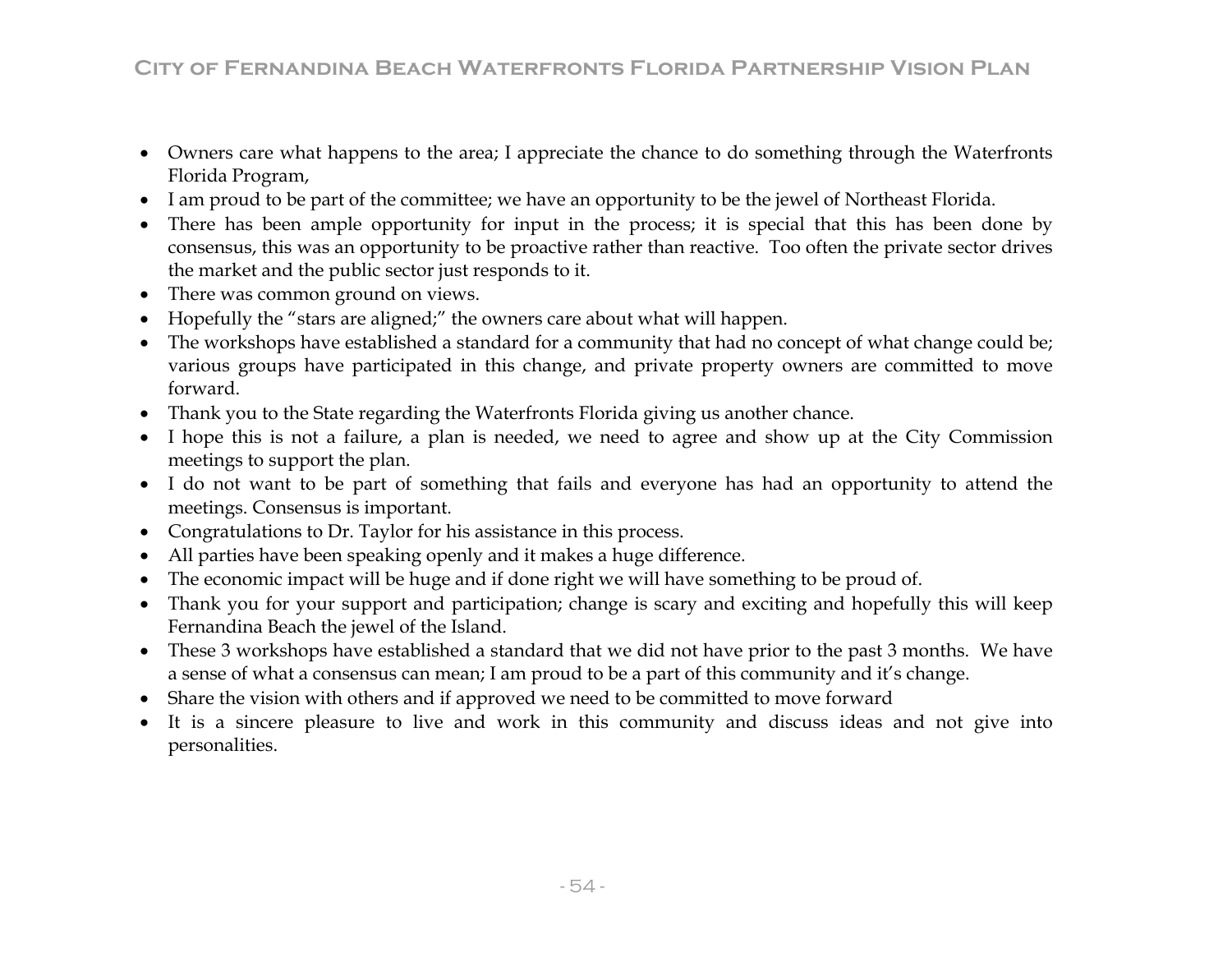### Completed or Planned Activities Based on the Vision Plan

To date, the City has forwarded the recommended comprehensive plan changes to the Planning Advisory Board and City Commission for approval. The amendment is now being forwarded to DCA for review. The Waterfronts Committee has also allocated funds to conduct a survey of Front Street in order to ascertain if on street parking can be accommodated in the space.

In the near future, Planning Staff will prepare a Capital Improvement budget to address the stormwater problem, as well as fund other infrastructure improvements. Also, per the consensus, Staff will initiate a study to determine the feasibility of maintaining the shrimping industry. This fall, staff will also begin to draft appropriate Design Guidelines for the area, as well as a new zoning classification.

# Part C: Indicators to Track the Revitalization Effort (deliverable 4A and 4B)

he Program Manager shall track the following indicators in an excel spreadsheet: T

- 1. Amount of time that citizens contribute to Waterfronts Florida Partnership activities.
- 2. Number of volunteers contributing time to activities associated with the Waterfronts Florida Partnership.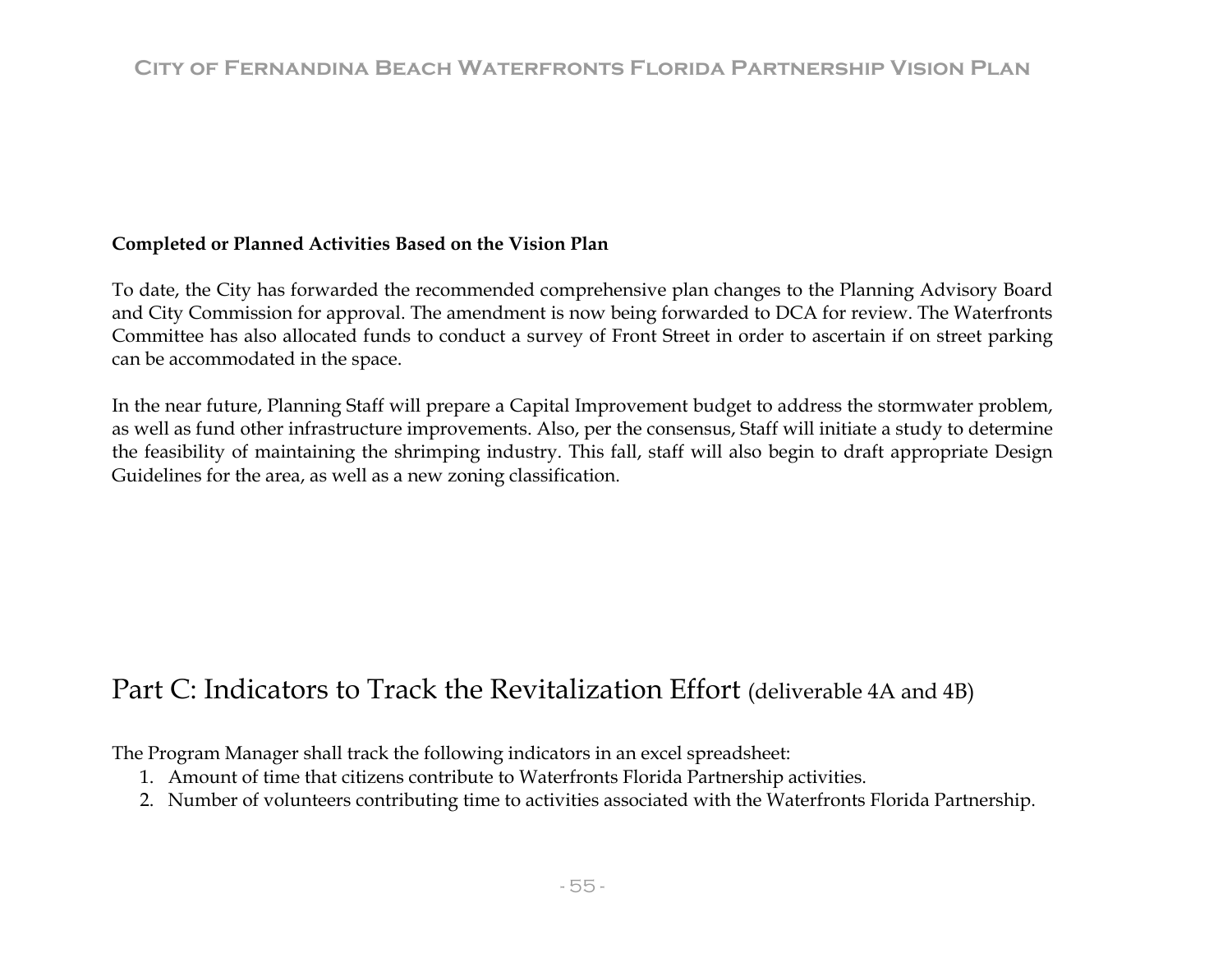- 3. Amount of citizen donations/contributions (in dollars) to Waterfronts Florida Partnership activities.
- 4. Amount of public funds invested in Waterfronts Florida Partnership Activities.
- 5. Amount of private funds invested in Waterfronts Florida Partnership Activities.
- 6. Number of community goals achieved.

Typical hours to calculate are the staff work hours dedicated to Waterfronts Activities, including but not limited to meeting with community members, organizing and attending meetings, preparing agendas, and preparing reports and presentations. The amount of time volunteers contribute to Waterfronts activities include attending the visioning sessions, attending committee meetings, drawing site plans, and meeting with community leaders to spearhead the vision. Private investment includes properties purchased for redevelopment and proposed projects for the redevelopment area, as well as historic properties that fall within the waterfronts area that are rehabilitated. Public investments include burying utilities, landscaping, providing a waterfront boardwalk, addressing stormwater issues, providing sidewalks, updating lift stations and water/sewer connections, and c ontracting new parks.

The following excel spreadsheet calculates dollars and time invested in Waterfronts efforts in FY 2005-2006.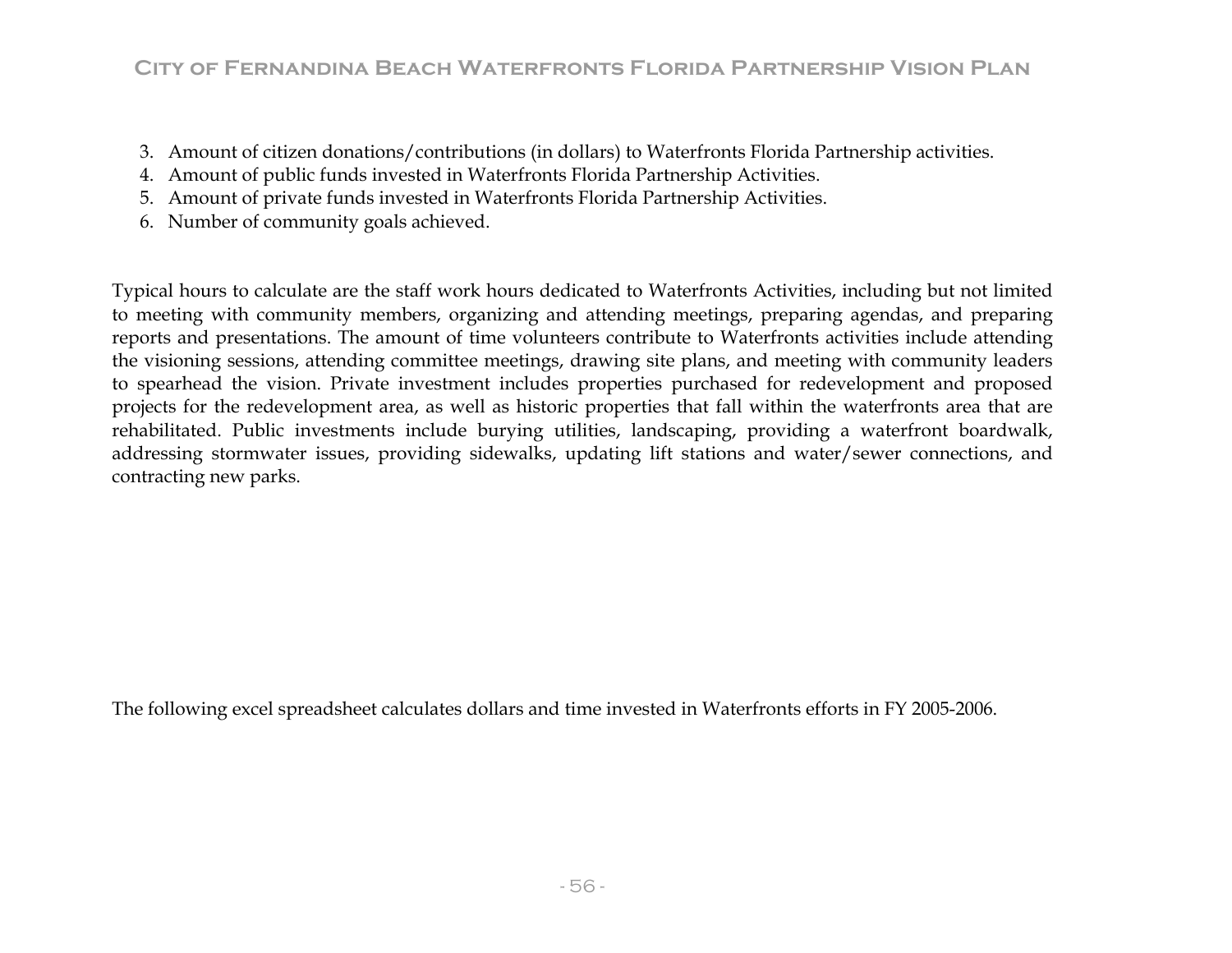| Waterfronts Florida: Waterfront Revitalization Indicators, Fiscal Year 05-06                             |                                                           |                                                        |                                                                                                                                                                                                              |                                                                                                                                                                                                      |
|----------------------------------------------------------------------------------------------------------|-----------------------------------------------------------|--------------------------------------------------------|--------------------------------------------------------------------------------------------------------------------------------------------------------------------------------------------------------------|------------------------------------------------------------------------------------------------------------------------------------------------------------------------------------------------------|
|                                                                                                          | Quarter 1(Oct-Dec)                                        | Quarter 2 (Jan -March)                                 | Quarter 3 (April-June)                                                                                                                                                                                       | Quarter 4 (July-Sept)                                                                                                                                                                                |
|                                                                                                          | Activity/measurement                                      | Activity/measurement                                   | Activity/measurement                                                                                                                                                                                         | Activity/measurement                                                                                                                                                                                 |
| Indicator                                                                                                |                                                           |                                                        |                                                                                                                                                                                                              |                                                                                                                                                                                                      |
| Amount of Citizen Time Donated                                                                           | <b>Committee Member</b><br>Meetings: 15 hours             | <b>Committee Member</b><br>Meetings: 47hours           | 1. Vision workshop 1:<br>165 hours (55 people x 3<br>hours)<br>2. Vision Workshop 2:<br>408 hours                                                                                                            | Vision Workshop 3:<br>522 hours (87 people x 6<br>hours)                                                                                                                                             |
| Number of Volunteers Contributing<br>Time to Activities associated with<br><b>Waterfronts Activities</b> | Committee Members: 6                                      | Committee Members: 6-                                  | 1. Vision workshop 1:<br>55 people.<br>2. Vision Workshop 2: 68<br>people                                                                                                                                    | Vision Workshop 3:<br>87 people                                                                                                                                                                      |
| Amount of Citizen Dollars Donated to<br><b>Waterfronts Florida Activities</b>                            | \$0.00                                                    | \$0.00                                                 | \$0.00                                                                                                                                                                                                       | Money donated for site<br>plans: \$5,000                                                                                                                                                             |
| Public Dollars Invested in Waterfronts<br>Communities                                                    | Program Manager and<br>support staff salary:<br>\$1130.00 | Program Manager and<br>support staff salary:<br>\$1130 | Program Manager and<br>support staff salary:<br>\$2000.00<br>One 2 acre site is under                                                                                                                        | Program Manager and<br>support staff salary:<br>\$\$3120                                                                                                                                             |
| Private Dollars Invested in<br><b>Waterfronts Communities</b>                                            |                                                           |                                                        | contract to build a<br>marina with limited retail<br>and approximately 70<br>residential units. Total<br>investment so far: \$3<br>million. Projected<br>investment upon project<br>completion: \$52 million | Three vacant properties<br>purchased along with a<br>restaurant in a historic<br>building. New<br>construction will include<br>6 lofts and an arts<br>center. Investment thus<br>far: \$1.5 million. |

\$0 \$0 \$0